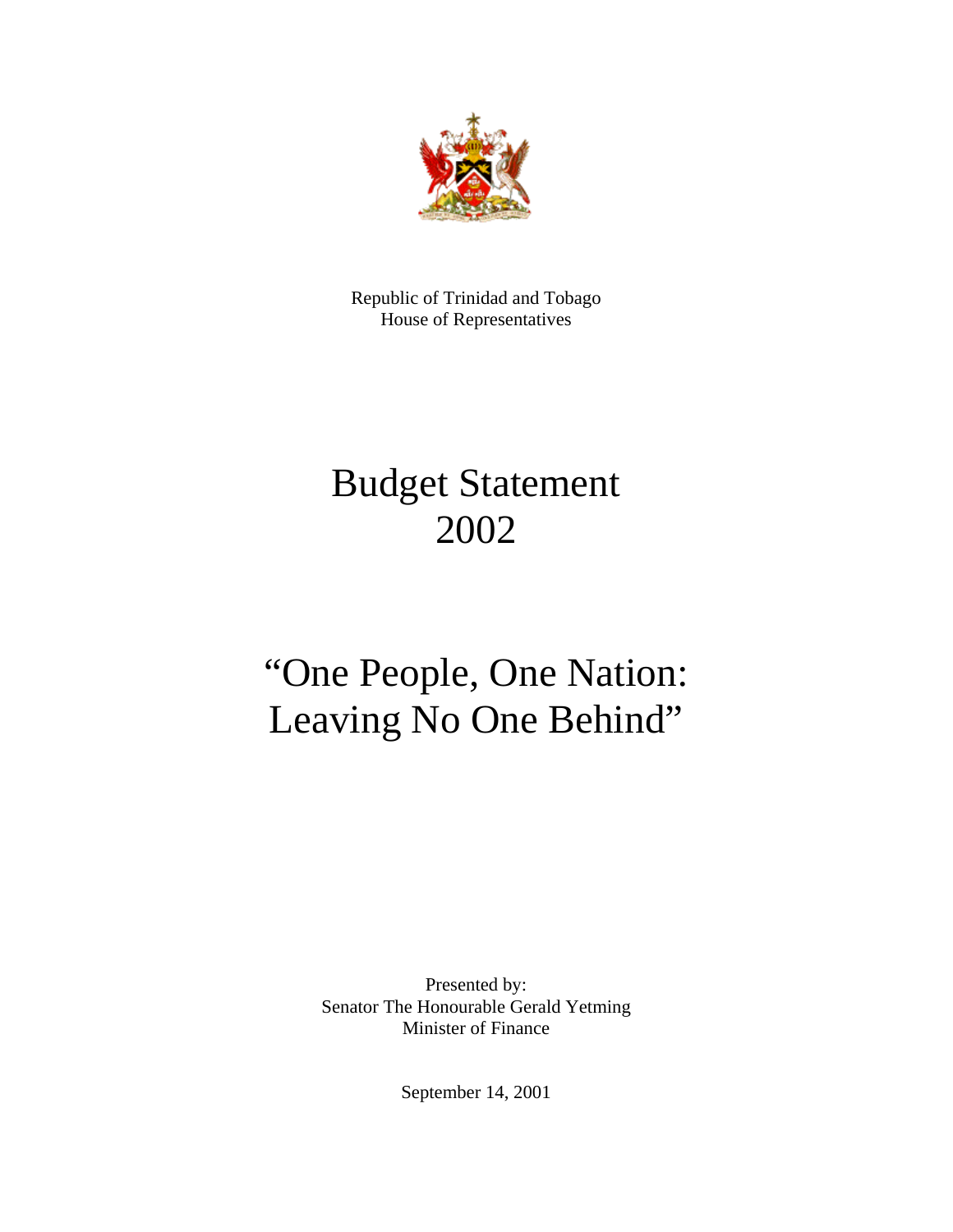## **TABLE OF CONTENTS**

| Elimination of the BIR approval process for Deferred Annuities  19 |  |
|--------------------------------------------------------------------|--|
|                                                                    |  |
|                                                                    |  |
|                                                                    |  |
|                                                                    |  |
|                                                                    |  |
|                                                                    |  |
|                                                                    |  |
|                                                                    |  |
|                                                                    |  |
|                                                                    |  |
|                                                                    |  |
|                                                                    |  |
|                                                                    |  |
|                                                                    |  |
|                                                                    |  |
| One-Stop-Shop for the re-development of the Agricultural Sector27  |  |
|                                                                    |  |
|                                                                    |  |
|                                                                    |  |
|                                                                    |  |
|                                                                    |  |
|                                                                    |  |
|                                                                    |  |
| OTHER MEASURES AIMED AT DIVERSIFYING THE ECONOMY 32                |  |
|                                                                    |  |
|                                                                    |  |
|                                                                    |  |
|                                                                    |  |
|                                                                    |  |
|                                                                    |  |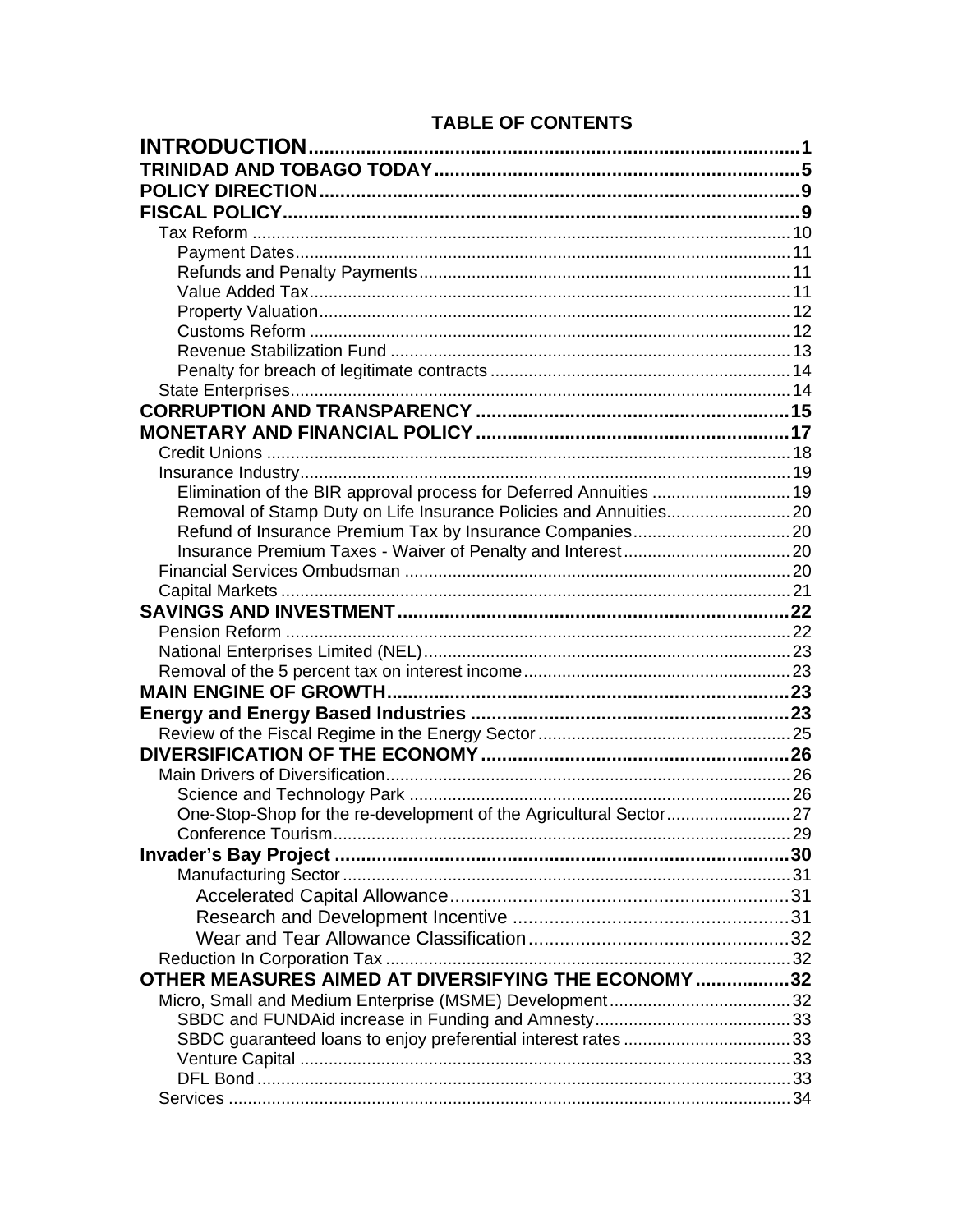| Monitoring the Age Limit for the Purchase of Alcohol and Cigarettes 45 |    |
|------------------------------------------------------------------------|----|
|                                                                        |    |
|                                                                        |    |
|                                                                        |    |
|                                                                        |    |
|                                                                        |    |
|                                                                        |    |
|                                                                        |    |
|                                                                        |    |
|                                                                        |    |
|                                                                        |    |
|                                                                        |    |
|                                                                        |    |
|                                                                        |    |
|                                                                        |    |
|                                                                        |    |
|                                                                        |    |
|                                                                        |    |
|                                                                        |    |
|                                                                        |    |
|                                                                        | 56 |
|                                                                        |    |
|                                                                        |    |
|                                                                        |    |
|                                                                        |    |
|                                                                        |    |
|                                                                        |    |
|                                                                        |    |
|                                                                        |    |
|                                                                        |    |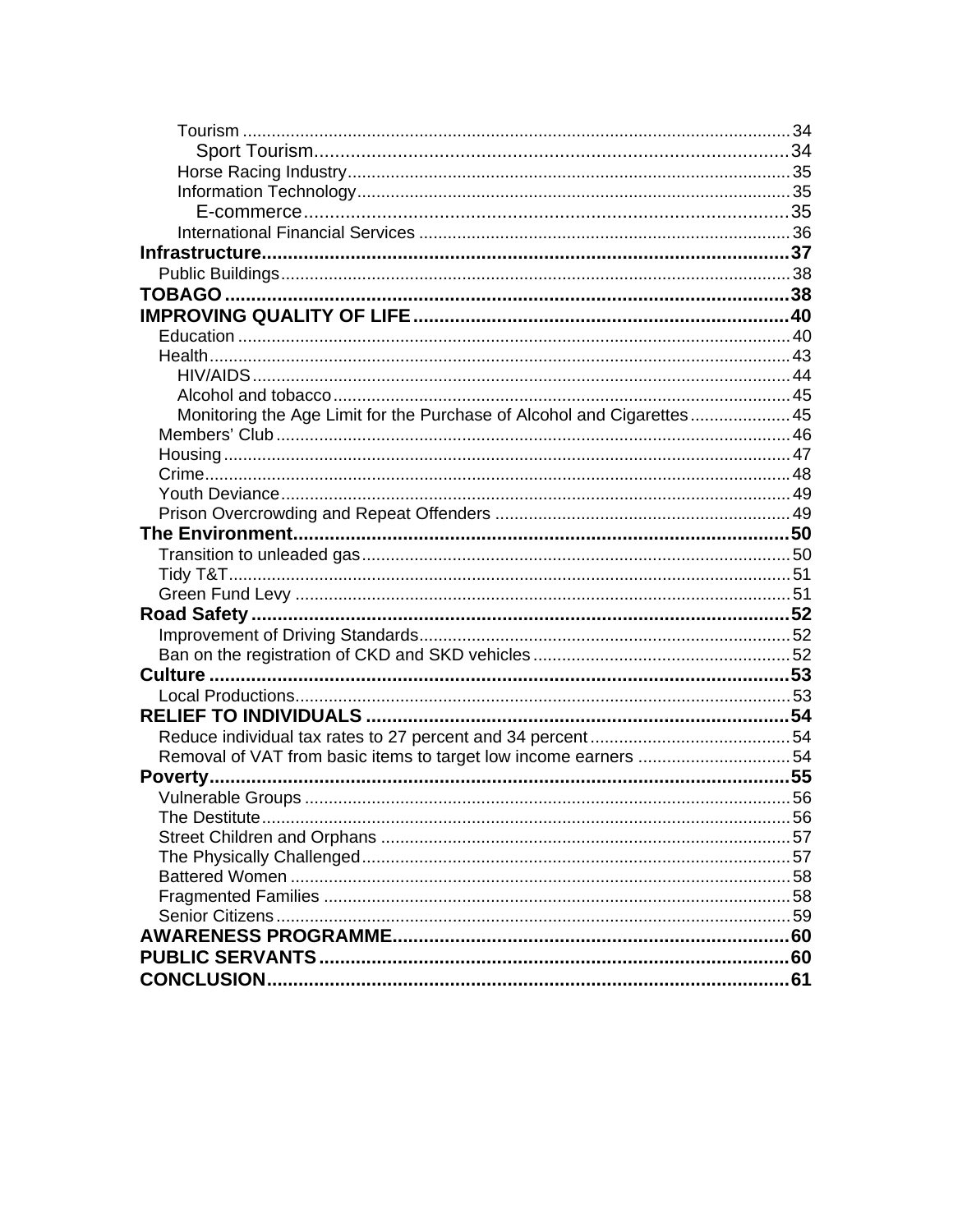## **BUDGET STATEMENT**

# <span id="page-3-0"></span>**INTRODUCTION**

Mr. Speaker, it is an honour and privilege for me to stand before this Honourable House to present the sixth consecutive Budget of the Panday Administration and on a personal note, my first Budget as Minister of Finance.

Mr. Speaker, I wish to take the opportunity to express Government's dismay at the gruesome and callous acts of terrorism recently perpetrated against the United States. We extend deepest condolences to all those who have been traumatized by these events, particularly, to the families who have lost loved ones.

These events have not only affected the United States of America, but will have significant economic, political and security repercussions worldwide. Although, we will undoubtedly be affected by these events, it is still too early to assess the impact on our economy. However, like the United States, Trinidad and Tobago must move on.

Mr. Speaker, the formulation of this Budget was the result of an unprecedented level of consultation with all the major stakeholders in society: the various Chambers of Commerce, the Trinidad and Tobago Manufacturers' Association, the Bankers' Association, the Supermarkets' Association, several Non-Governmental Organizations, all the major Trade Unions, the Association of Retired Persons, and various concerned, patriotic individuals. I look forward to continuing and expanding the consultations in the future. All recommendations had merit and were carefully reviewed.

Mr. Speaker, let me also take this opportunity to thank my excellent and hardworking staff at the Ministry of Finance and a Budget Team with a blend of experienced and young professionals, two of whom came on secondment from outside the Ministry of Finance but from within the Government, and who all worked beyond the call of duty. I would also like to thank my Cabinet colleagues for their generous help and advice.

Mr. Speaker, on December 11, 2000, the people of this country voted the United National Congress back into Government and gave us a clear mandate to continue the work that we started in November 1995.

Mr. Speaker, it was an election result that was felt around the country, and around the region.

It was a result which meant that the people of this country were satisfied that the Government had performed and performed well.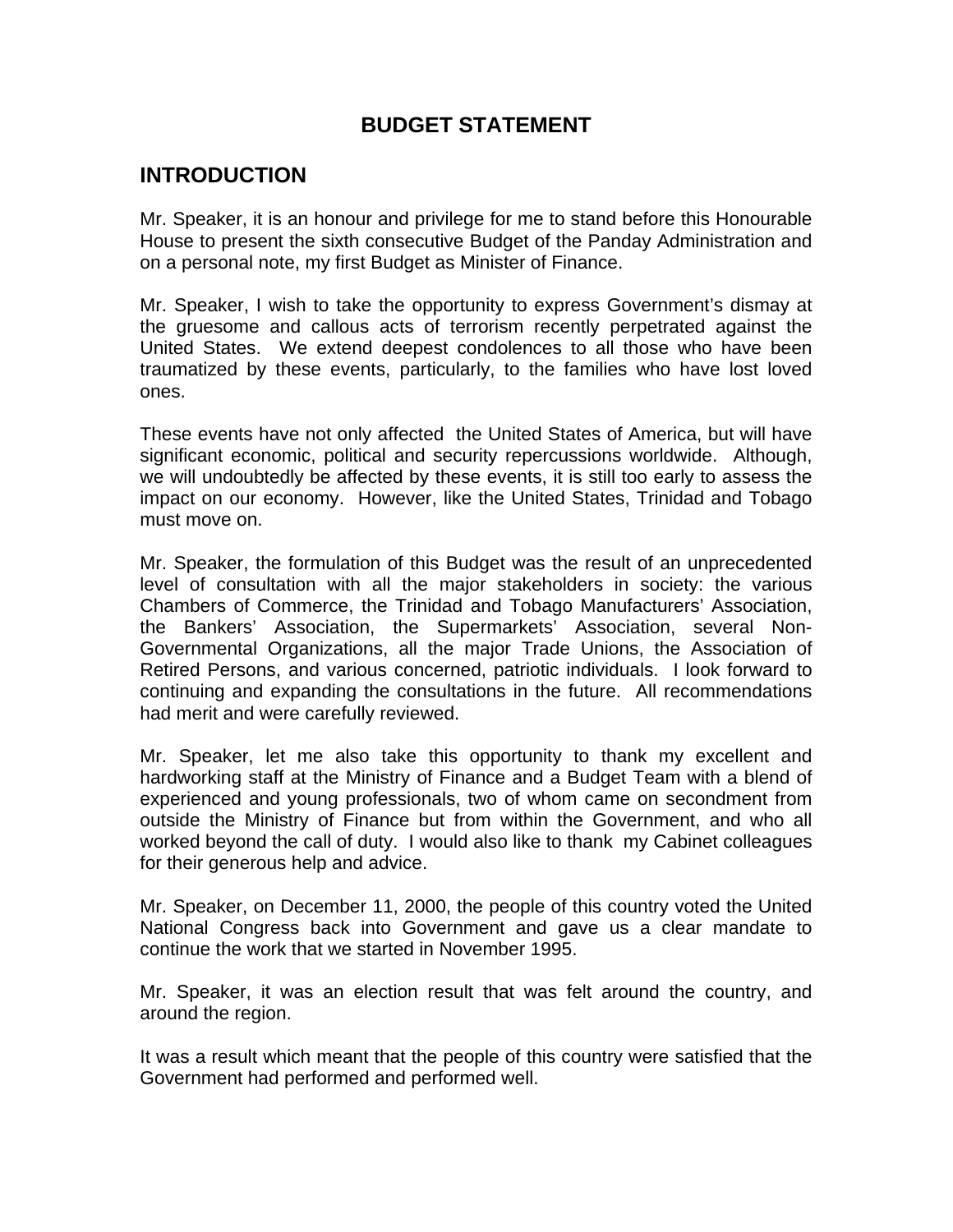It was a result that demonstrated that the people of this country wanted the United National Congress to lead them into the 21<sup>st</sup> Century, convinced that they were significantly better off than they were five years before.

And most importantly, Mr. Speaker, it was a result which yet again, relegated the PNM to the opposition benches.

Mr. Speaker, the people of this country have demonstrated in a real and tangible way that they have come too far to turn back now.

We are grateful for the faith that the people have placed in our policies and we would not lose sight of their will.

The last five UNC Budgets have all been people-focussed. In this Budget, I propose to accelerate this trend and I have taken into serious consideration, from the many consultations with the various interest groups, what the people want.

And what do the people want, Mr. Speaker?

They want a better quality of life, with more and better jobs.

They want a crime-free environment.

They want emancipation from economic hardship.

They want a more equitable distribution of income, better health care, and greater access to educational opportunities.

They want a brighter future for their children.

They want good governance and transparency.

And most significantly, Mr. Speaker, they want the PNM as the Opposition.

This Government will give the people what they want.

Mr. Speaker, this Budget has been guided by the needs and aspirations of the people and the theme is: **"One People, One Nation: Leaving No One Behind".**  This Government will ensure that every man, woman and child of this nation share in the benefits of the country's success. In this context, Mr. Speaker, I want to emphasize that this Budget is not simply about numbers…this budget is about our future, our people…every citizen of Trinidad and Tobago, whether UNC, PNM or politically unaligned.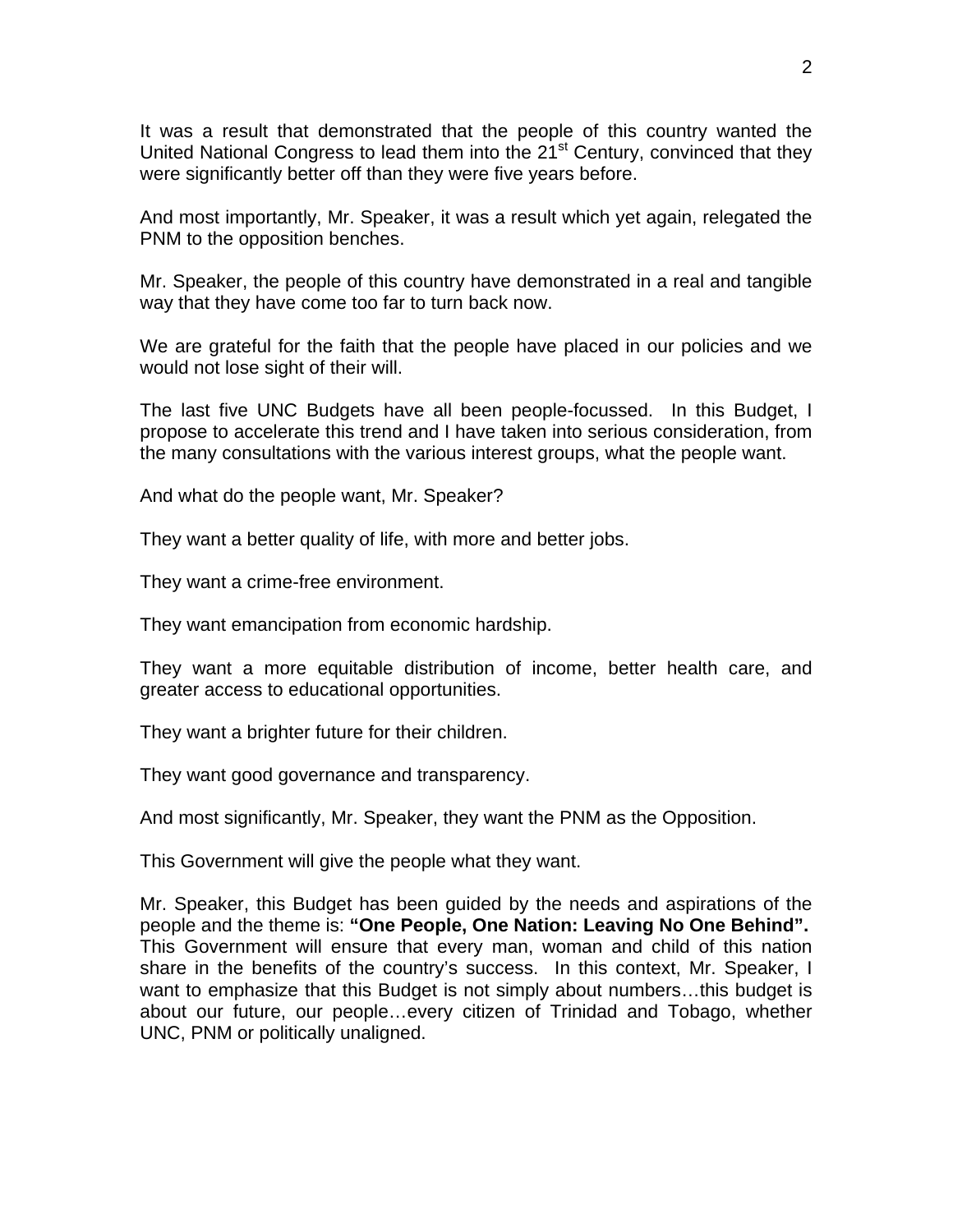Our country's success is heavily dependent on the unity that binds our nation together. "One People, One Nation" must continue to prevail if we are to take all our people forward. Mr. Speaker, we share a multi-ethnic, multi-religious, multicultural environment. This diversity is our strength. This Prime Minister, this UNC Government, and this Administration understand the diversity of our people and have taken the time to also understand our needs. The United National Congress, under the leadership of Basdeo Panday, is the only political party capable of uniting Trinidad and Tobago today.

It is against this backdrop that we have developed a vision and strategy for the development of our country.

Mr. Speaker, in an exercise conducted in June this year, Government sat down over a three-day period with representatives from Labour, Business, various Non-Governmental Organisations including the Inter Religious Organisation, with the sole purpose of charting the way forward for Trinidad and Tobago. The outcome of these consultations was the creation of a vision for Trinidad and Tobago for the year 2010.

**This shared vision is for this country to become a knowledge-based society with a globally competitive, technologically driven and diversified economy that will sustain full employment, equal opportunity, growing prosperity, a secure life and a higher standard of living for all our citizens.** 

This Budget initiates the process of articulating and implementing policies, programmes and projects towards the achievement of that ten-year vision.

However, Mr. Speaker, if we are to achieve our objective …

We must maintain a stable and appropriate macro-economic stance.

We must maintain prudent external debt levels and seek to improve our investment grade rating.

We must continue to develop an enabling environment that would attract more foreign direct investment to our shores.

We must have a well-defined policy agenda aimed at diversifying the economy. But, Mr. Speaker, the stark reality is that a nation cannot progress if it marginalizes any of its citizens. Models of successful nations point clearly to a process of "inclusion". The realization of our vision depends primarily on the inclusion of all our citizens in the challenge to make Trinidad and Tobago a better place. Whether you are the baker, policeman, soldier, teacher, doubles vendor, nutsman, health-care giver, public servant, parliamentarian, professional or gardener, we need to be committed to this vision for we are one people, one nation and "no one must be left behind".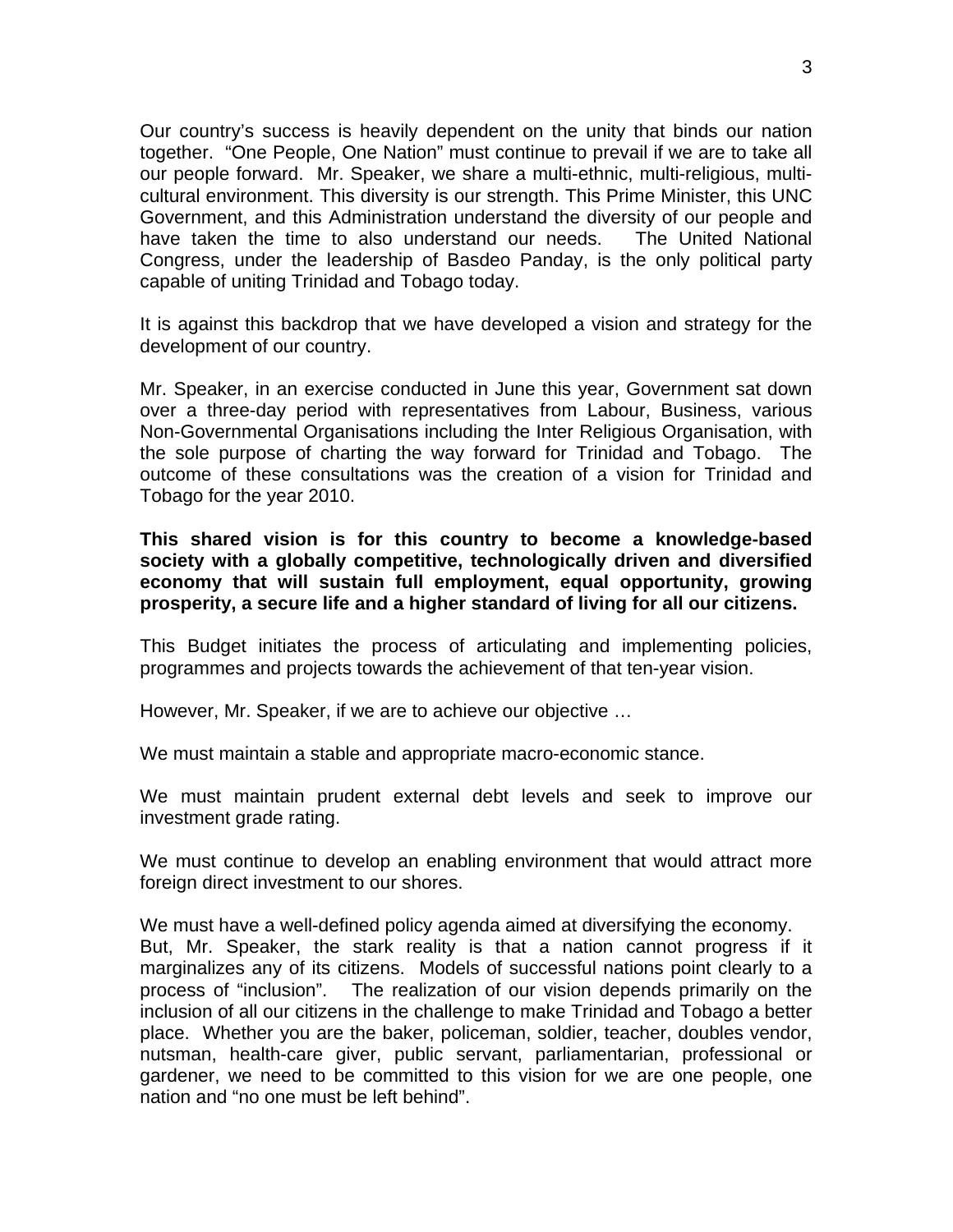Mr. Speaker, this is not idle rhetoric. Trinidad and Tobago is special…even unique. With our diversity, our strong tradition of democratic institutions, sound social and economic infrastructure, a literacy rate which is among the highest in the world, the largest energy and manufacturing sectors in the region, a rapidly developing financial services industry and an emerging market for tourism, we are well poised to achieve our vision.

Our performance to date speaks for itself. Between 1995 and 2000, the economy expanded by an average of 5.2 percent per annum, higher than the average for the United States, Japan, and the European Union. Over the same period inflation averaged 4.1 percent, well on par with our major trading partners; unemployment declined from 19.8 percent to 11.9 percent, the lowest level in more than a decade. The country's foreign exchange reserves position rose to US\$2.4 billion at the end of August this year, significantly higher than the US\$652 million recorded at the end of 1995, and the highest level recorded in about two decades.

Mr. Speaker, within the last five years, economic development in Trinidad and Tobago has been spurred by a remarkable US\$4 billion inflow to the energy sector. Over the period there was a three-fold expansion of the value added in the gas sector. As a result, we are now on the verge of becoming one of the world's top five producers of Liquefied Natural Gas (LNG). This is in addition to being the world's largest exporter of methanol and ammonia and an emerging leader in the export of steel.

In striving to achieve our 2010 vision, it is important to identify benchmarks and criteria that we can use to evaluate our progress. Therefore, by the end of the year 2005, in this picture of Trinidad and Tobago, the economic growth of our economy would have been accelerated, with a low, single digit rate of inflation, an unemployment rate of less than 10 percent and gross foreign reserves well in excess of US\$3 billion.

Our vision for 2005 also means that we must make significant progress in poverty reduction, provide homes for our citizens, make quality health care accessible to all, and improve the standard of education.

What this translates into, Mr. Speaker, is the reality that by 2005, our children would be enjoying a higher quality of pre-school, primary, secondary, vocational and tertiary education. They will be taught in well-built, non-crowded schools and institutions. A significant proportion of our population would be accessing the technology of the day - the Internet - for the purposes of education, communication, leisure and business. Thousands of young people, many of poor circumstances, would have access to or would have graduated from University and would be moving on to good jobs and a better quality of life.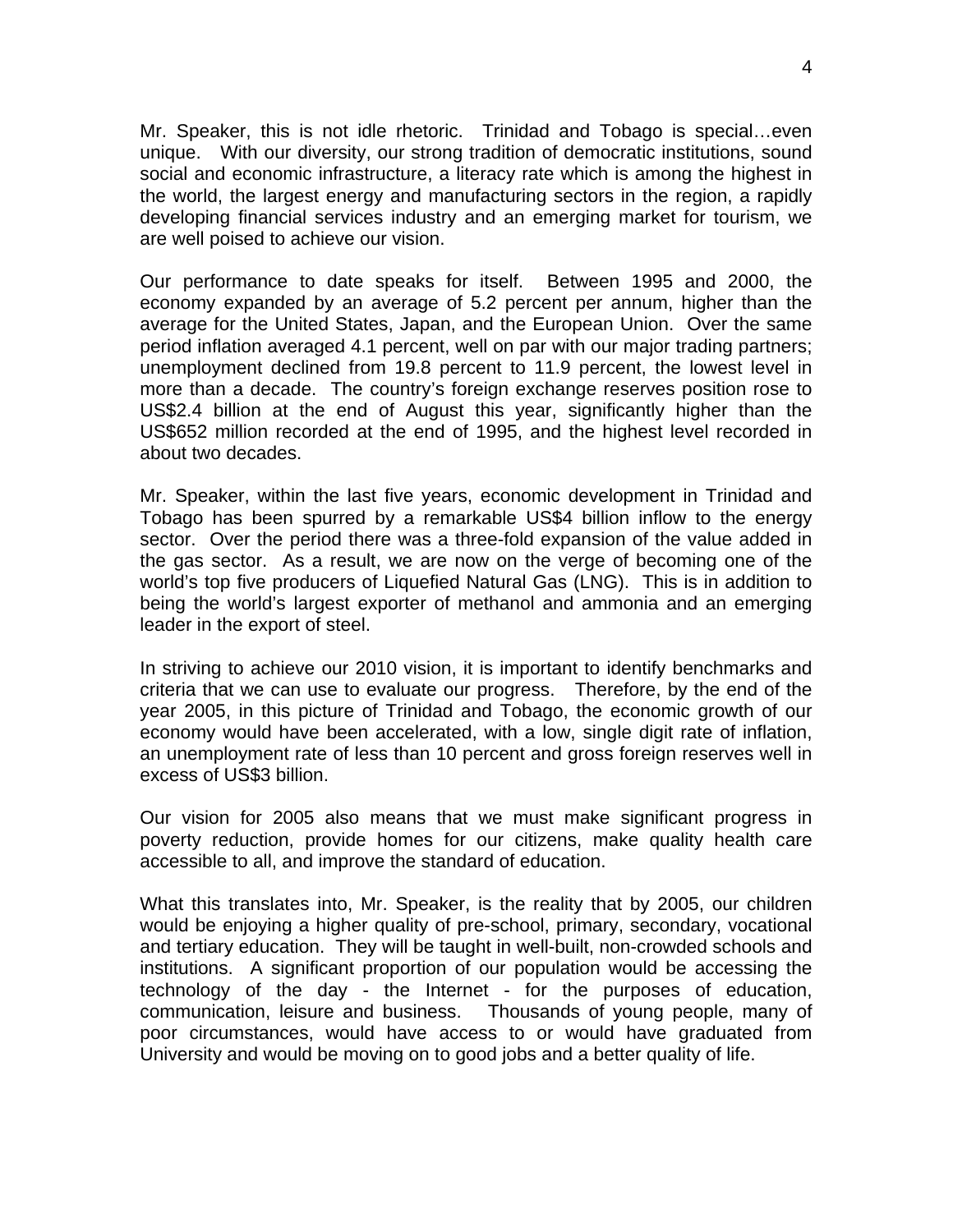<span id="page-7-0"></span>By 2005, more families would be enjoying the pleasure of living in their own homes with all the necessary amenities.

By 2005, the streets of our cities, towns and boroughs would be cleaner and free from the homeless and destitute since they would now be residing in their new shelters under appropriate care. Our minds would be more at peace since crime would have been significantly reduced.

By 2005, more people would have jobs as unemployment would have declined to a single digit rate. Individuals would also enjoy opportunity to gain jobs requiring higher skill levels - as technology and other high-skilled jobs become more available, and job training and educational opportunities become more easily accessible and affordable.

By 2005, commuting would become less stressful as congestion on our nation's roadways would be minimized as a result of our new road network infrastructure. Complementing this would be a more efficient, affordable mass transport system.

Our unique blend of culture and art will be further promoted locally and internationally and showcased in our newly built Cultural Complexes. Carnival, Steelpan, and the performing arts, will boast of a home of their own in which they can develop and thrive.

By 2005, Mr. Speaker, citizens of Trinidad and Tobago will be proud as our country earns the reputation of being the regional hub of finance and commerce. Specifically, we will become a preferred convention and conference centre destination in the Western Hemisphere, the financial services centre of the region, the regional e-commerce hub, as well as, a worldwide leader in the export of downstream energy products.

Mr. Speaker, each successive budget during this five-year period will move us closer to achieving this vision. This Budget is set within the context of the Medium Term Policy Framework, 2002-2004 and **will focus on driving the growth and expansion of the non-energy sectors, the development of our human resources and addressing the needs of the most vulnerable groups in the society – the elderly and the socially displaced.** 

#### **TRINIDAD AND TOBAGO TODAY**

Mr. Speaker, I now turn to the performance of our economy.

Mr. Speaker, the appropriate management of macroeconomic policies and decisive implementation of structural reforms have been critical to Trinidad and Tobago's outstanding performance. Many important reforms have already been implemented, but we must go further if we are to realise our vision of a strong, resilient, knowledge-based economy.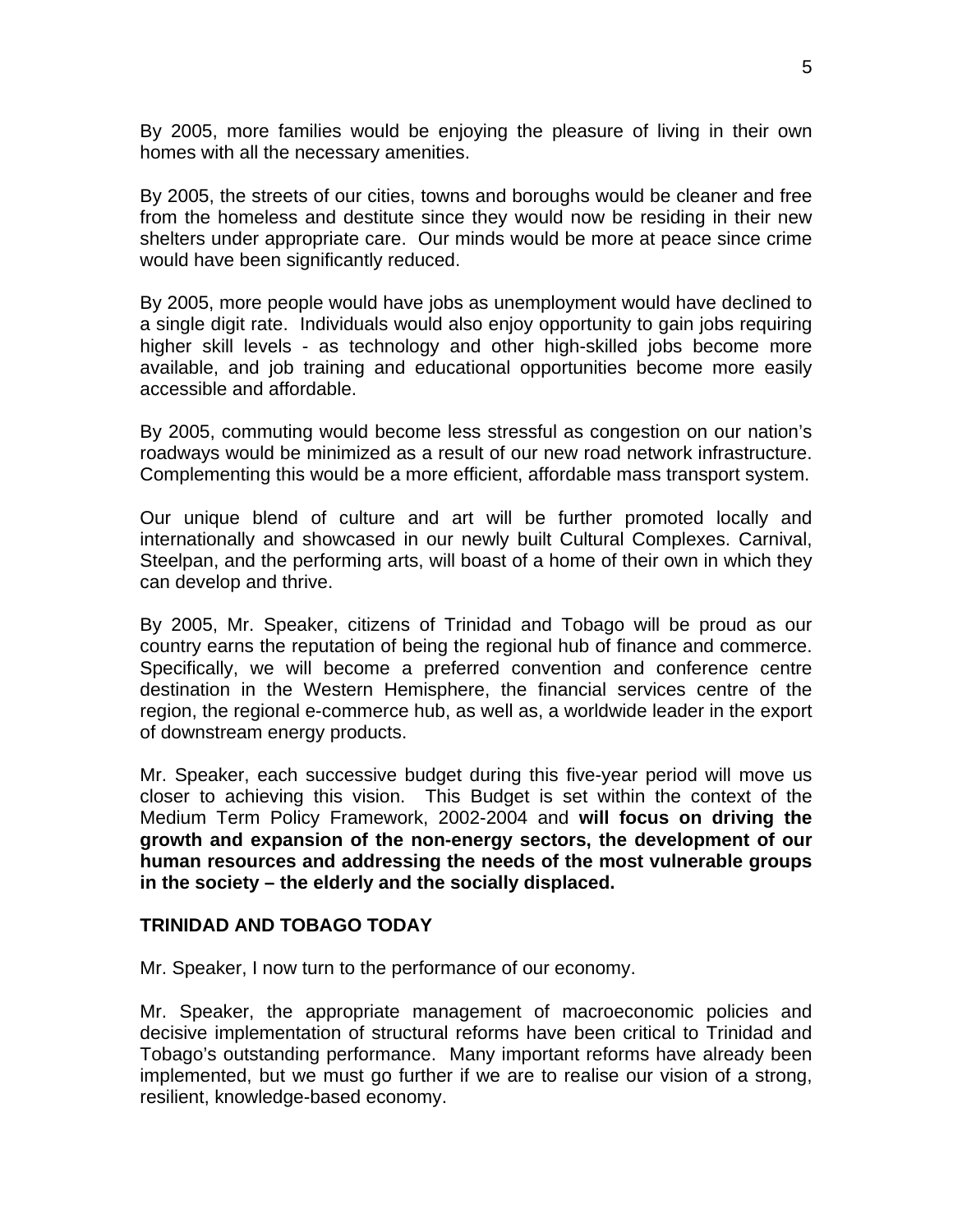Since 1995, citizens of Trinidad and Tobago have benefited from a growing economy, a stable currency, low inflation and falling unemployment. These achievements must not be taken for granted.

Mr. Speaker, the International Monetary Fund in its June 2001, Article IV Staff Report stated that since the mid-1990s Trinidad and Tobago's economic performance has been among the strongest in Latin America and the Caribbean.

We achieved one of the highest growth rates in the Western Hemisphere - 6.4 percent in the year 2000. This growth was sustained by improvements in most of the non-oil sectors, specifically, the manufacturing, services, agriculture, and construction sectors. As a whole, the non-oil sector expanded by 6.7 percent in 2000.

Output in the petroleum sector expanded by 4.6 percent in 2000, with the main contributor being the natural gas sub-sector. This performance was largely due to the operationalization of the US billion dollar Atlantic LNG project. Accompanying this strong growth was a low rate of inflation, which stood at 3.5 percent at the end of the year.

Mr. Speaker, this country has witnessed a tremendous reduction in the unemployment rate, from over 20 percent in the early 1990s to less than 12 percent by the year 2000, with forecasts for further reductions over the next five years.

This year, we expect to achieve a balanced budget notwithstanding the fact that we would have deposited \$600 million into the Revenue Stabilization Fund. This Fund, Mr. Speaker, is a "Rainy Day" Fund, to be used to buffer the economy from the vagaries of international oil prices. **By the end of this fiscal year the Revenue Stabilization Fund would contain a cumulative figure in excess of one billion TT dollars.** 

The ongoing reform programme at the Board of Inland Revenue has resulted in an increase in tax collections this year. We expect that further improvements, including reform of the tax regime in the energy sector, as well as expansion in overall economic activity will enhance future revenue streams.

Mr. Speaker, at the end of 2000, our total debt stock which includes all the debt of the Central Government, State Enterprises and Statutory Authorities, stood at 60 percent of GDP. With a programme of astute debt management we intend to bring this figure to an acceptable benchmark of 50 percent of GDP by 2005.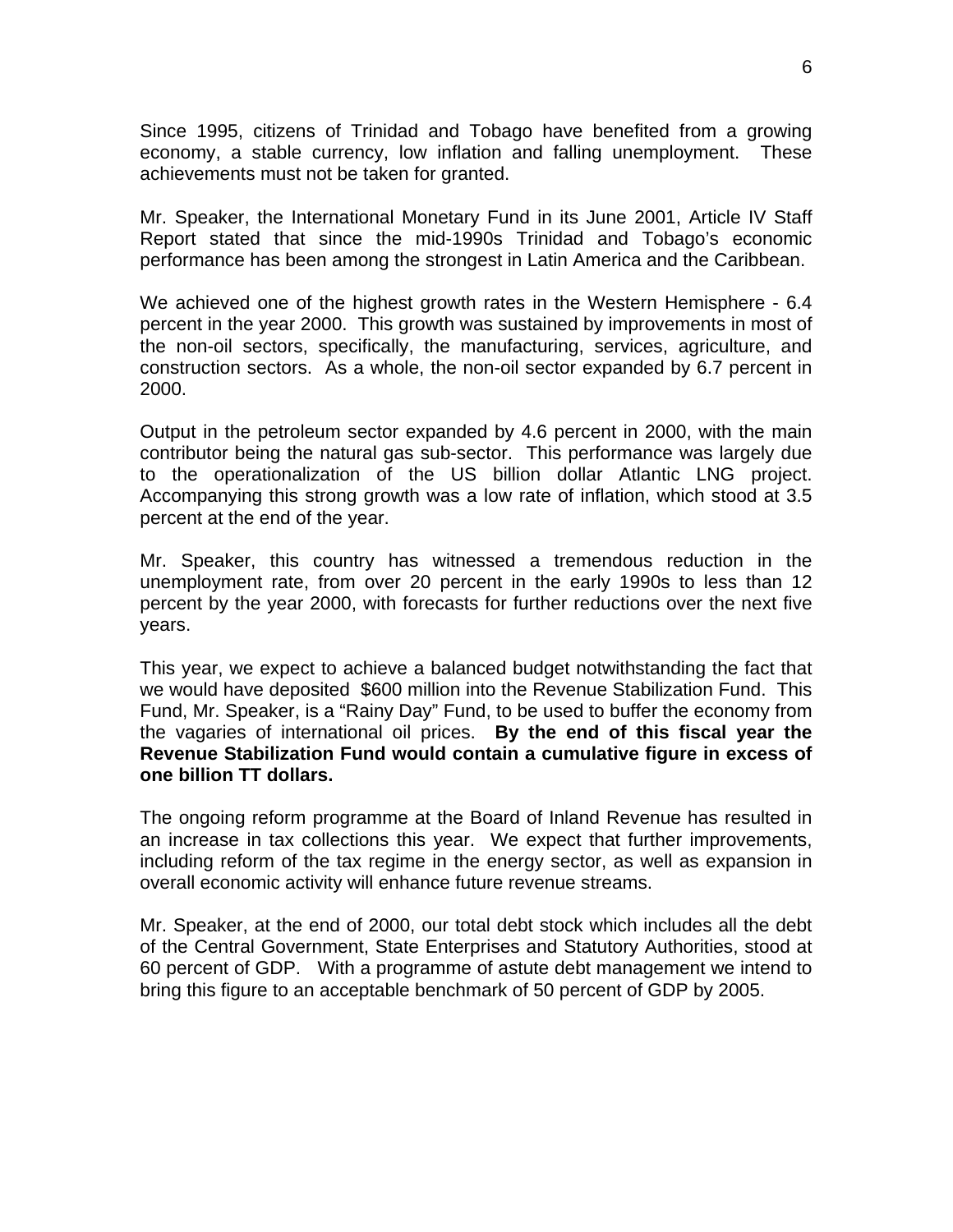Given our projected GDP growth and our revenue projections, this figure is attainable. To ensure this outcome, Mr. Speaker, **we will establish a Debt Management Unit in the Ministry of Finance. This Unit will, among other things, be charged with the responsibility of managing the growth of new debt and progressively bringing down our debt stock to targetted levels.**

Mr. Speaker, while the exchange rate has shown some appreciation recently, the Central Bank has reaffirmed that the real effective rate meets the competitive needs of the economy. Exchange rate stability has been ably supported by fairly tight monetary policy that has sought to limit the growth in money and credit, with a view to containing inflation and managing interest rates. In addition, Mr. Speaker, our external position has strengthened considerably over the past years, with gross country reserves reaching US\$2.4 billion at the end of August this year, more than three times the level at the end of 1995, and equivalent to in excess of five months of import cover.

The Central Bank has improved the efficiency of financial intermediation by continuing its programme of reducing the unremunerated reserve requirement of commercial banks. In May 2001, this reserve requirement was reduced from 21 percent to 18 percent. This move has already led to a reduction in the prime lending rates of the commercial banks, and is expected to have a positive impact on the development of small and medium-sized businesses.

Mr. Speaker, Government also attaches great importance to streamlining the role of the public sector in commercial activities. The benefits from our programme of private sector participation have included, an enhanced domestic climate for investment and private sector activity, the widening of share ownership among our people, increased competition and greater efficiency in the various markets for goods and services. It has also served to deepen the capital market, increase the inflow of foreign investment, and improve the country's fiscal and external accounts.

In 1999, the Government also formed the National Enterprises Limited (NEL) to hold its interest in TSTT, the National Flour Mills and TRINGEN. In February this year, the initial public offering of NEL shares was over subscribed. **Prior to a second tranche offering of NEL shares however, Government will transfer to NEL a portion of its indirect shareholding in two energy-based companies. The market capitalization of NEL would therefore be increased and the shares of NEL would be even more attractive to the investors.**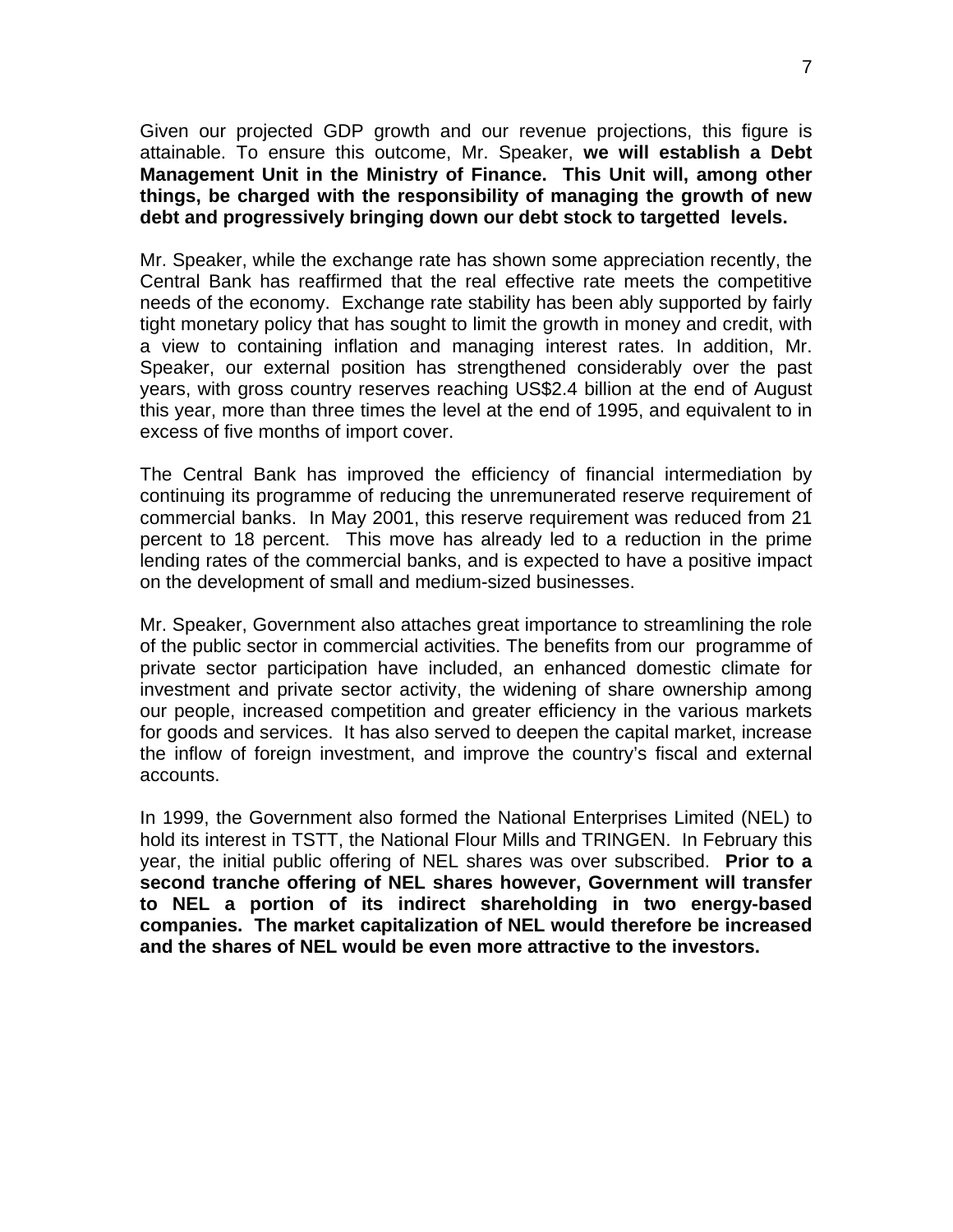Mr. Speaker, in the tourism industry, we continue to make significant strides. Last year, the Tourism Development Act was passed in Parliament. The Act is a significant landmark in the development of tourism in our country, as it provides for the first time, local and foreign investors with tax and customs duty incentives for a wide range of tourism projects including accommodation, transportation, cultural centres and golf courses. This piece of legislation is, undoubtedly, a springboard for the development of this sector.

In addition, last year, seven tourism projects costing approximately fifty-five million dollars were undertaken. These projects created 156 permanent jobs and added 175 new rooms to the existing stock. Between January and June of this year, ten tourism projects were approved for private investors in various areas including the North-West Peninsula and, of course, Tobago. These investments amount to over \$285 million, providing permanent jobs for 405 persons as well as adding 302 rooms to the industry.

Mr. Speaker, this Government has done more than any other Government to promote social equity in our society.

After five years, the circumstances of the elderly, single mothers, the poor, the physically challenged and the socially vulnerable have improved markedly.

Every Budget of the Panday Administration has improved the circumstances of the poor and the disadvantaged.

In fiscal 2001, the Public Assistance Grant to needy persons was restructured in order to more adequately address the needs and provide greater benefits to the recipients.

#### **Moreover, Mr. Speaker, Cabinet recently approved the addition of five (5) specially equipped buses to the PTSC fleet to facilitate easier access and a relatively cheaper form of transport for the physically challenged.**

During the last fiscal year, Government also increased the old age pension for the fourth time in five years to \$720 per month, and raised the qualifying income ceiling from \$7,440 per year to \$8,640 per year. Apart from increasing the number of persons who benefit from the old age pension, recipients now enjoy a pension that is almost 100 percent more than they had under Manning's PNM.

Mr. Speaker, in January 2000, a Micro Credit Programme was initiated to provide low-cost loans to the unemployed; persons earning subsistence or minimum wage, and persons on public assistance and other forms of social assistance. Lending under this programme, which commenced in June 2001, is conducted in conjunction with the NGOs and the Community Based Organizations throughout Trinidad and Tobago.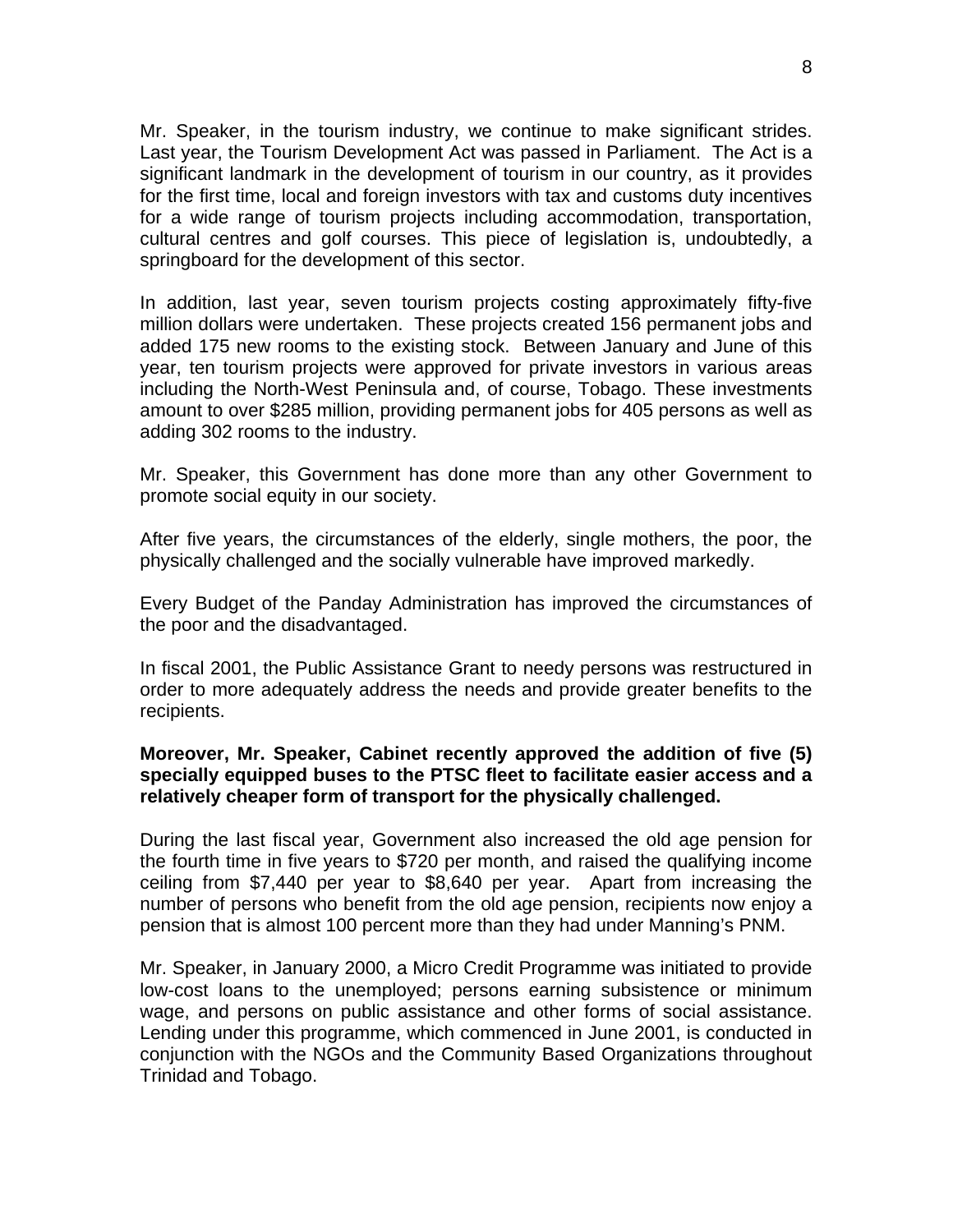<span id="page-11-0"></span>Further, this year the Social Help and Rehabilitative Efforts Programme (S.H.A.R.E) and the Relief Centres Progamme were merged in order to maximize the benefits obtained from the available resources.

In addition, the Relief Centres Programme, which initially concentrated on the provision of hot meals to socially disadvantaged persons at centres in poverty stricken areas, was expanded to including a training component. Courses were offered in remedial literacy, numeracy, micro enterprise management, food preparation and food processing.

The idea Mr. Speaker, is to empower people to help themselves.

Mr. Speaker, in the field of Education, we have abolished the Common Entrance Examination and opened up secondary education to every child. The direct outcome of this decision was that more than 9000 boys and girls who would have been denied access to a basic education are now receiving secondary level education. We have also begun to reform the curriculum of secondary schools, and continuing efforts are being made to standardize textbooks and implement an effective school transport service.

The school feeding programme has also been expanded. Computers have been provided to schools and business and computer training introduced. Measures aimed at the democratization of the education system have also been introduced. We have also expanded access to tertiary education, skills development, adult education and distance learning.

We acknowledge that even in the face of our impressive economic performance and the implementation of sound social programmes, some of our citizens are still being left behind. It is our intention to re-direct our focus on the needs of these individuals.

## **POLICY DIRECTION**

Mr. Speaker, let me now turn to the policy agenda that will set the tone for achieving our vision for Trinidad and Tobago and create an environment in which "no one is left behind".

#### **FISCAL POLICY**

Mr. Speaker, the Budget for the next fiscal year has been prepared using an oil price of US\$22 per barrel. As a result, current revenue is estimated at \$15.365 billion or 20 percent higher than budgeted in fiscal 2001. Capital receipts are projected at \$436 million. Consequently, total revenue for fiscal 2002 is estimated to be \$15.8 billion, some \$2.17 billion higher than budgeted in fiscal 2001.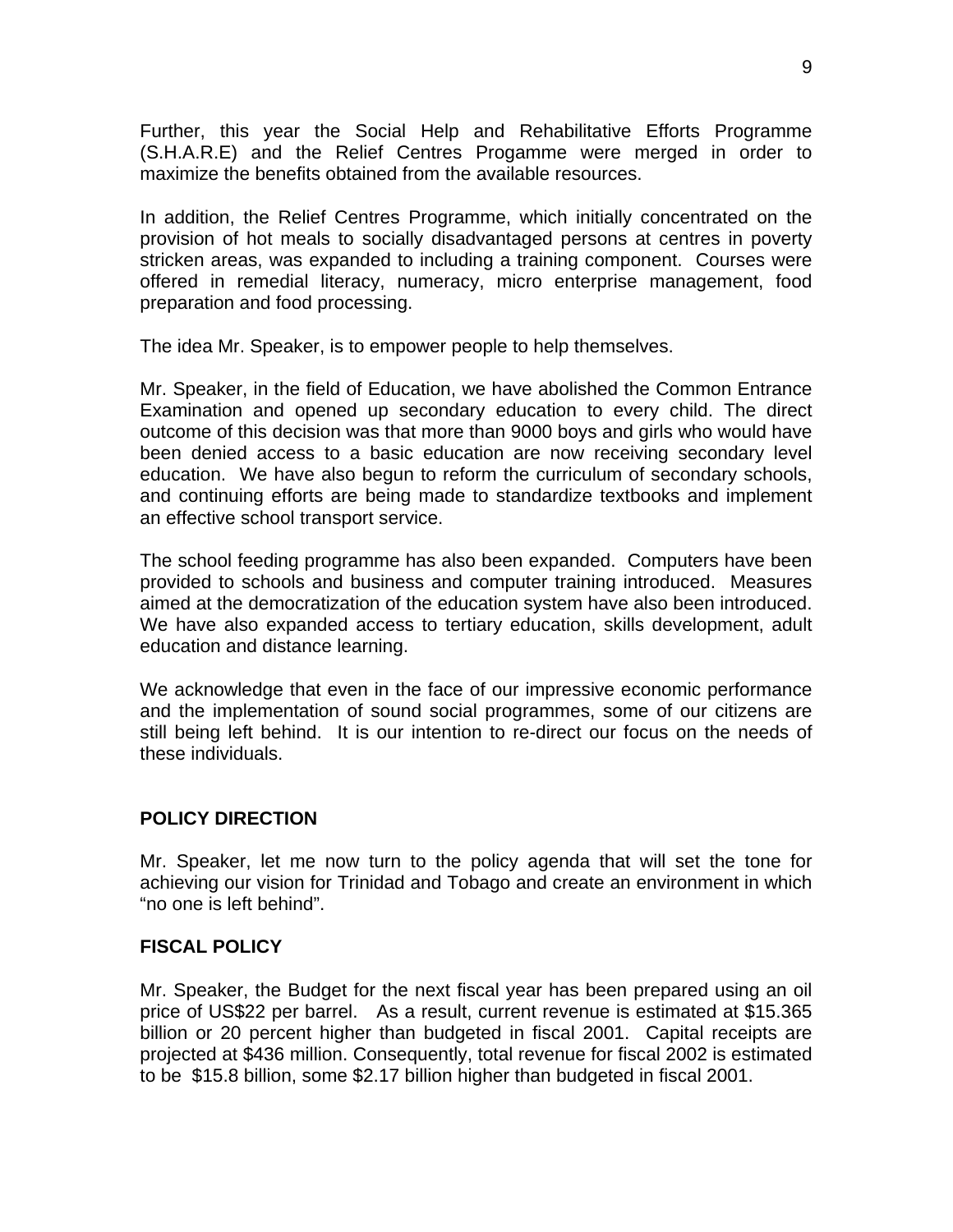<span id="page-12-0"></span>Current expenditure is estimated at \$14.428 billion or 16 percent higher than the last fiscal year. This increase will comprise mainly the cost of the recently negotiated public service wage settlement, transfers to households and state entities, lease payments, and general maintenance. The Public Sector Investment Programme is estimated at \$1.339 billion or 36 percent higher than the \$981 million in fiscal 2001, as increased allocations are directed to supporting major education, health and infrastructure projects. Total Expenditure is estimated at \$15.798 billion or 17.5 percent higher than that estimated for the last fiscal year.

What is significant in these calculations, Mr. Speaker, is that expenditure on wages and salaries and interest payments in the next fiscal year will amount to 29 percent and 15 percent respectively of Total Revenue. What this means is that for every dollar that this country earns, 29 cents are spent on paying wages and salaries and 15 cents on interest service. This leaves a mere 56 cents of each dollar earned to finance other expenditure. This is the stark reality of our fiscal position.

Nevertheless, based on our estimates of Total Revenue and Total Expenditure **for the next fiscal year we expect to achieve a small fiscal surplus of \$2.9 million, which effectively translates to a balanced Budget.**

#### **Tax Reform**

Mr. Speaker, in keeping with our objective of creating more efficient and customer-friendly Government agencies and as a part of our overall reform of the public service, and to maximize revenue collection, we have embarked on a total reform of the operations of the Inland Revenue Division.

To expedite this process a dedicated project team has been appointed, made up of selected representatives of the Board of Inland Revenue, and assisted by members of the United States Internal Revenue Service (IRS). This reform process will also initiate action to eliminate corruption in the public sector and will strengthen compliance by putting in place systems to maximize revenue collections by targetting individuals and entities that do not pay their taxes. When people fail to pay taxes, they deprive every citizen of Trinidad and Tobago of a higher quality of life and a brighter future.

Government will also establish a Tax Fraud Investigation Unit in the Board of Inland Revenue since there are many instances where taxpayers' returns show little relationship between what is declared and their lifestyles. Where there is suspicion that a taxpayer has made fraudulent declarations, the Unit will conduct the appropriate investigations and, if need be, prosecute the taxpayer in Court.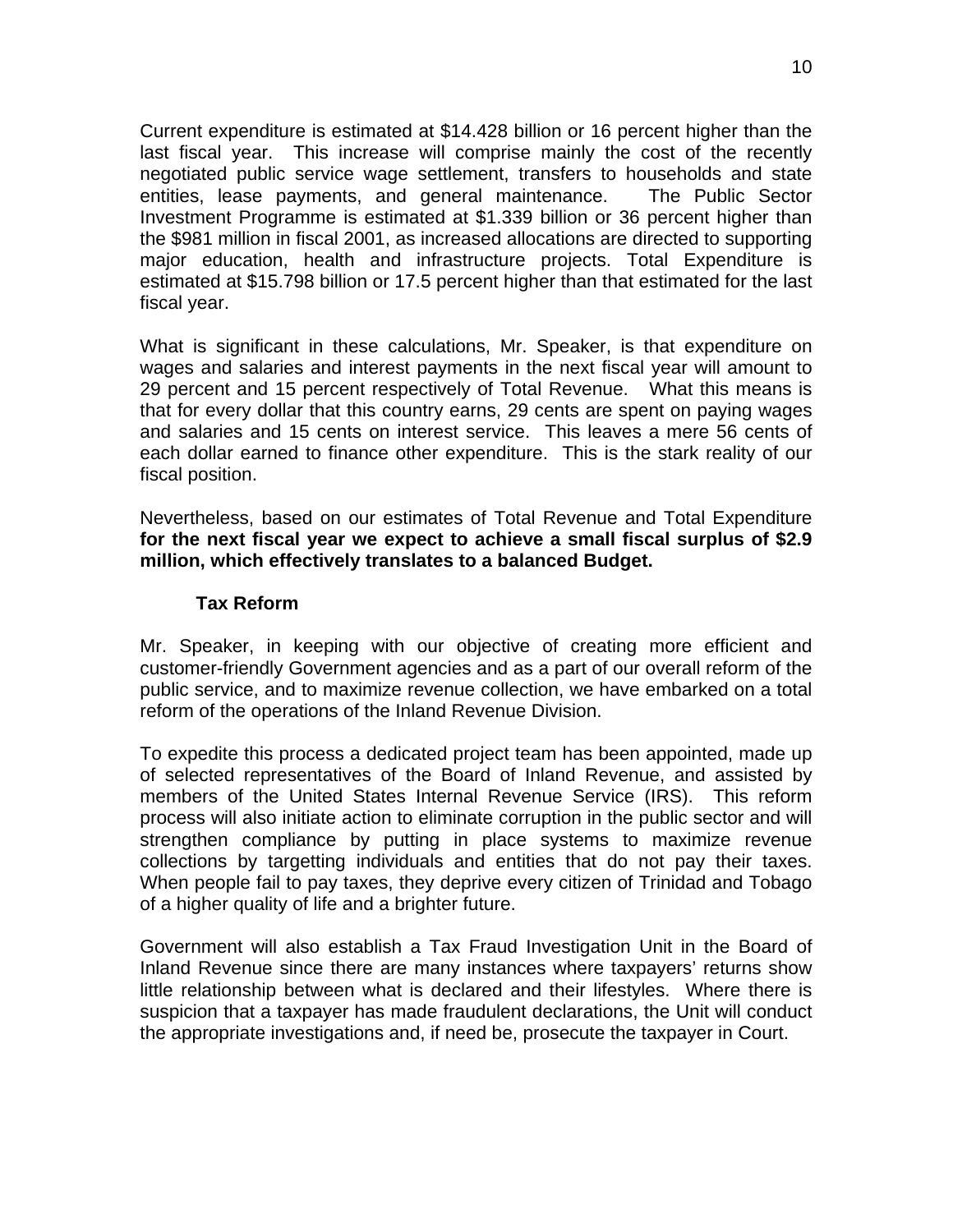<span id="page-13-0"></span>Mr. Speaker, the Inland Revenue Division is also working on the establishment of an Inspection Unit. The main function of this Unit will be the preservation of the integrity of the staff of the Inland Revenue Division. Any reports of impropriety will be investigated to either clear the officer's name or, where there is merit in the report, to take appropriate action against the officer.

In addition, a Cabinet-appointed Committee has submitted its report and we will continue to pursue the establishment of a Tax Court.

## **Payment Dates**

Mr. Speaker, in an effort to facilitate government accounting and a more efficient processing of tax payments, **I propose to change the due date for payment of taxes. With respect to Value Added Tax I propose to change the payment**  date from the 25<sup>th</sup> of each month to the 20<sup>th</sup> of each month. With respect to **other taxes except P.A.Y.E. and Health Surcharge deductions, I propose that the previous quarterly dates of March 31st, June 30th, September 30th** and December 31<sup>st</sup> be changed to March 25<sup>th</sup>, June 25<sup>th</sup>, September 25<sup>th</sup> and December 22<sup>nd</sup> respectively.

These amendments will take effect from January 1, 2002, and will necessitate amendments to the Value Added Tax Act, the Income Tax Act, the Miscellaneous Taxes Act, and the Unemployment Levy Act.

## **Refunds and Penalty Payments**

Mr. Speaker, improving customer service in tax administration is critical for global competitiveness. Businesses and individuals have been complaining, and rightly so, about the length of time it takes to receive tax refunds. As I mentioned earlier, the Board of Inland Revenue Reform Programme will address these efficiency issues and speed up Government's refund process. In addition to this, it is only fair that similar penalties, to those faced by taxpayers, be imposed on Government when refunds are not paid on time. **Consequently, I propose to increase the rate of interest payable by the Board of Inland Revenue on refunds of overpayments of income tax and corporation tax from 4 percent to 10 percent per annum.** This measure will take effect from January 1, 2002 and will require amendments to the Income Tax Act.

## **Value Added Tax**

Mr. Speaker, the VAT Act was introduced in a pre-liberalized and pre-globalized environment. With the recent strides in information technology, however, current legislation does not adequately address situations where services are performed in Trinidad and Tobago and paid for in a foreign currency and delivered to a foreign recipient.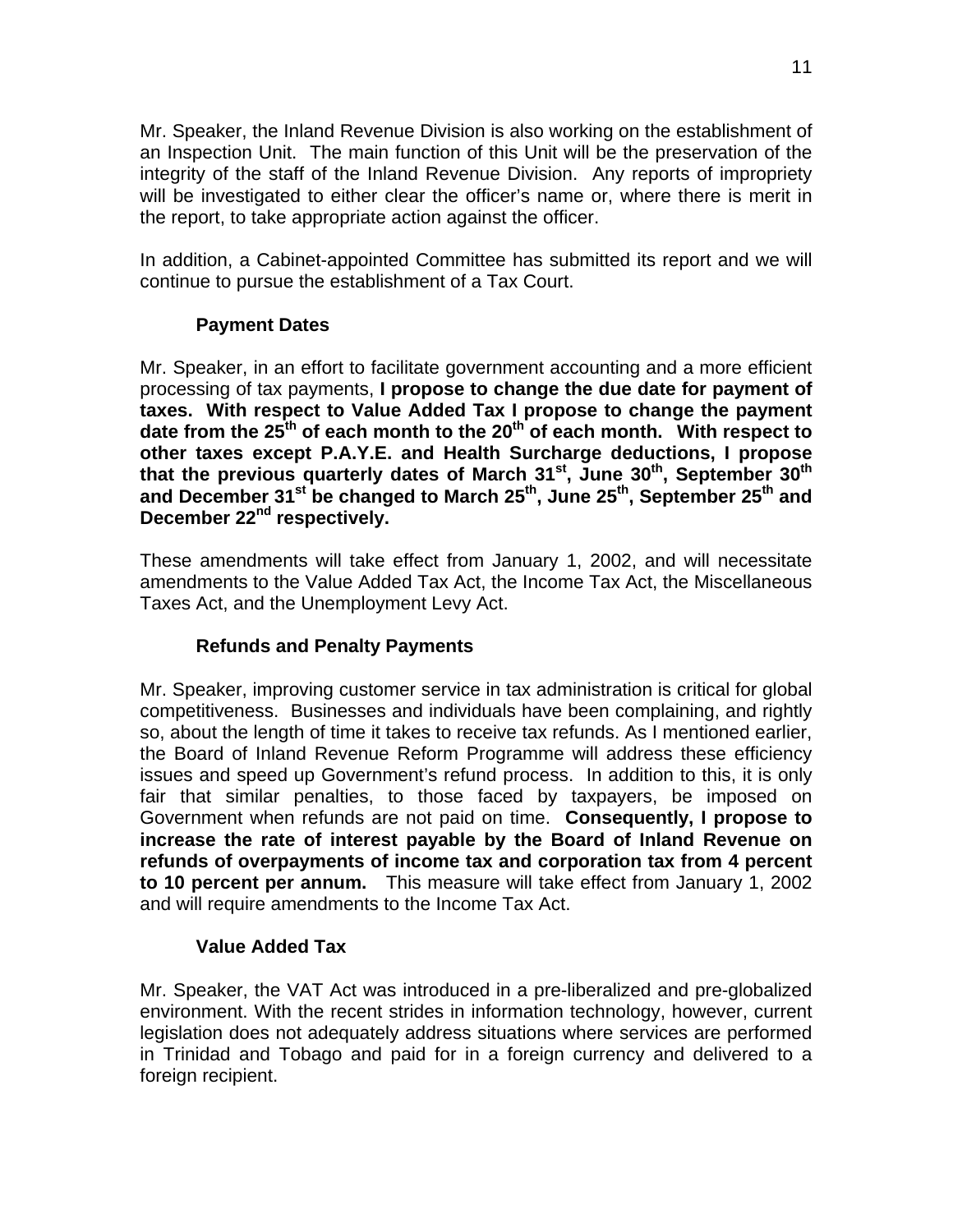<span id="page-14-0"></span>**I propose to amend the VAT Act so that only services that are currently physically performed outside Trinidad and Tobago will be zero-rated. However, services provided to any foreign or local recipient in connection with real or personal property situated in Trinidad and Tobago will now be standard rated.** 

The late filing of VAT returns will also be addressed. At present, there is no penalty for the late filing of VAT returns. Therefore, **I propose to introduce a late filing penalty of \$100 per month for every month that a VAT return remains outstanding.** This measure will take effect from January 1, 2002, and will apply to returns which are to be made in 2002, and subsequent years, and will necessitate amendments to the VAT Act.

The Board of Inland Revenue under the VAT Act may currently only raise an assessment within six years after the end of the tax period to which the assessment relates. Accordingly, where a VAT registrant under the Act files a return at the end of this statutorily limited period, he may avoid being assessed of the correct amount of tax due. **I therefore propose to amend the law to give the Board of Inland Revenue the power to raise an assessment within six years after the end of the tax period to which the assessment relates or within three years of the filing of the return whichever is the later.** This measure will take effect from January 1, 2002, and I propose to amend the VAT Act accordingly.

#### **Property Valuation**

Mr. Speaker, in keeping with our objective of transforming our tax administration into one that is more efficient and equitable, **Government will undertake a reform of the existing Property Taxation Regime.** The new system will allow for a more equitable taxation of properties. Phase I of the Reform has been completed, and focused on the development of a new Property Taxation System as well as a detailed mapping and valuation of properties in pilot sites in Arima and Point Lisas. Phase II, will focus on full-scale valuation of all properties through an aerial survey throughout Trinidad and Tobago and will span a period of two years beginning in late 2001.

## **Customs Reform**

Mr. Speaker, considerable reforms are also taking place in the Customs and Excise Division which, according to the Trinidad and Tobago Chamber of Industry and Commerce, has moved effectively and efficiently into the  $21<sup>st</sup>$ Century. Most of our Customs Reform initiatives are being developed in collaboration with the United States Customs Service and are designed to allow for more efficient revenue collection, and provide top quality service to the business community, and the Trinidad and Tobago public.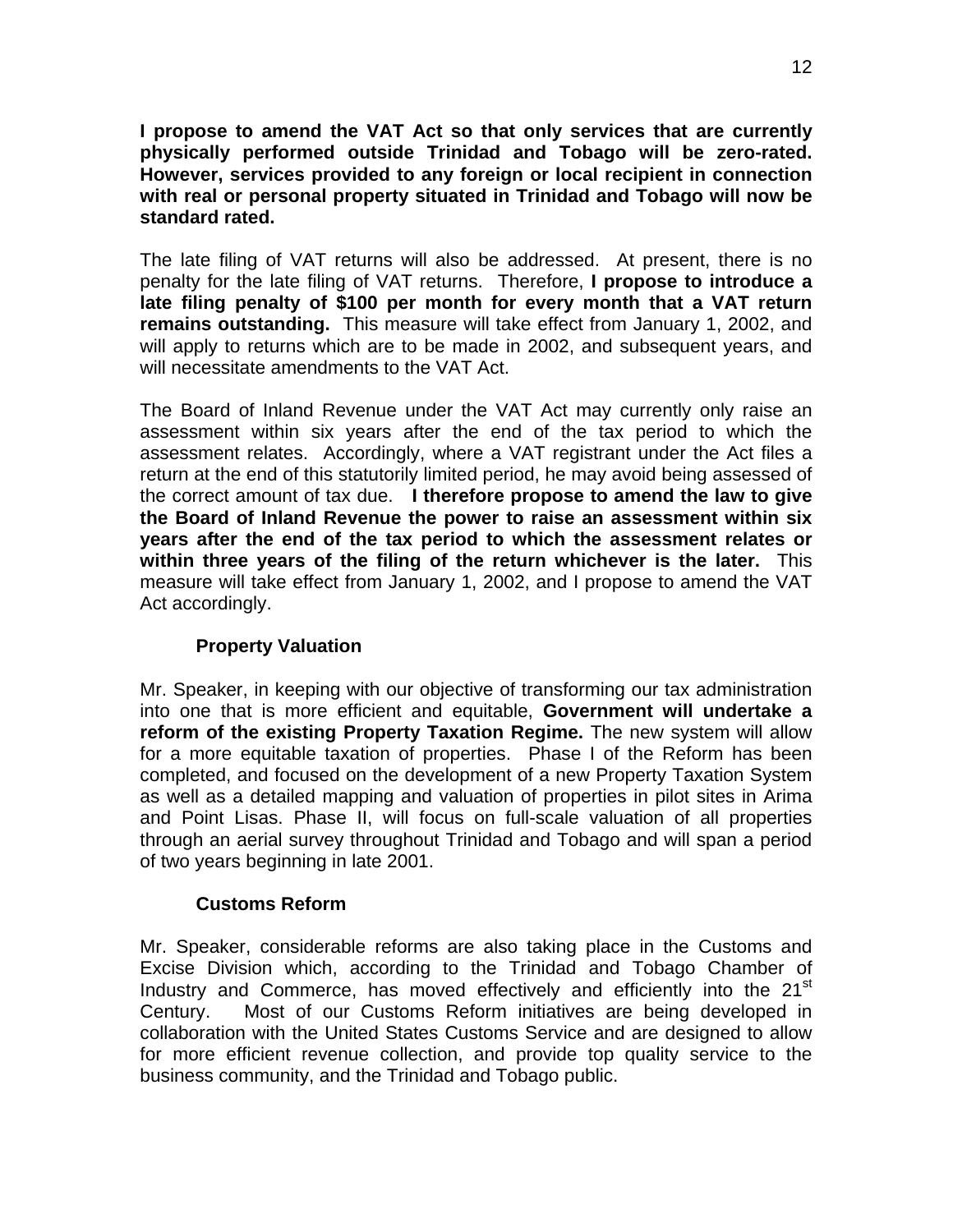<span id="page-15-0"></span>Mr. Speaker, we have instituted a **Bonded Warehouse Project** that gives importers and local manufacturers greater autonomy in their operations. This pilot project was started in June this year while another project targetted at selected importers with a history of a high level of compliance, and who import the same commodity from the same shipper, will be implemented in the last quarter of this year. Other projects will:

- expedite processing of import declarations and random cargo examination;
- allow for speedier clearance of goods and enable specific importers to pay the estimated duties and taxes declared on submission of their import entry documents; and
- provide an improved payment system by affording a safer, speedier and more reliable means of paying customs duties and taxes through the Debit Card System.

With respect to transparency in the Customs and Excise Division, a Regulatory Audit Unit has been designed to complement the post-clearance initiative employed since January 2000. In addition, to ensure that the faster movement of both goods and passengers does not contribute to an increase in the importation of prohibited or restricted items, the Division has taken steps to enhance its law enforcement capabilities. Mr. Speaker, we are going after the "bad guys" with renewed vigour. The Customs and Excise Division was also instrumental in the development of a pleasure craft tracking system and is currently assisting in the development of a cargo vessel tracking system.

We have also equipped the Customs Enforcement Branch with interceptor-type fast boats, drug-sniffing dogs, and X-ray scanners including a mobile X-ray van. We will also introduce a new cargo clearance system and Cargo Examination Teams. These teams would be specially trained and equipped units responsible for the efficient and timely examination of selected cargo.

#### **Revenue Stabilization Fund**

Mr. Speaker, the Revenue Stabilization Fund (RSF) was established as a mechanism to promote fiscal discipline in the event of windfall revenues from petroleum, and provide a cushion against any unexpected fall in oil prices. It is our intention to expand the Revenue Stabilization Fund to include some proportion of windfall revenues from gas in the near future.

The Revenue Stabilization Fund is intended to be a repository for the accumulated savings from petroleum taxation revenues above the established annual budget benchmark. Initially, the assets of the fund were determined to be 67 percent of the excess revenues from petroleum taxation. The remaining 33 percent of such revenues was directed to the consolidated fund.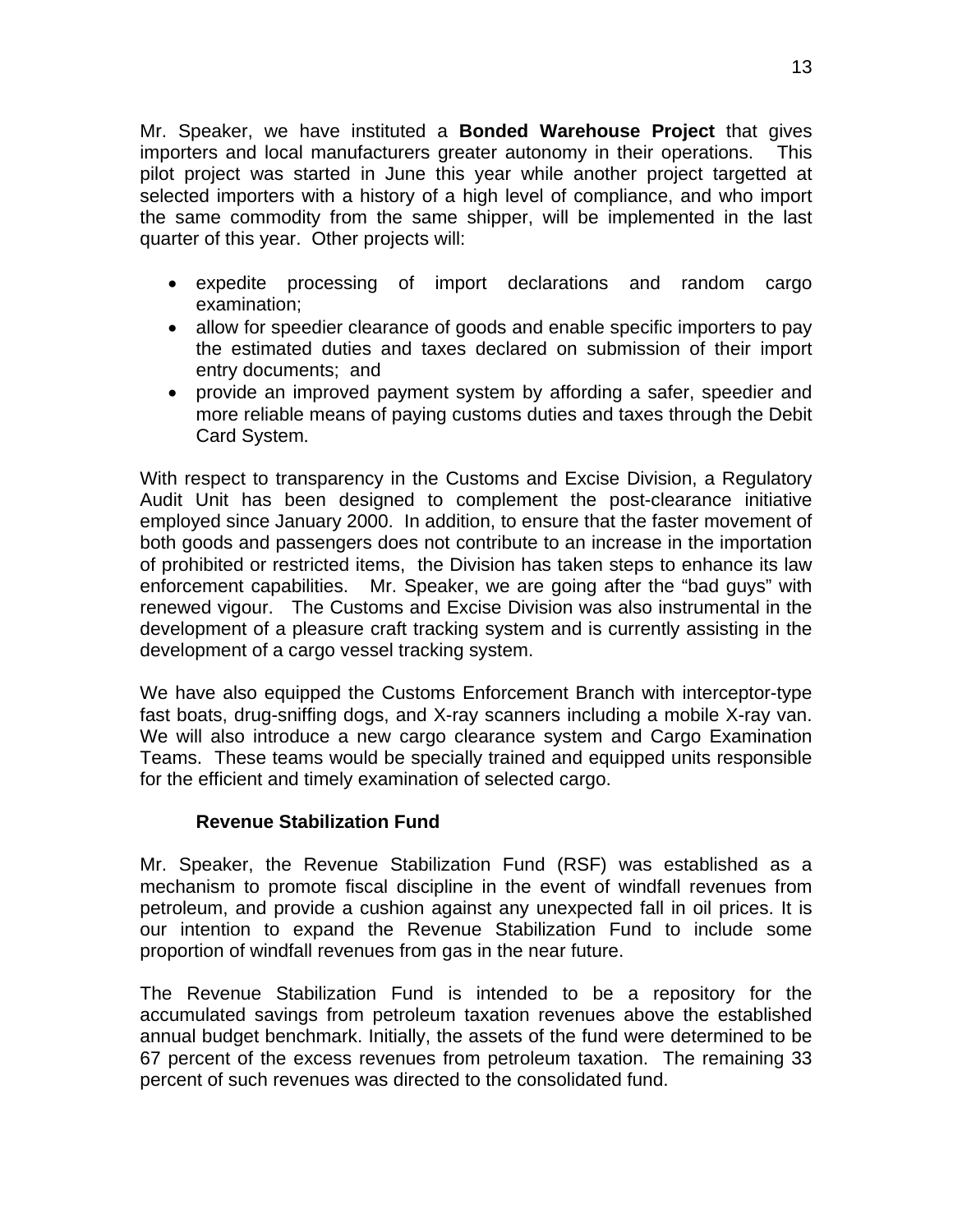<span id="page-16-0"></span>**Government proposes to allocate to the Revenue Stabilization Fund 60 percent of the excess revenues from petroleum taxation, 20 percent will be directed to the consolidated fund and 20 percent placed into an Education Fund to finance a part of Government's Dollar for Dollar Plan.** It is however, not the intention that excess oil revenues permanently fund the Dollar for Dollar Plan, as progressively it will be financed as part of recurrent expenditure.

Mr. Speaker, we forecast that expenditure on the Dollar for Dollar Plan would constitute less than one percent of GDP annually for the next five years. We firmly believe that expenditure on this plan is an investment in the future of our country and a small price to pay to guarantee a successful future for thousands of our young people. In particular, the Dollar for Dollar Plan is a critical mechanism in ensuring that our bright children of poor circumstances are not denied the right to higher education and a better life.

## **Penalty for breach of legitimate contracts**

Mr. Speaker, I now want to deal with the issue of legitimate contracts.

Mr. Speaker, strict measures will be taken by the Ministry of Finance to have all State agencies include in their contracts, clauses regarding penalty interest and the timing of payments for services provided by local contractors and suppliers. All new contracts will include clear responsibilities and procedures for certification and payment as well as equitable compensation for late payments.

In addition, contractors will be able to seek timely redress where there is a legitimate and verifiable breach of contract. Accordingly, **I propose that Government Ministries and Government controlled agencies be charged a penalty of 1 percent interest per month on outstanding balances after a 30 days grace period on all new, legitimate contracts.** Both these measures should instill greater discipline within the State Sector with respect to the timely payment of amounts due to contractors on the completion of a contract.

#### **State Enterprises**

Mr. Speaker, for the most part, the primary legacy of the state enterprise sector has been one of heavy reliance on the Treasury for all manner of financing, including equity capital, loan capital, and deficit financing. Most of the equity capital was eroded over time, the loan capital contributed by Government had to be written off, and Government having guaranteed the debt incurred by many enterprises was eventually called upon to service these debts.

Accordingly, Mr. Speaker, further rationalization of the state enterprise sector will be pursued within the context of increasing efficiency across a wide spectrum of markets. In so doing, Government will continue to establish the platform for the long-term competitiveness of the Trinidad and Tobago economy.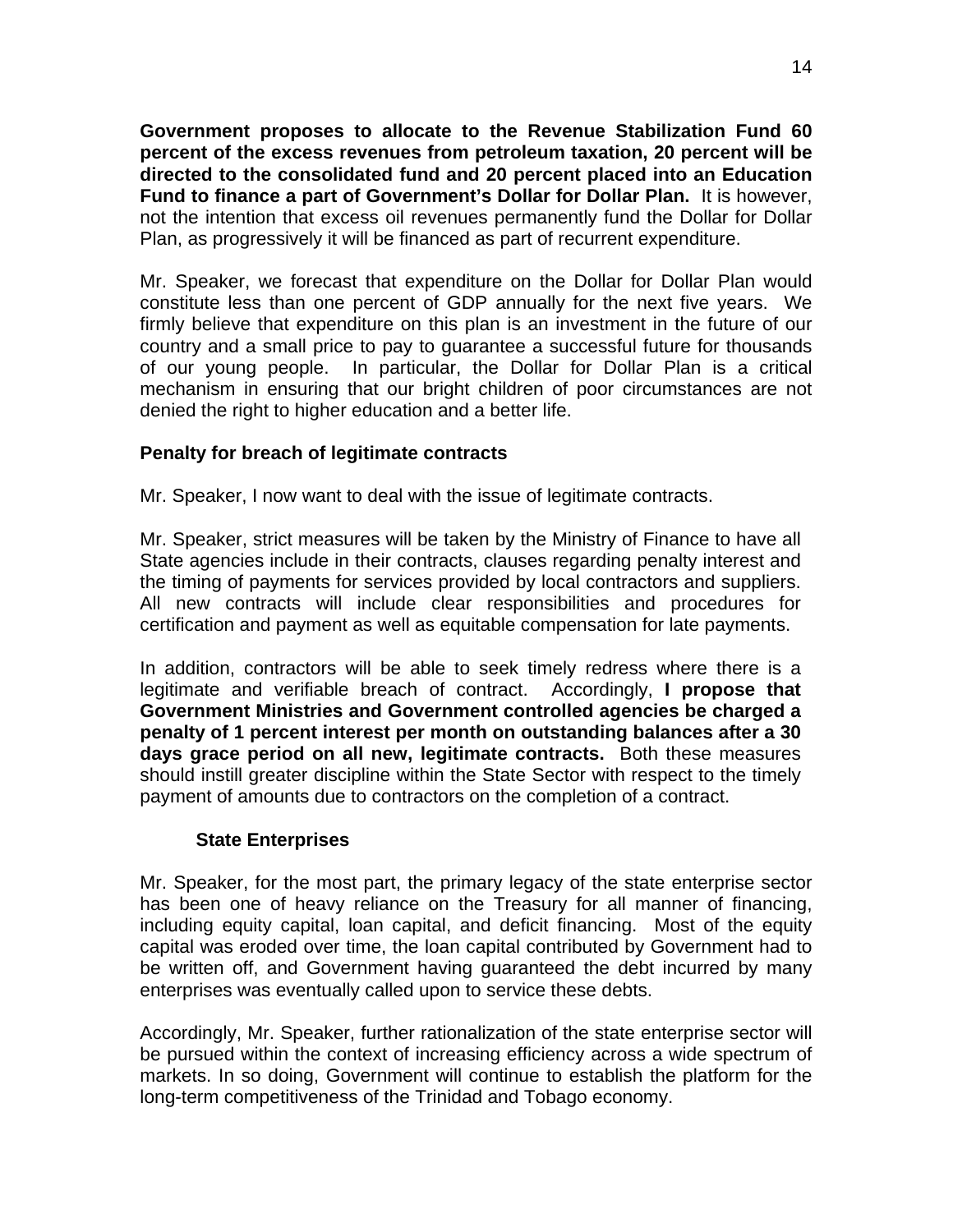### <span id="page-17-0"></span>**CORRUPTION AND TRANSPARENCY**

Mr. Speaker, corruption strikes at the heart of economic growth and development.

In Trinidad and Tobago, there is a perception that corruption has penetrated some of our public institutions in one form or other.

Mr. Speaker, the easiest thing for us to do, is what most Governments, including all PNM administrations, before us have done…little or nothing.

However, during the course of this year in particular, this Government has taken courageous and unprecedented steps to address the scourge of corruption in public places and to send a clear message to all, that corrupt practices will not be tolerated, and indeed, will be prosecuted to the fullest extent of the law.

The legal framework has been amended to further reinforce our stance on this issue.

The Constitution (Amendment) (No. 3) Act 1999, mandates the formation of joint investigative parliamentary committees to monitor and investigate instances of misuse or abuse of power or corruption in the Public Sector.

The Integrity in Public Life Act 2000 effectively strengthens the Integrity Commission's powers of investigation and detection of corrupt practices. Under this Act, public officials are required to declare their assets. Breaches of this Act, attract fines of up to a quarter of a million dollars, ten years imprisonment and forfeiture of all ill-gotten wealth.

During the course of this year, every report of some substance has been treated transparently. The Auditor General was requested to go into the North West Regional Health Authority by this Minister of Finance and her report was given to the Fraud Squad and the Director of Public Prosecutions. For a number of reasons, further work was commissioned to properly treat with the matters reported by the Auditor General. As a follow up, earlier this week I received a report on the North West Regional Health Authority from Personnel Management Services Limited, which I have since given to the Director of Public Prosecution and the police.

I have commissioned Independent Auditors to respond to allegations at NIPDEC and National Petroleum and their reports have been completed. This week Independent Auditors have been commissioned to go into Caroni (1975) Limited to do a comprehensive exercise which will include some forensic investigations.

The Minister of Energy has given the ISS Report on Trinmar to the Police and the Director of Public Prosecutions.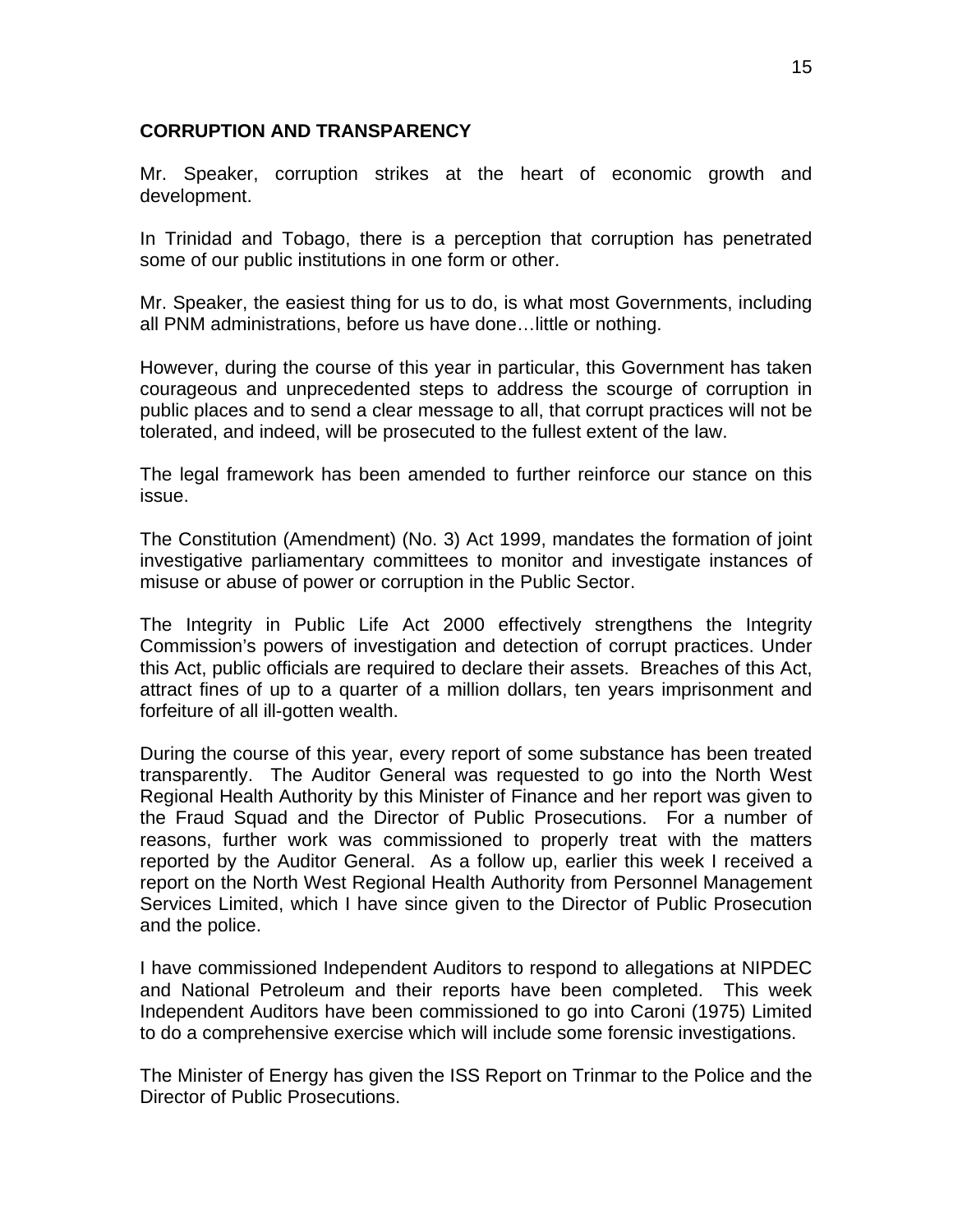**I have also directed the Divestment Secretariat of the Ministry of Finance to open itself to media scrutiny on the transactions involving the Rum Division of Caroni and Tanteak.** They have prepared a comprehensive outline of those transactions for the media and they have been directed to arrange a meeting with the media after the outlines have been circulated.

Mr. Speaker, the Divestment Secretariat is made up of public officers and I want to assure the national population that the transactions involving the Rum Division of Caroni and Tanteak were done in a most transparent manner, without political interference.

As a further step to stamp out corruption in the state enterprises sector, all State Enterprises and Statutory Authorities will be subject to enhanced levels of corporate governance. In the coming fiscal year, a State-Owned Corporations Act will be finalized.

**In addition, a special Audit and Controls Unit will be established in the Ministry of Finance to ensure compliance of State Enterprises and other State Agencies with prescribed policies and procedures.** Explicit guidelines will be set out for the functioning of Boards and Management as well as for the establishment of internal controls and reporting mechanisms within the state enterprises sector.

The general powers and responsibilities of the Audit and Controls Unit will include determining whether funds are being spent appropriately by State Agencies, as well as conducting surprise audits.

Further, Mr. Speaker, **under the new regulatory framework, all contracts above five million dollars or such other sum to be determined by the Minister of Finance will require the prior approval of the Minister of Finance before a State Agency awards a contract. In the case of contracts of less than five million or such other determined amount, State Agencies will be required to submit details of contracts awarded for review by the Ministry of Finance.** 

Mr. Speaker, the intention is to protect customers and workers, as well as, secure taxpayers' money.

The strengthened legislative and institutional framework governing corrupt practices, at all levels of public life, will ensure closer scrutiny of all public officials, holding them to higher standards of accountability and transparency.

Mr. Speaker, it cannot be said that this Government is **not** doing enough on corruption today, neither could it be said that there are any attempts at covering up acts of wrong-doing.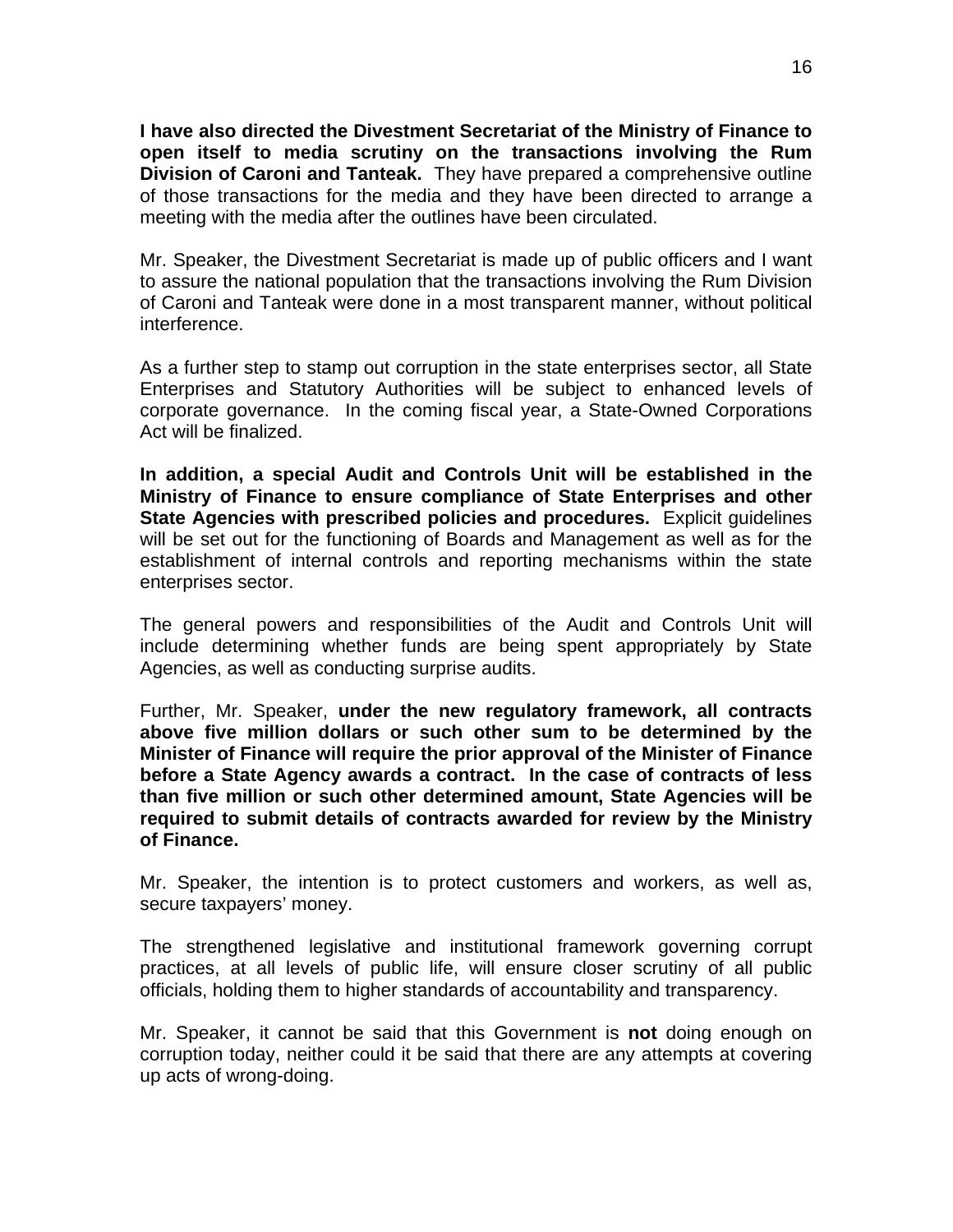<span id="page-19-0"></span>I have acted independently on matters within my jurisdiction that have come to my attention, and on those issues on which I have consulted with the Prime Minister, I have been given nothing but full support and licence to act.

Mr. Speaker, I am satisfied that everyone on this side is committed to dealing with any acts of corruption on the basis of fact or hard evidence but not on hearsay, malicious rumours, or for gaining political points.

#### **MONETARY AND FINANCIAL POLICY**

Mr. Speaker, Trinidad and Tobago's monetary policy will continue to be supportive of low inflation, a stable and competitive exchange rate, and further strengthening of the foreign reserves position. Towards this end, the Central Bank will manage the levels of liquidity in the system through an expanded use of open market operations, and through a reduced reliance on the reserve requirement of commercial banks. This represents a move towards a more market-based system and is expected to provide the Central Bank with greater flexibility and precision in its monetary management. Only this week, the limit on Treasury Notes and Bills was increased by \$1 billion in each instance.

**In keeping with its move towards more market-oriented mechanisms for managing liquidity, the monetary authorities remain committed to a further lowering of the cash reserve requirement as monetary conditions permit.** A further reduction in lending rates is also expected to accompany this move. More competitive interest rates would stimulate the level of savings, increase investment and expand job opportunities.

Mr. Speaker, we are at a time when developments in communications and information technology have never been more dynamic. Because of this, we find the world is inter-connecting at an increasingly rapid pace, with our economies becoming more and more integrated through trade, investment and finance. While globally, integrated markets create tremendous opportunities, they also open the door to a variety of new risks. It is only prudent therefore, that we persist with our efforts to build strong financial institutions.

Mr. Speaker, our banking sector is sound, well capitalized and competently managed. Prudential regulations are consistent with internationally accepted accounting and reporting standards established by the Basle Committee on Banking Supervision. We however have to be concerned about the financial sector as a whole and during the past year, we engaged a group of Canadian consultants, Lawrie Savage and Associates Inc., to advise on the development of one agency to regulate and supervise the entire financial system.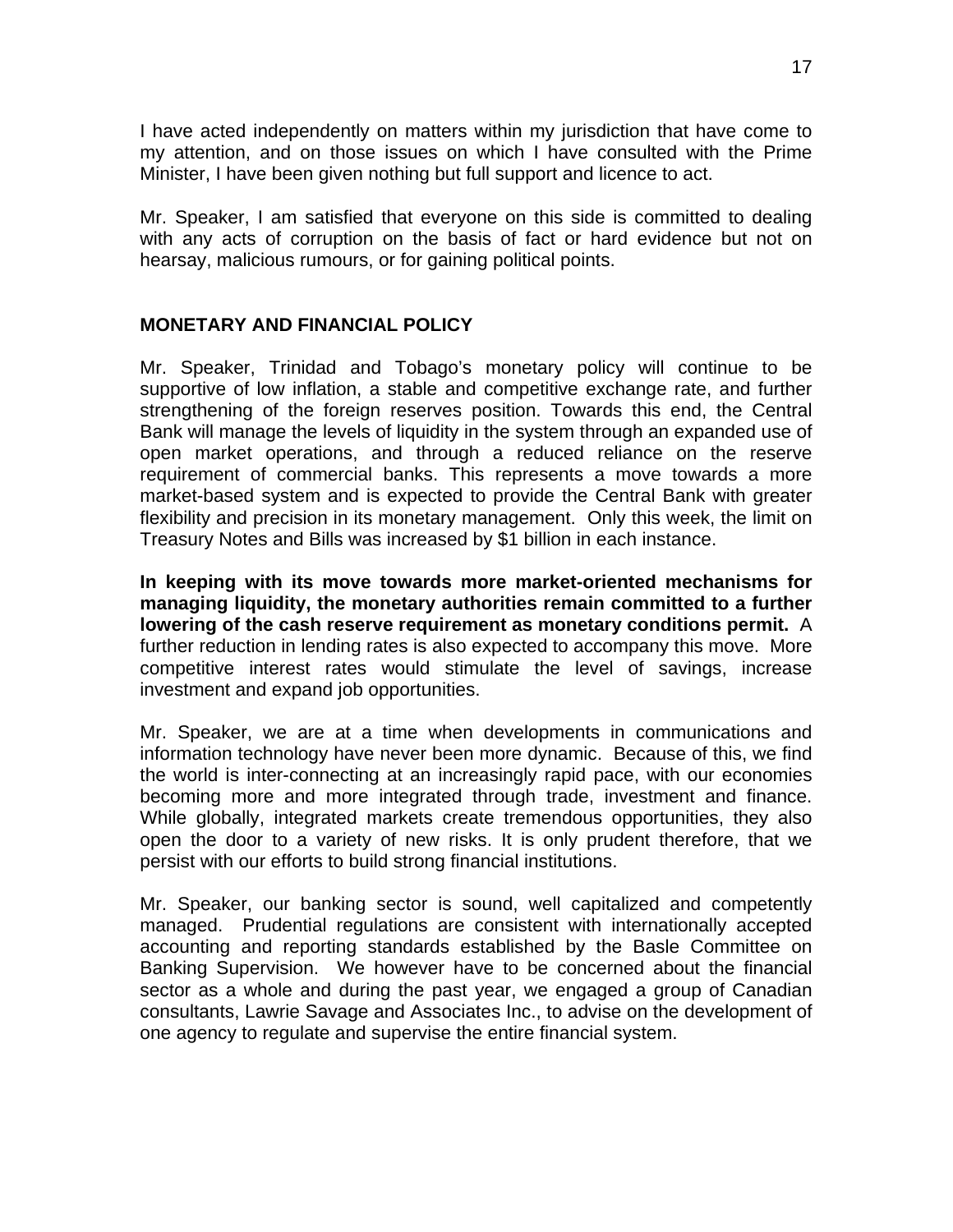<span id="page-20-0"></span>The consultants have been mandated to assist the Central Bank in further ensuring the safety and soundness of Trinidad and Tobago's financial system by formulating an effective, integrated supervisory regime consistent with international standards.

**The first phase of this programme, which is expected to be completed within the next fifteen months, will bring all insurance companies and pension funds under the direct supervision of the Central Bank. Following on this, the consultants would embark upon the second phase, in which a study will be carried out to determine the feasibility and mechanisms for bringing other non-bank financial institutions, including Credit Unions, under the supervision of this single regulatory authority.** 

This new approach towards consolidated supervision requires amendments to be made to various pieces of governing legislation. In this regard, work continues on developing comprehensive legislation that would address the needs of integrated supervision and regulation. This would include the introduction of new legislation governing the mutual funds industry. I am happy to state that the Report of the Technical Committee appointed to assist in the formulation of mutual fund legislation is now complete, and we are in the process of reviewing our options for the expeditious drafting of the legislation.

## **Credit Unions**

Mr. Speaker, some serious charges were made recently against this Minister of Finance with respect to the Credit Union Sector. I want to state categorically that this Government recognises Credit Unions as an essential component of the financial services sector, and is totally committed to the continued development and strengthening of the Credit Union Movement. It is not the intention of the Government to regulate credit unions like banks. I want to emphasise to all Credit Union members, that this responsible Government is very committed to protecting their money. The safety and soundness of the Credit Union Sector, is therefore of paramount concern to this administration.

Mr. Speaker, in 1992, following a series of complaints by Credit Union members about the safety of their savings to the then Government, a task force was established to review and make recommendations with respect to certain aspects of the operations of Credit Unions. In 1996, this Government, with the participation of the Co-operative Credit Union League of Trinidad and Tobago, entered into a Technical Co-operation Agreement with the Inter-American Development Bank for the institutional strengthening of the Credit Union Sector. **Based on the advice of the consultants, the Ministry of Finance is currently drafting legislation for regulating and supervising the financial activities of Credit Unions, including provisions for the guarantee of member's savings similar to what exist under the Deposit Insurance Corporation.**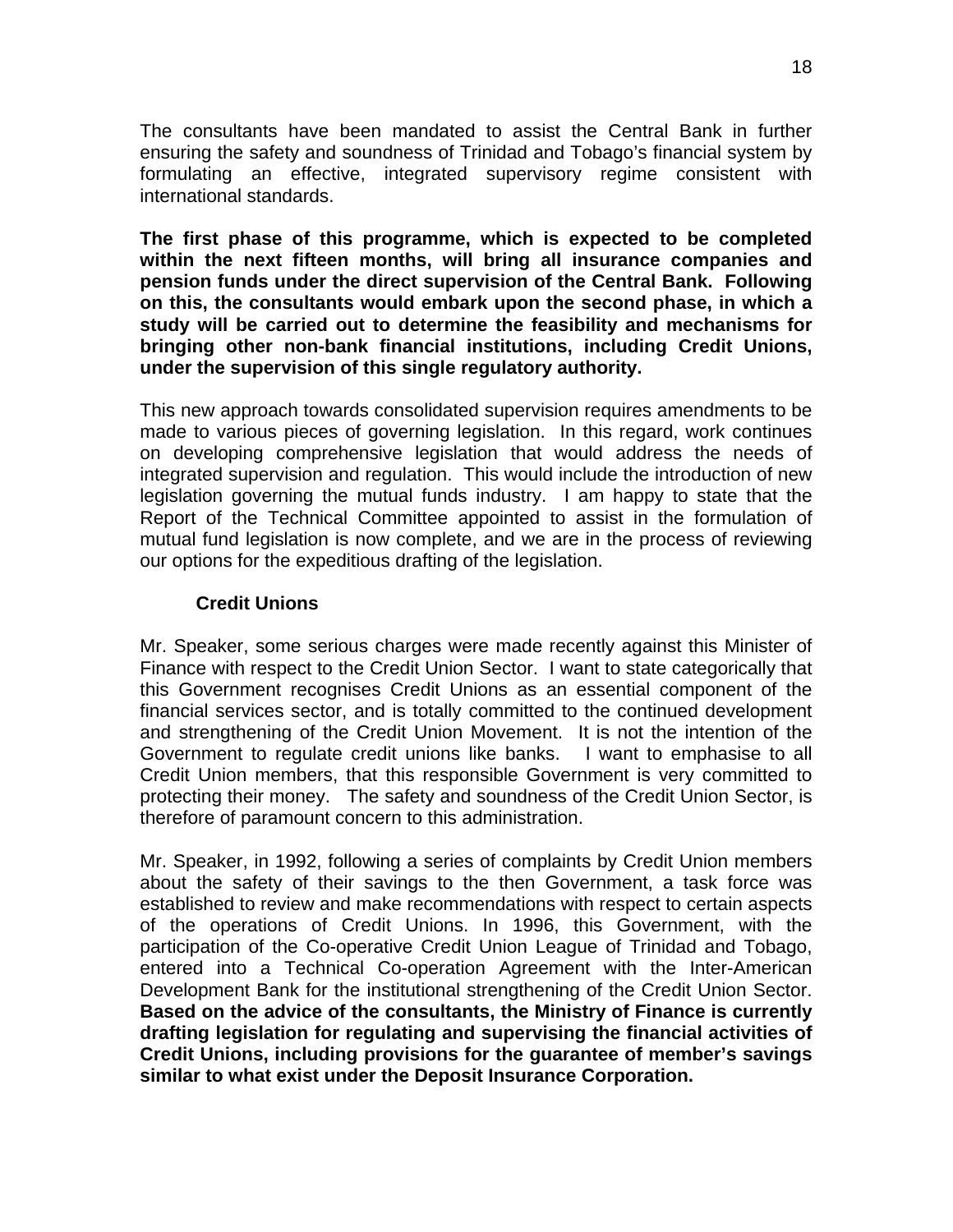<span id="page-21-0"></span>Mr. Speaker, it will be irresponsible of me to allow Credit Unions as a whole to expand the range of their services until I am satisfied with their financial condition and that the appropriate regulatory and supervisory regime is in place.

#### **Insurance Industry**

Mr. Speaker, a properly regulated insurance industry is essential for the effective functioning of our economy. The consultants, Lawrie Savage and Associates Inc., have reviewed and submitted recommendations on a revised Insurance Act to facilitate the first phase of the integration process of the financial system, to transfer regulatory control of the insurance industry from the Ministry of Finance to the Central Bank. The provisions to effect this change will be included in the Insurance (Amendment) Bill, which is expected to be laid in Parliament before the end of this year. Diagnostic teams have visited a number of insurance companies and reviewed pension fund plans to determine their financial condition and the need, if any, for remedial action.

The consultants will devise action plans to address performance deficiencies related to claims, the exit, or rehabilitation of non-performing companies, and will submit recommendations on establishing a policyholders' compensation scheme.

Mr. Speaker, the fiscal regime governing insurance business has, to some extent not kept pace with developments in this industry, and we find ourselves in a situation where a lot of the taxes governing insurance business in Trinidad and Tobago, are, in fact, relics of a former time.

Mr. Speaker, in the new fiscal year, I propose to remove some of the nuisance taxes and processes that hamper the efficient conduct of insurance business in Trinidad and Tobago.

#### **Elimination of the BIR approval process for Deferred Annuities**

To this end, the process for the approval of annuities will be revised. Currently, every annuity product sold by insurance companies and banks must be submitted to the Board of Inland Revenue for approval. The approval process could take as long as three months due to the backlog caused by the demand for this insurance product. **Beginning January 2002, a new approval process will be introduced. The new process will eliminate the need for annuities to be individually approved by the Board of Inland Revenue.** A standard form will be introduced whereby insurance companies and banks will certify that each annuity policy is in compliance with an approved format. The new procedure will effectively eliminate the lengthy approval process for deferred annuity products.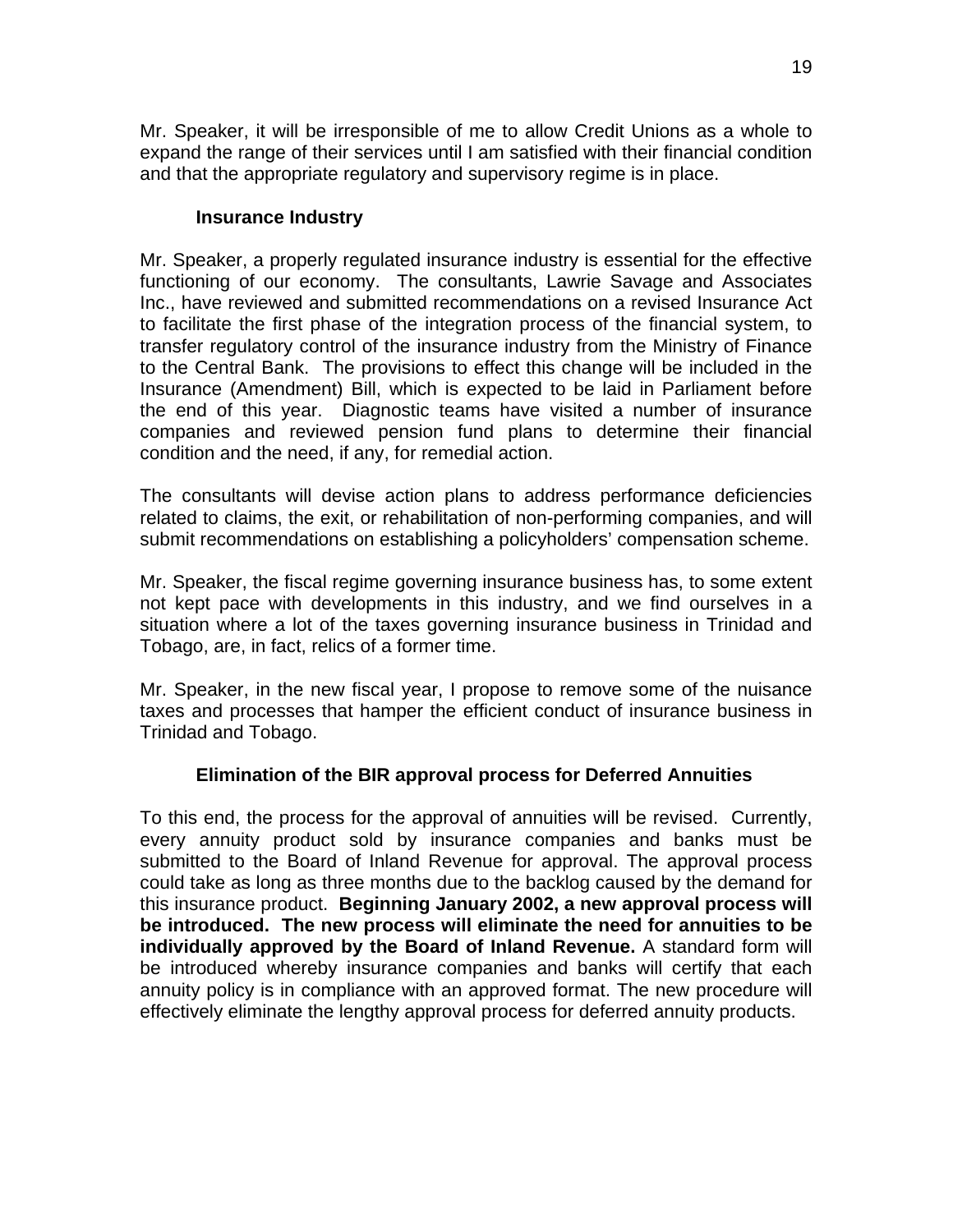## <span id="page-22-0"></span>**Removal of Stamp Duty on Life Insurance Policies and Annuities**

Mr. Speaker, Life Insurance policies and annuities are submitted to the Board of Inland Revenue for manual stamping. This stamping process, which may take as much as three working days is a clear nuisance to businesses. **As a result, I propose to remove the stamp duty on life insurance policies and annuities.** This measure will take effect immediately and will require amendments to the Stamp Duty Act.

## **Refund of Insurance Premium Tax by Insurance Companies**

Mr. Speaker, under the present system, insurance companies are not allowed to refund insurance premium taxes payable to policyholders. In an effort to alleviate this situation, **I propose that the discretion to refund insurance premium taxes, which is currently vested in the President, be conferred on the insurer. This measure will take effect from January 1st, 2002 and will involve amendments to Part XIII of the Miscellaneous Taxes Act.** 

#### **Insurance Premium Taxes - Waiver of Penalty and Interest**

Mr. Speaker, in various tax legislation the Board of Inland Revenue is generally given the power to waive or reduce penalties. However, there is no provision for a waiver of interest with respect to the Insurance Premium Tax.

**I therefore propose to amend the law to give the Board of Inland Revenue the power to waive or reduce penalties and interest with respect to Insurance Premium Tax. Further, under the existing law the Board of Inland Revenue has no authority to audit insurance companies to ensure that the current insurance premium taxes are remitted. I propose to remedy this by amending legislation to give the Board of Inland Revenue such authority.** 

These measures will take effect from January 1, 2002 and will require amendment to Part XIII of the Miscellaneous Taxes Act.

#### **Financial Services Ombudsman**

Mr. Speaker, as a result of the growing number of complaints by customers, **Government will create the position of a Financial Services Ombudsman.** 

The main function of the Financial Services Ombudsman will be to receive complaints about the provision of financial services to small businesses and individuals and to facilitate the settlement of these complaints. The Ombudsman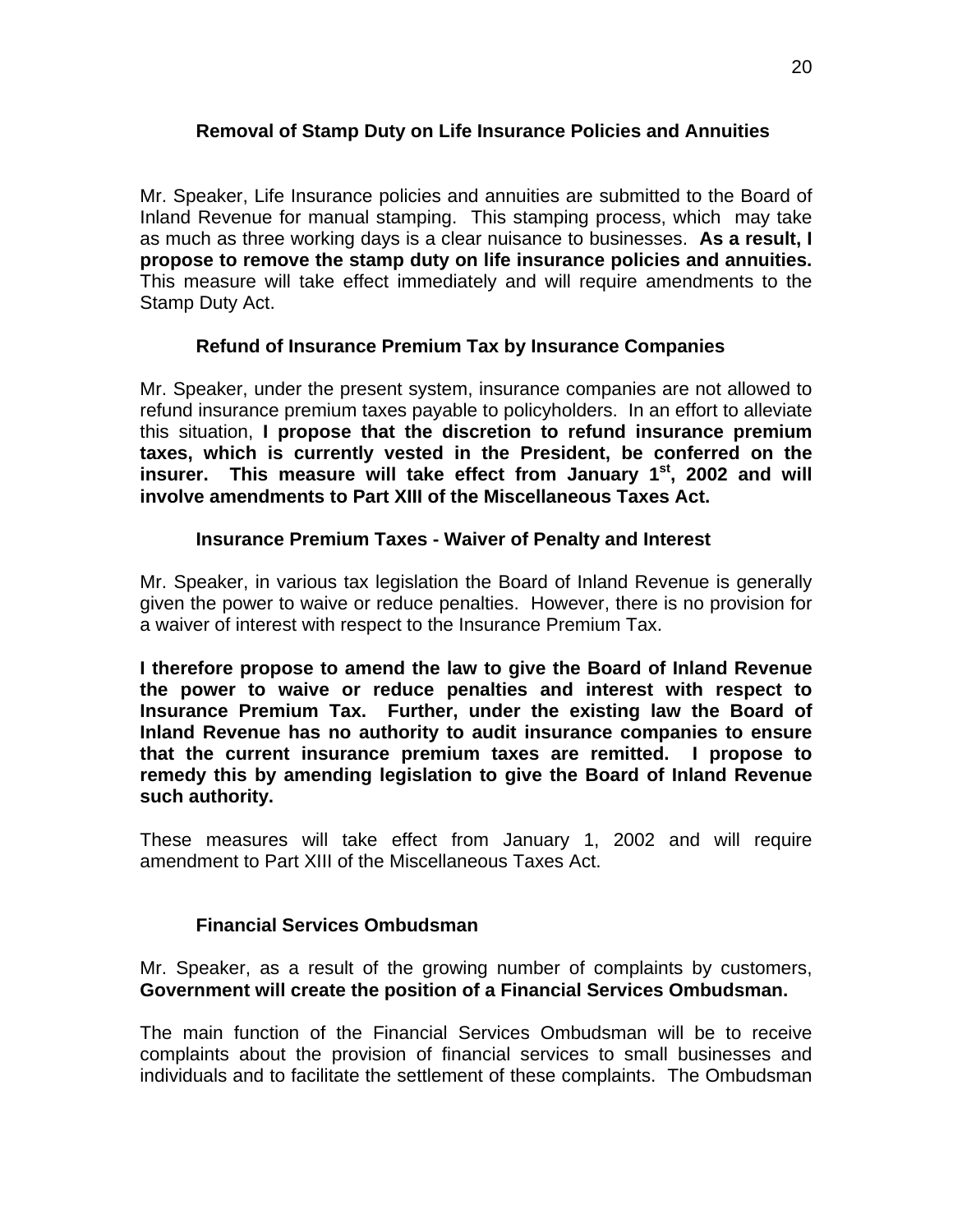<span id="page-23-0"></span>will provide independent and prompt resolution of complaints using the criteria of best practice in the financial services sector and fairness in all circumstances.

The Financial Services Ombudsman will in no way circumvent the internal mechanism of financial institutions for dealing with such complaints and it is in fact understood that the primary recourse for aggrieved small businesses and personal financial services customers is the internal complaint-handling mechanisms of the various financial institutions.

Discussions with respect to the implementation of the Financial Services Ombudsman are currently underway between the industry and the Central Bank.

#### **Capital Markets**

Mr. Speaker, efficient capital markets are catalysts to economic growth. However, Trinidad and Tobago's capital market is in a developmental stage. What this means, is that we have the advantage of learning from the experiences of the emerging and more mature markets.

We have undertaken an analysis of the institutional structure of the domestic capital market and we are currently reviewing several pieces of legislation, including the Financial Institutions Act 1993, Insurance Act Chapter 84:01, the Companies Act 1995 and the Securities Industries Act 1995. Our aim is to facilitate a consolidated approach to the financial sector, which would significantly increase market confidence and improve integrity in the market.

Mr. Speaker, market discipline is essential for the smooth functioning of any capital market. **Accordingly, Government will commission a Central Securities Depository and implement a system of electronic trading on the Stock Exchange.** 

We will also review measures to increase the supply of equity securities on the domestic capital market. This, however, must be addressed in conjunction with a national risk management framework. Mr. Speaker, the development of a credible, independent provider of risk assessment is fundamental. Today, I also encourage and invite private sector involvement in the establishment of a regional Credit Rating Agency.

Mr. Speaker, we have seen the destructive, spiralling effects of the international financial crises of the 1990s and as our capital markets become more integrated with global markets, we will be exposed to contagion effects. Within the context of effective crisis prevention, we will focus on the improvement of transparency, the promotion of improved standards and codes, enhancement of debt management and the facilitation of information sharing. **In this regard, we will implement international standards for reporting and information disclosure, inclusive of listing standards and will facilitate the adoption of a code of good corporate governance practices.**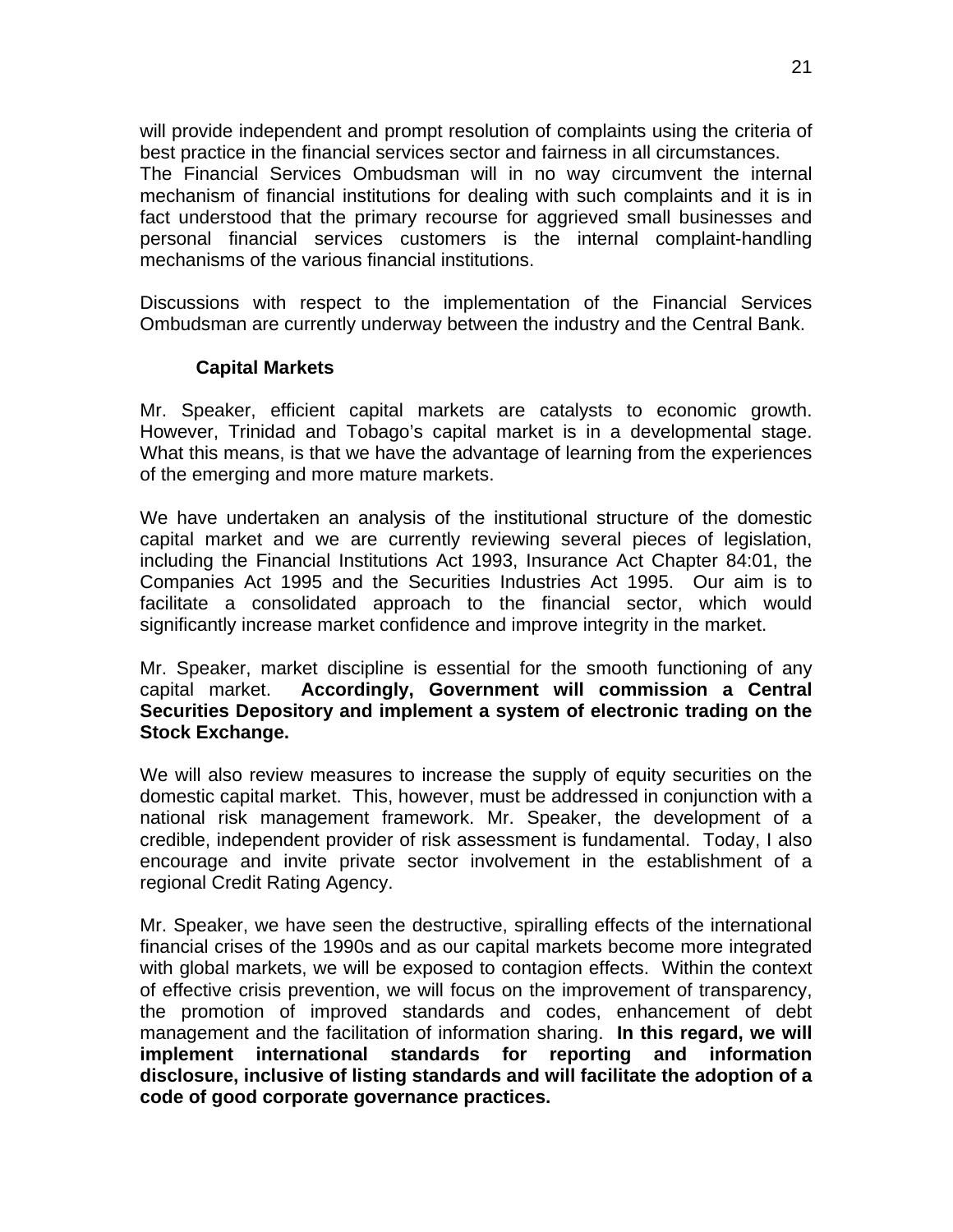<span id="page-24-0"></span>Mr. Speaker, investor confidence, transparency and equity are also critical to the smooth functioning of a strong capital market. Anything that distorts these elements compromises the integrity of the entire system. Mr. Speaker, off the floor Stock Exchange transactions, negatively affect the fundamentals of a strong Stock Exchange, namely transparency and investor confidence.

In the new fiscal year, Government will move to limit the incidence of such transactions. **Accordingly, I propose to amend the Stamp Duty Act to provide for the payment of a 5 percent stamp duty on the underlying market value of share transfers executed off the floor of the Trinidad and Tobago Stock Exchange.** This measure will take effect immediately and will require amendments to the Stamp Duty Act.

## **SAVINGS AND INVESTMENT**

Mr. Speaker, Government is very committed to improving the rate of national savings. A number of initiatives aimed at broadening participation in the domestic financial and capital markets are currently underway.

#### **Pension Reform**

Mr. Speaker, during the first term of this administration we diagnosed the problems in the current pension system and undertook several initiatives to begin the difficult process of reform. In the next fiscal year, Government intends to reassess these initiatives with a view to undertaking more fundamental changes to the pension system.

Trinidad and Tobago is not peculiar in this regard. In fact, systems of financial support for the elderly are in trouble the world over. In our own region, already Barbados, Jamaica, Aruba and the Dominican Republic are reviewing their systems with a view to reforming them. It is time to find creative solutions that suit our own environment.

Let us face the reality, Mr. Speaker, people are living longer. Indeed, the number of senior citizens as a percentage of the total population will grow each year. What we must avoid is a situation where we will be asking our children and grandchildren to pay very high taxes to finance our pensions. If these taxes are still not enough then we may run into huge budget deficits, which means that we will have less to spend on education, health and infrastructure. We must not put our children's future at risk.

Pension systems not only impact the welfare of the aged but also the entire country by influencing the level of savings, productivity and ultimately, the size of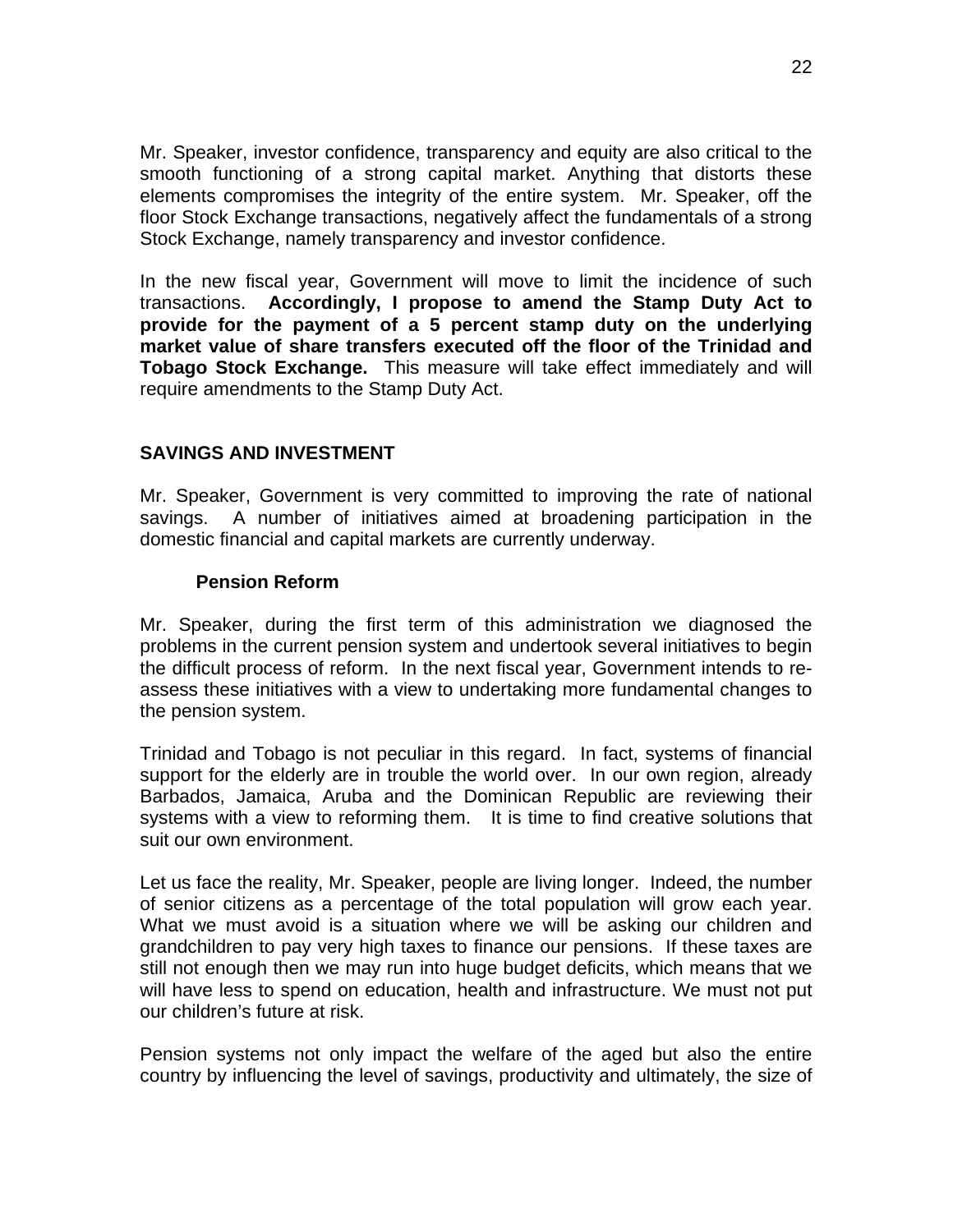<span id="page-25-0"></span>the GDP. Our reform initiative will focus on the protection of the aged as well as the promotion of economic growth.

**Accordingly, a re-constituted pension reform team has recently been appointed by Cabinet and is currently devising strategy to deal with the country's fragmented pension system. In the next fiscal year, we will undertake several initiatives, including addressing the anomalies between the National Insurance and Old Age Pension Systems, the issue of pension fund surpluses in occupational pension plans and quantifying Government's pension liabilities for public sector employees.** 

#### **National Enterprises Limited (NEL)**

Mr. Speaker, **Government will divest its energy sector assets in a manner that will allow all our citizens to take advantage of investment opportunities in the energy sector.** Some of Government's indirect shareholdings in the Atlantic LNG and Phoenix Park will form part of the next tranche of National Enterprises Limited's shares issued on the Stock Exchange. It is expected that shares up to a value of \$300 million will be divested. This initiative would allow our citizens to share in the wealth of some of our most profitable enterprises.

#### **Removal of the 5 percent tax on interest income**

Mr. Speaker, increased savings both at the national and individual levels is a critical driver of investment and economic growth. Encouraging individuals to save for their future promotes security of life and leads ultimately to a higher standard of living. **Within this context, I propose to remove the 5 percent tax on interest income.** This measure will take effect from January 1, 2002 and will necessitate amendments to the Income Tax Act. It will effectively place an additional \$88 million in the pockets of savers.

#### **MAIN ENGINE OF GROWTH**

#### **Energy and Energy Based Industries**

Mr. Speaker, our oil and gas sector remains critical for the generation of wealth for our country. Over the last few years, we have facilitated substantial private sector investments in both upstream and downstream energy industry projects, and more exciting developments are literally in the pipeline. At all times, we kept environmental issues at the top of the agenda.

Today, the energy sector in Trinidad and Tobago is bustling with activity. The traditional oil and gas industry has changed its face considerably. Fifteen years ago, only four energy companies were in operation in Trinidad and Tobago. Today, this number has increased to twenty-six. This progress is a direct outcome of Government's effort to provide an attractive climate for investment.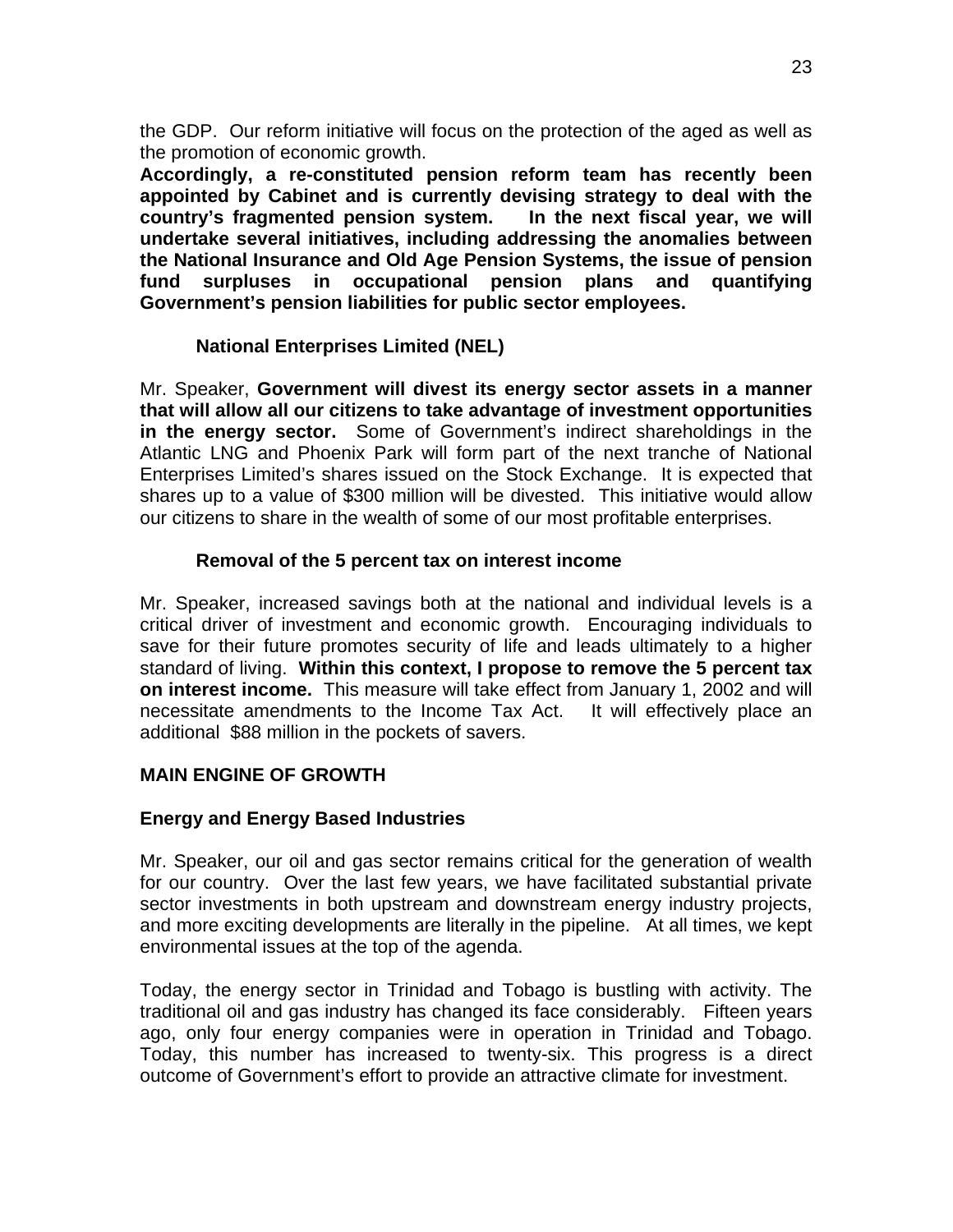Mr. Speaker, another significant development is the increasing importance of natural gas for continued socio-economic development.

**The recently concluded Gas Reserves Audit undertaken by Government, forms the basis of our Master Plan for Natural Gas.** The Plan will map the strategy for the development of our gas resources. It will address the security of our gas supplies, environmental policies, the optimal mix of downstream industries, gas pricing policies, and institutional and regulatory requirements including the future role of the National Gas Company (NGC).

Mr. Speaker, there are several additional gas-based downstream investments which are expected to commence over the next year.

The LNG Trains 2 and 3 expansion project is well underway and when completed will have a production capacity of 9.6 million tonnes per annum. The shareholders in the Project will include bpTT, British Gas, Repsol, and the NGC. Train 2 is scheduled for start-up by the fourth quarter of 2002, while Train 3, is ahead of schedule and will be completed by the second quarter of 2003.

Two additional methanol plants, each with a capacity of 5,000 tonnes per day will soon join the landscape of our energy sector. Construction of the CL Financial M5 Plant is in progress while construction of the Atlas Methanol plant is expected to commence before the end of 2001.

The Caribbean Nitrogen Company (CNC) Limited commenced construction of its 1,850 tonnes per day ammonia plant and is schedule to begin commercial production in June 2002. Government is currently holding discussions with at least two investors for the possible establishment of additional ammonia facilities. An investment decision is expected shortly.

Mr. Speaker, these projects translate into a total of US\$2.8 billion in direct foreign investment in the coming year.

In addition, there are other projects under consideration that are a departure from the traditional investments that exist in the gas-based sector. These projects have the added advantage of deepening the diversification process and contributing more significantly to permanent employment opportunities.

Mr. Speaker, the establishment of an Ethane Based Petrochemicals Complex with a US\$1 billion private investment, is one such project. An ethylene complex will not only directly create high-skills jobs but also establish downstream linkages with the existing plastics industry and create opportunities for the expansion of other areas of manufacturing. An updated feasibility study of the project has recently been completed and confirms Trinidad and Tobago's potential as a competitive producer of polyethylene.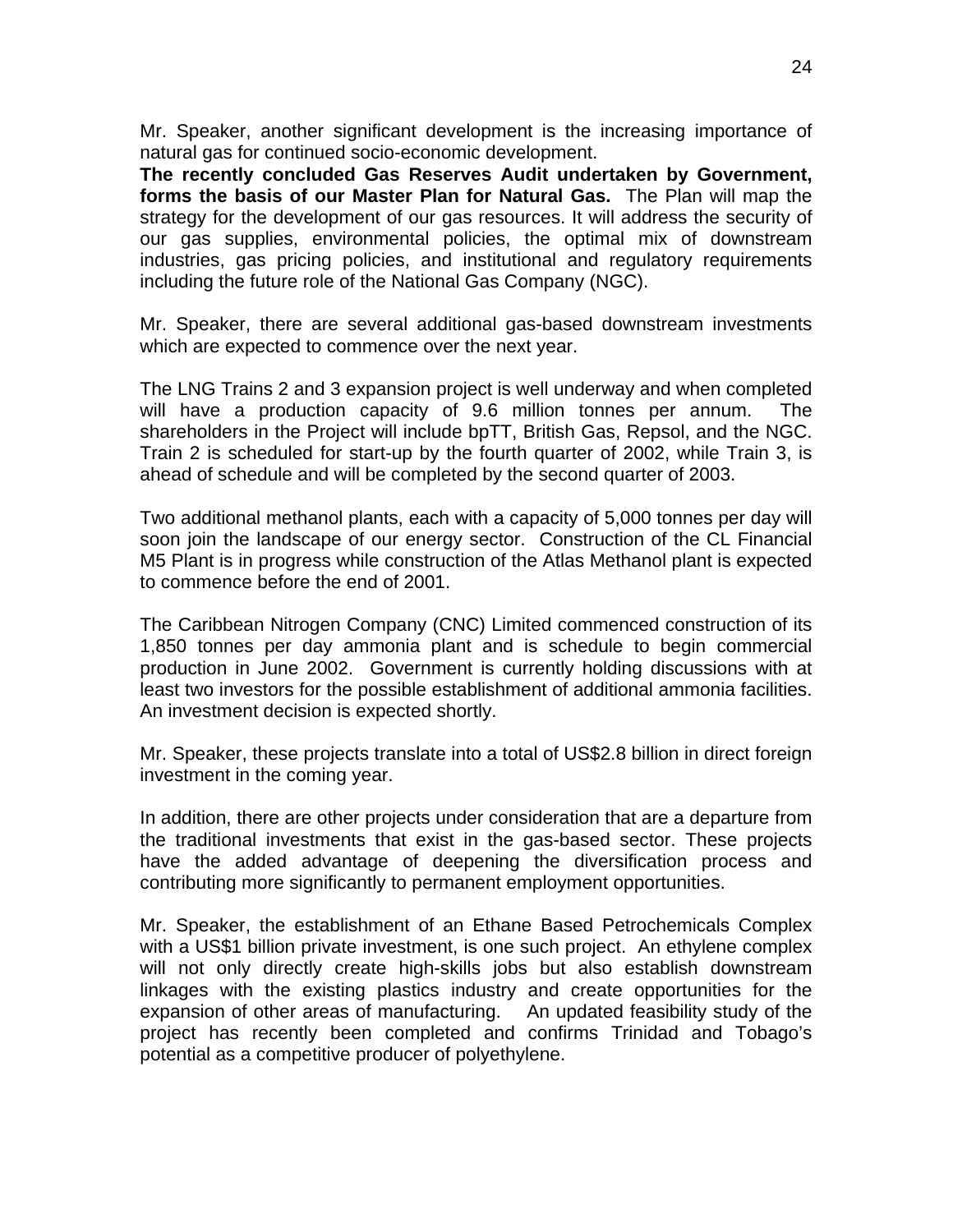<span id="page-27-0"></span>With respect to the establishment of an aluminum smelter plant, several prospective investors including Noranda, Pechiney and Sural have been holding discussions with the NGC.

Further, Government is currently examining proposals from different companies for the construction of a commercial scale Gas to Liquids plant at an investment of approximately US\$1.5 billion. The technology provides an attractive option for efficient use of gas similar to LNG. This could represent the next logical step in the country's gas based development.

Several more international investors are waiting in line to put forward proposals for further investment opportunities in this area.

Mr. Speaker, our oil reserves will continue to generate significant wealth as Government places emphasis on facilitating major programmes to develop and exploit our oil resources. We will be charting a course for developing Cross Border Gas and Oil Reserves between Trinidad and Tobago and Venezuela**. A major initiative in this area has been a proposal by British Gas to develop a cross border field jointly with Petroleos de Venezuela on the south-eastern coast of Trinidad.**

**A new Competitive Bid Round has been initiated that involves seven blocks on the south and east coasts of Trinidad.** Successful bidders are expected to explore for, drill and produce additional oil and or gas. **Another major project, which is already underway, is the 2D Seismic Survey in the deep waters off the east coast of Trinidad.** This exercise will pave the way for a new round of competitive bidding in deep water blocks for the next five years.

#### **Review of the Fiscal Regime in the Energy Sector**

Mr. Speaker, it is anticipated that given the current levels of growth in the gasbased industries, Government revenues generated from these industries will exceed revenues from the petroleum sector within the next five (5) years. However, the present fiscal regime governing the energy sector is not structured to allow Government to fully maximize the revenue accruing to Trinidad and Tobago from gas development. An example of this is the Supplemental Petroleum Tax (SPT), which was designed to tax profits from oil revenue only.

The International Monetary Fund, in conjunction with the Inland Revenue Division, has examined this issue at length and has submitted recommendations to simplify and rationalize the present fiscal regime to facilitate the generation of additional revenue from the gas sector. The present regime was last adjusted in 1992 and a review is long overdue. **Consequently, a Cabinet-appointed Committee has been established to review the IMF's recommendations for changes in the fiscal policy regime for the Energy Sector.** In arriving at the measures to be implemented, the Committee will consult with the various energy sector stakeholders.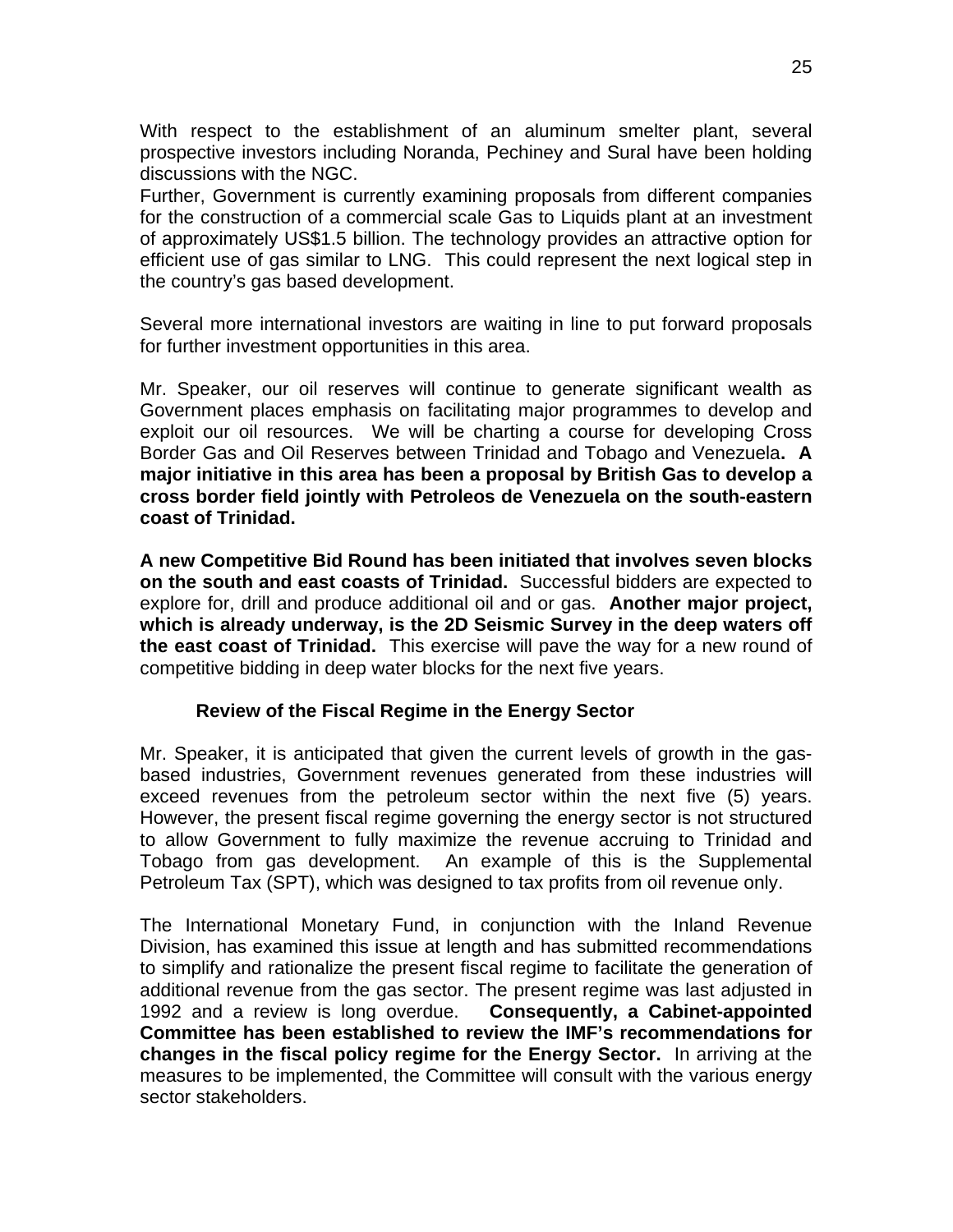## <span id="page-28-0"></span>**DIVERSIFICATION OF THE ECONOMY**

Mr. Speaker, Government has a clearly defined strategy to diversify the economy. The aim of this strategy is to progressively reduce the dependence of the national economy on oil in order to minimize our exposure to international oil price volatility.

We have identified key sectors to drive the diversification process which will result in a more competitive, dynamic and resilient economy. We will place special emphasis on promoting and facilitating growth in the areas of energy downstream industries, agriculture, manufacturing, micro, small and medium sized business as well as existing and emerging service industries.

## **Main Drivers of Diversification**

While there are several initiatives in this Budget for deepening the process of diversification, five key drivers have been identified for Trinidad and Tobago to become a more diversified, globally competitive economy. Specifically, we will:

- construct a National Science and Technology Park;
- develop a one-stop-shop in the agricultural sector together with additional investment in infrastructure and a package of incentives to stimulate growth in this area;
- develop and promote Trinidad and Tobago as the Conference and Convention Centre hub of the region;
- implement the Invaders Bay Project; and
- provide further incentives to manufacturing to facilitate re-tooling, expansion and new investment within the sector.

Mr. Speaker, finding the money to fund these initiatives was not easy. But we are very confident that they will make a significant impact on our diversification process.

#### **Science and Technology Park**

**Mr. Speaker, construction of the Science and Technology Park will begin in the last quarter of 2001.** Government's investment in this project this year will be \$55 million and strong foreign private interests have been expressed in this project. The proposed site is approximately 1,100 acres located at the former aerodrome at Wallerfield.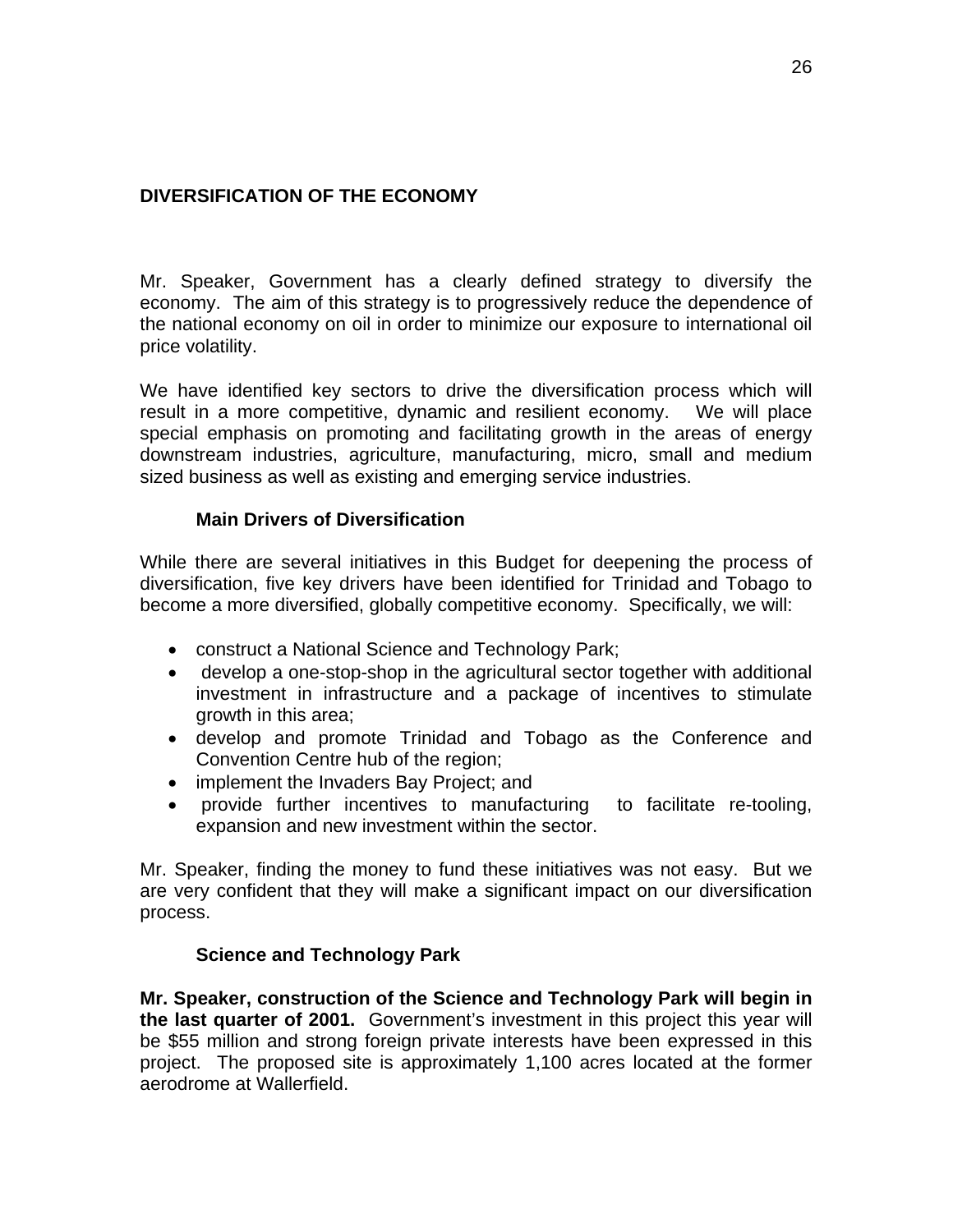<span id="page-29-0"></span>This facility will attract foreign investors seeking the right location to establish "near shore" operations, as well as industries that produce or use information technology to service the North American Market. The project will also contribute to the development of a national system of innovation, that is, the creation of a set of linkages and relationships in the economy that allows for continuous development, absorption and diffusion of relevant technologies throughout the society.

Key activities to be undertaken include:

- Call centres and back office operations;
- Software and computer-related services;
- Electronic components and accessories;
- Computer peripherals;
- Telecommunications equipment;
- Medical and dental equipment; and
- Pharmaceuticals and biotechnology research.

It is expected that Phase 1 of the project would generate 5,000 to 9,700 direct jobs over the first ten years and another 10,000 to 20,000 indirect jobs over the same period. Most of the direct jobs would be technology-related. Relationships with local institutions of learning would facilitate the increase in the cadre of skilled personnel.

This investment, with its job creation potential, its relationship with institutions of learning, its focus on technology and innovation, the attraction of foreign investment in the high technology field, and linkages with other sectors of the economy, is a critical milestone for realizing the vision that we have set for ourselves.

In this scenario, liberalization of the telecommunication sector and the establishment of the Trinidad and Tobago Telecommunications Authority (TTTEL) take on added significance. The Trinidad and Tobago Telecommunications Authority will play a catalytic role in the development of back-office support, not limited only to the traditional data capture and processing, but will also be involved in web site design and management, customer call centres, medical records management and credit card authorizations, just to name a few.

#### **One-Stop-Shop for the re-development of the Agricultural Sector**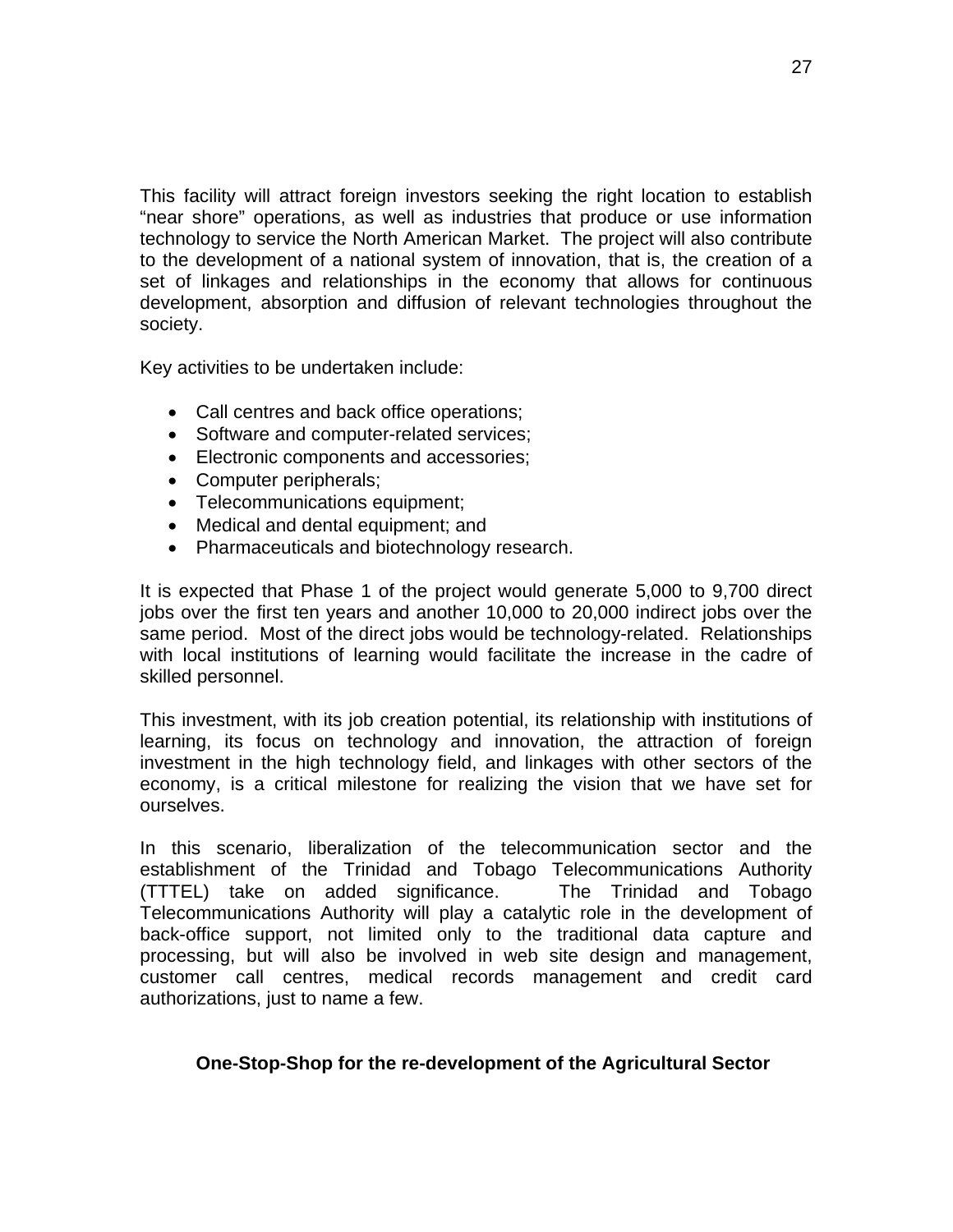Mr. Speaker, the second in our five prong diversification thrust entails the establishment of a one-stop-shop to reposition the agricultural sector as a dynamic and competitive sector in Trinidad and Tobago.

Mr. Speaker, Government, will incorporate a new organization, the Agricultural Development Corporation to operate along the lines of TIDCO but dedicated to the development and growth of the Agricultural Sector in Trinidad and Tobago**. Its core functions will include responsibility to provide technical services to operators in the agricultural sector, to issue guarantees in respect of agricultural loans to commercial banks, to manage the regime of fiscal incentives to the agricultural sector, and to secure opportunities and facilitate business development in the agricultural sector.**

We are also taking steps to evaluate the functions of two key agricultural institutions – the Agricultural Development Bank (ADB) and National Agricultural Marketing and Development Corporation (NAMDEVCO) – with a view to reconciling their roles with that of this new institution.

Mr. Speaker, a small-scale farmer in Paramin, Rio Claro or Oropuche will be assisted by the one-stop-shop in preparing a business plan, for his agricultural activity as well as in identifying marketing arrangements. The Agency will assess the project and once viable, a credit guarantee will be issued to facilitate commercial bank lending for the proposed project. The Agency will also provide extension services to the farmer.

To complement this initiative, Government will expand the existing incentives programme to encourage a higher level of investment in our agricultural sector. We will amend the existing legislation to introduce:

- **tax exemptions in respect of interest on approved loans used for approved agricultural projects.**
- **an initial capital allowance of 60 percent in respect of approved new capital expenditure incurred in respect of an approved agricultural project; or a tax deduction of twenty five percent of new capital expenditure for approved agricultural projects.**

These measures will take effect from January 1, 2002, and will require amendments to the Income Tax Act.

**In addition to these measures, we will provide \$21 million to commence the first phase of a four-year programme for the repair and rehabilitation of agricultural access roads throughout the country.** 

**Government has also allocated additional funding for water management and flood control infrastructure in the coming year.** This will alleviate the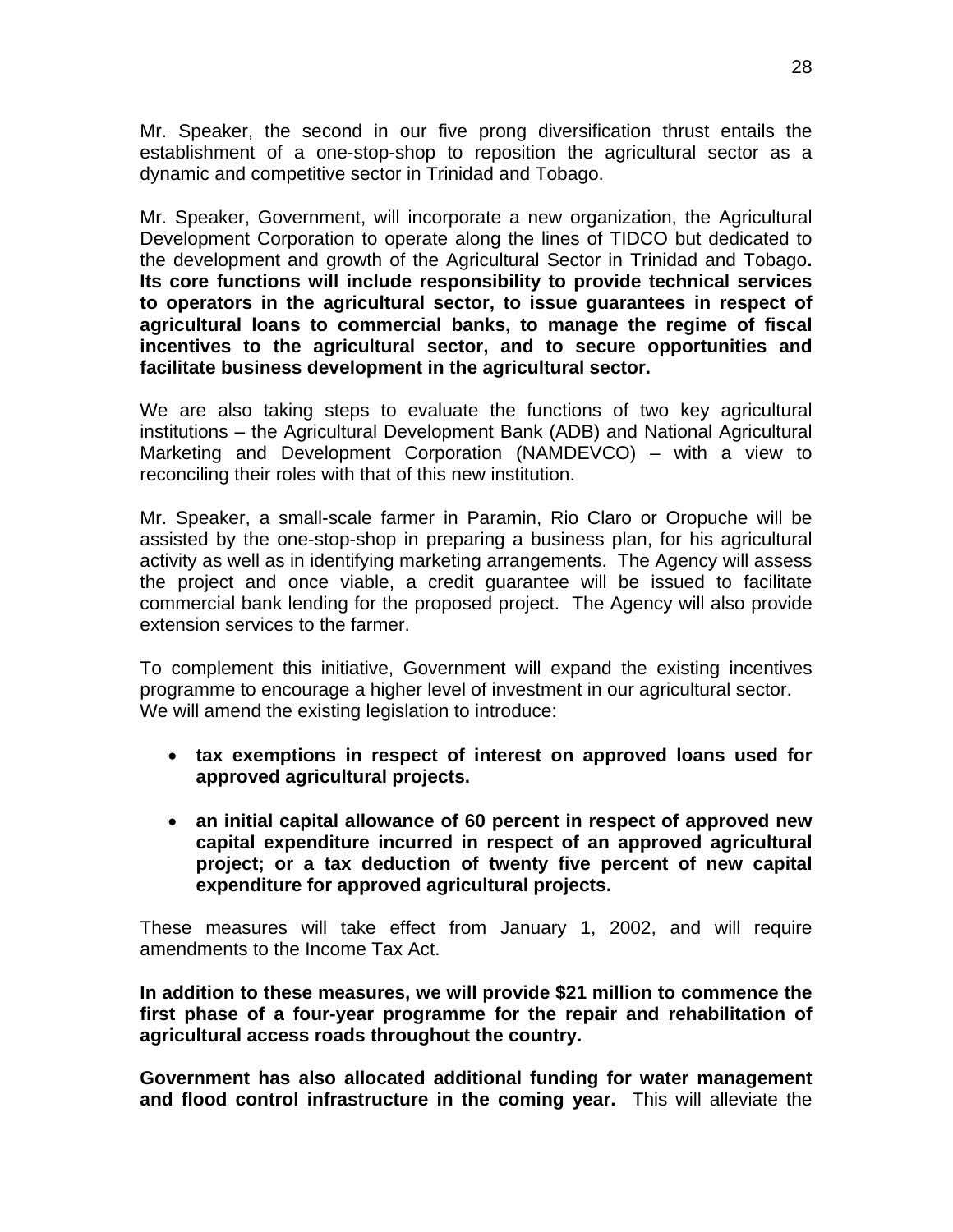<span id="page-31-0"></span>hardships of our farmers who suffer from the unexpected loss of their valuable crops. In addition, the Disaster Relief Fund will become fully operational and will provide relief to farmers whose crops have been affected by adverse weather conditions. We have provided \$5 million for the Fund in the new fiscal year.

Further, Mr. Speaker, many small farmers have no title to the land on which they carry out farming. As a result, these farmers are not eligible to access credit facilities. **Accordingly, the land tenure regularization programme will be accelerated to facilitate greater access to credit for agricultural purposes. We plan to execute approximately 1,500 new leases under the Accelerated Land Distribution Programme in the coming year.** 

**A Research Fund will also be established to attract new and relevant projects, specifically geared to targeted commodities and production systems.** Researchers and research institutions will be required to compete for the available resources of the Fund through the submission of project proposals geared towards production enhancement of targetted commodities and/or production management systems.

In addition, we will continue to encourage the development of agri-business and to strengthen the linkages with the manufacturing, tourism and hospitality sectors as viable avenues for our agricultural output. Further, efforts will be made to utilize more domestically produced agricultural goods in the school-feeding programme.

Mr. Speaker, over the next year we will also review the list of existing incentives to agriculture to ensure that they provide the desired results.

#### **Conference Tourism**

**Mr. Speaker, the third driver of our diversification thrust in this Budget will be the development of Conference and Convention Tourism in Trinidad and Tobago. This will become a reality as plans are already in place for the establishment of an International Conference Centre on the Port of Spain Waterfront.** 

The project, which is well advanced, will cost a total of \$1.2 billion and will involve the construction of a 400 room Marriot Hotel in which Government will have a 50 percent equity stake. The project, which will incorporate an improved Breakfast Shed, will also include:

- a National Centre for the Performing Arts;
- a Shopping Complex ;
- the Association of Caribbean States' office tower;
- office buildings; and
- a 1,400 space carpark.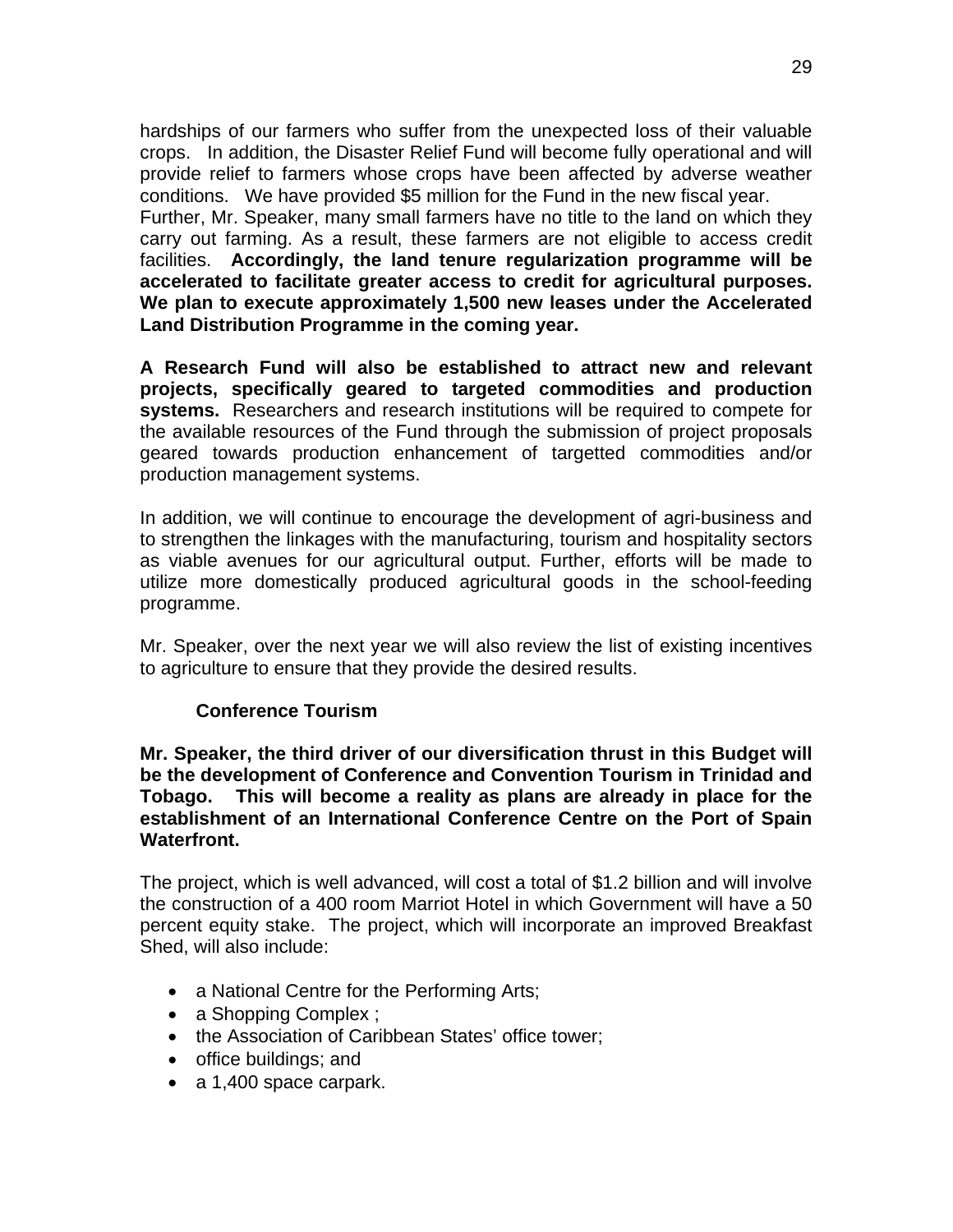<span id="page-32-0"></span>Mr. Speaker, we envision the International Conference Centre as a premier destination for business travellers and conventioneers. It is estimated that approximately 26,000 leisure and corporate travellers will be visiting the Conference Centre annually. This will result in a significant boost for increasing activity in the centre of Port of Spain as well as enhancing the country's image as a tourist and business destination of choice.

Mr. Speaker, the magnitude of this project cannot be underestimated. Conservative forecasts indicate the creation of 1,200 permanent jobs, 1,500 construction jobs and we can expect over \$100 million in additional annual visitor expenditure. This project is expected to begin in early 2002.

#### **Invader's Bay Project**

Mr. Speaker, the fourth driver is the Invader's Bay Project. The Urban Development Company of Trinidad and Tobago (UDeCOTT) is undertaking the deepening of the Port of Spain Harbour. The work entails the dredging of the harbour and the reclamation of approximately 76 hectares of land south of the Spectrum and the Hasely Crawford Stadium. The reclaimed lands will be developed in conjunction with the private sector into lots for commercial, housing, industrial and other services. The Project is designed to create an integrated community in the Invaders Bay area as part of a larger development plan for the waterfront along the western coast of Trinidad.

The planned facilities would include a Cineplex and a world-class cardiac centre. With respect to the latter, steps are being taken to establish the necessary framework and incentives for attracting private sector investment in this area. This Cardiac Centre Facility will cater to the needs of both regional and extraregional clients, and provide the impetus for promoting Trinidad and Tobago as a health tourism destination.

The benefits to the city of Port of Spain will be considerable, as entrepreneurial activity will be initiated to satisfy the city's growing commercial needs, thereby creating jobs and giving a sense of pride to the residents of Port of Spain and the country as a whole.

Government is in the process of preparing the necessary instruments for securing strategic investment partners to assist in providing a full range of amenities including banking, restaurants, health and recreational facilities. Several property developers, financiers and contractors have already expressed a keen interest in participating in this venture.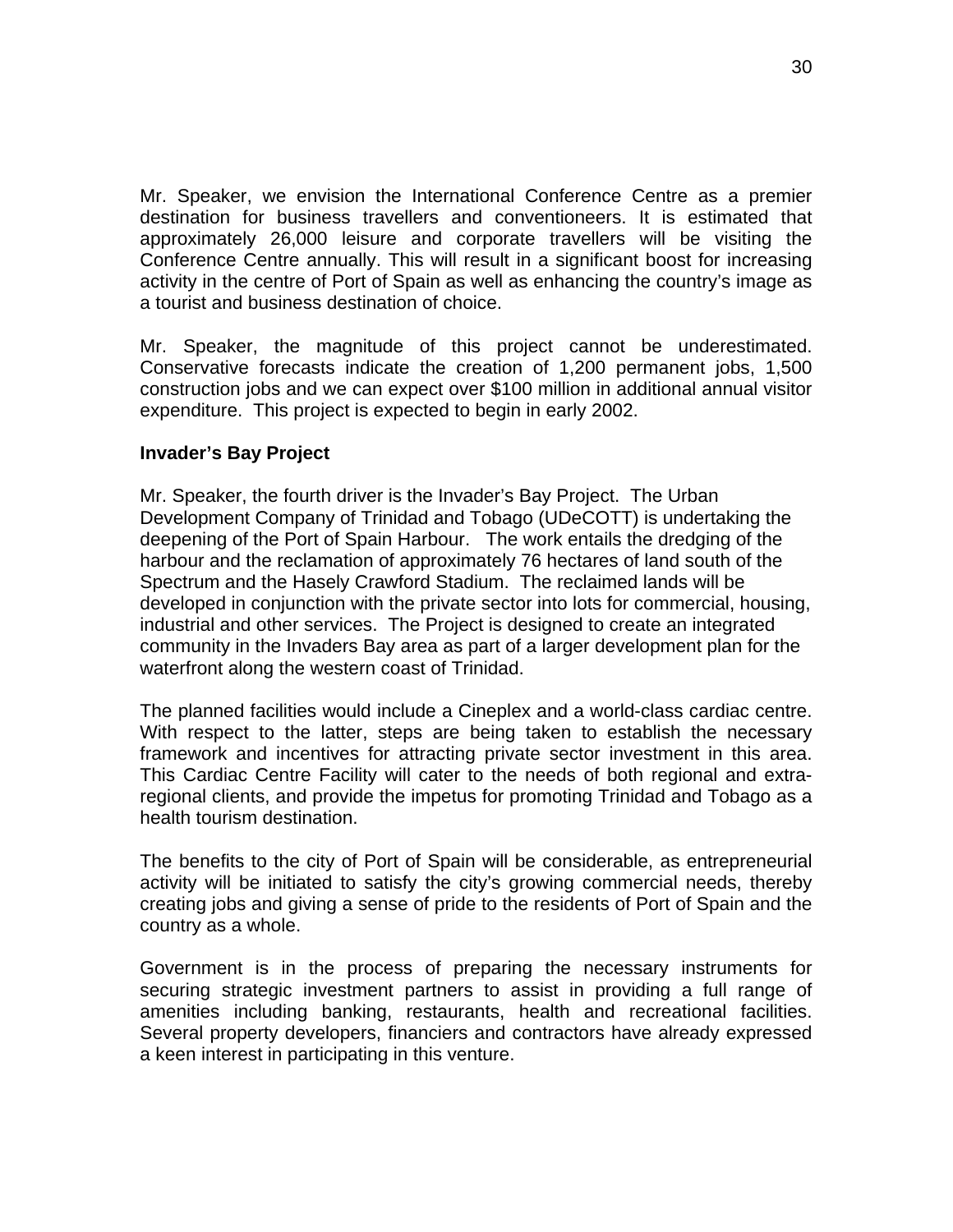### **Manufacturing Sector**

<span id="page-33-0"></span>The fifth driver in the diversification process is the manufacturing sector. The challenge for the non-energy business community, and the manufacturing sector in particular, is significant in light of imminent regional and international developments. The Free Trade Area of the Americas, the CARICOM Single Market and Economy, and the termination of the Export Allowance under the WTO agreement by the year 2003, will place manufacturing firms in a vulnerable position. These developments will also make it imperative that the sector becomes more competitive. Accordingly, Government will provide additional incentives to facilitate the re-tooling, expansion, and new investments in this sector.

## **Accelerated Capital Allowance**

Mr. Speaker, we will extend the Accelerated Capital Allowance provision to all manufacturing activities. Specifically, the existing regime under the Income Tax (In Aid Of Industries) Act relating to Accelerated Capital Allowances provides for allowances only to a selection of "Trades" as identified in the First Schedule of the Act. Mr. Speaker, this schedule was last amended in **1992** and is now outdated. **I propose, therefore, to expand the First Schedule of the Income Tax (In Aid Of Industries) Act to include all manufacturing activities conducted in Trinidad and Tobago and increase the initial allowance relating to machinery and plant under the Act from 50 percent to 60 percent.** These measures will take effect from January 1, 2002 and will require amendments to the Income Tax (In Aid of Industry) Act.

#### **Research and Development Incentive**

Mr. Speaker, innovation and creativity are critical for a maintaining a competitive edge. Research and Development must therefore be given added emphasis. The Income Tax (In Aid Of Industry) Act provides for current expenditure on research and development to be deducted against taxable profits where expenses are incurred on research related to that trade. The taxpayer is also allowed accelerated deductions on capital expenditure on research over a period of five years under certain conditions.

These incentives have not been adequately utilized partly due to the complexity of the Act. Therefore, **with a view to improving effectiveness and utilization, Government will, as a matter of urgency, and in consultation with the business community, review and streamline the provisions of the Act to promote research and development.**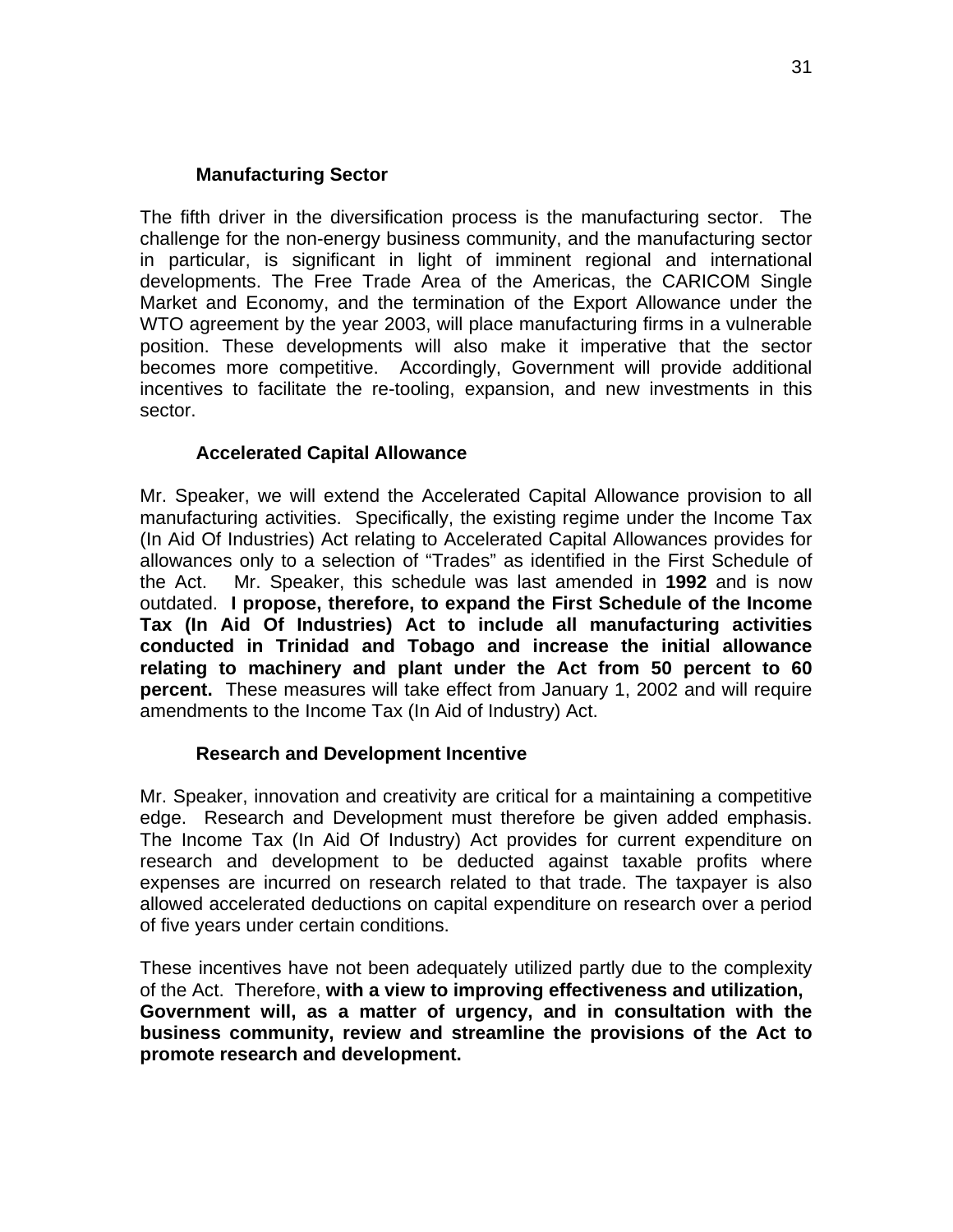### **Wear and Tear Allowance Classification**

<span id="page-34-0"></span>Government will also rationalize the existing regime of wear and tear allowances available under the Income Tax Act. In this regard, and as a first step in this exercise, **I propose the reclassification of Baker's Plant from its current listing in Class A to Class B, in which the applicable wear and tear allowance will move from 10 percent to 25 percent.** This measure will take effect from January 1, 2002 and will require amendments to the Income Tax Act.

#### **Apart from the incentives granted in the new fiscal year, Government will consult with manufacturers to develop a range of support measures for industries in Trinidad and Tobago.**

Mr. Speaker, it is my hope that the extension of capital allowances to manufacturing activities at a higher rate, and Government's commitment to further review existing incentives, will give the manufacturers the added impetus necessary for increasing investment in this sector.

## **Reduction In Corporation Tax**

Mr. Speaker, in light of the challenges being faced by our business community Government must encourage increased private sector investment. **I propose therefore to reduce the existing Corporation Tax rate of 35 percent to 34 percent. This measure will take effect from January 1, 2002, and will necessitate amendments to the Corporation Tax Act.** 

While this measure may appear small in percentage terms, it is a signal of Government's intention to reduce the tax rate further. However, this move is largely conditional upon future economic circumstances as well as increased compliance on the part of businesses with respect to tax and VAT payments.

## **OTHER MEASURES AIMED AT DIVERSIFYING THE ECONOMY**

#### **Micro, Small and Medium Enterprise (MSME) Development**

Mr. Speaker, the measures outlined above have been identified as key drivers for the diversification process. I now turn to other measures to diversify the economy.

Mr. Speaker, the Micro, Small and Medium Enterprises (MSMEs) sector has the capacity for realising the productive capabilities of our skilled, educated and highly trained population as well as the ability to absorb new entrants into the labour force.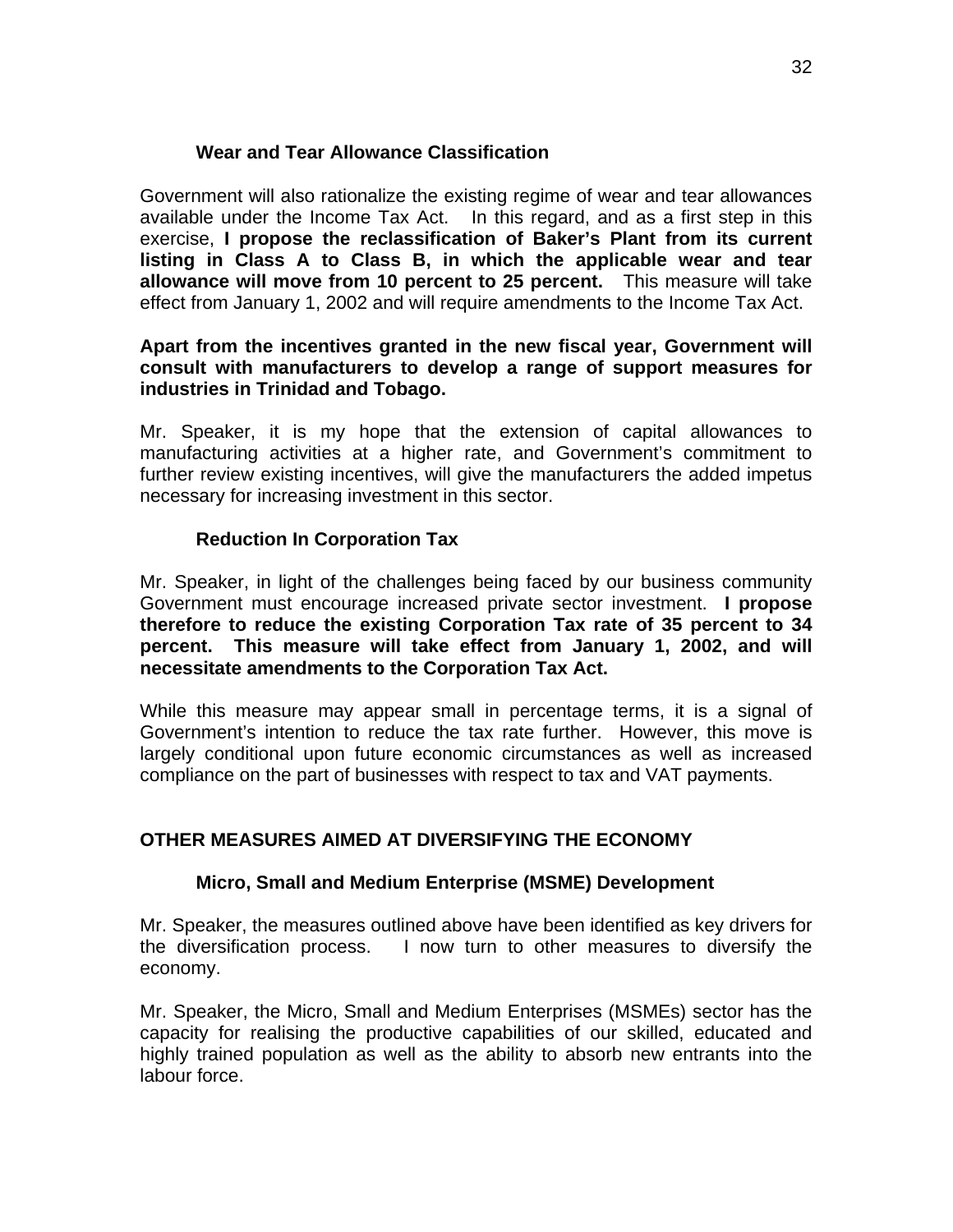<span id="page-35-0"></span>A 1999 survey indicated that there are 20,000 to 30,000 small businesses in Trinidad and Tobago providing employment for some 55,000 to 65,000 individuals and contributing almost 10 percent of the Gross Domestic Product.

Mr. Speaker, one of the most pressing issues for an MSME is that of access to finance.

## **SBDC and FUNDAid increase in Funding and Amnesty**

Accordingly, Government will continue to promote and facilitate Small Business Development funding through the agencies of FUNDAid and the Small Business Development Company. **These agencies have been successful and we are committed to expanding the role of FUNDAid and the SBDC by increasing their subventions. The SBDC's allocation will increase to \$4 million and a subvention of \$4.2 million has been allocated to FUNDAid for the next fiscal year. Further, Government's loan of \$1 million to FUNDAid will be converted into a grant.** 

## **SBDC guaranteed loans to enjoy preferential interest rates**

Further, apart from the general reduction in interest rates, the fact that Government guarantees 80 percent of loan amounts through the SBDC, we expect that the small businessperson using the SBDC facility to access financing, through commercial banks, will do so at preferential rates.

## **Venture Capital**

Mr. Speaker, another avenue for small to medium sized businesses to access funding is through venture capital financing. Government's Venture Capital Incentive Programme was introduced in 1996, as an innovative, financial mechanism to provide long-term, committed, risk-sharing equity capital for medium- sized firms. However, the view shared by many is that the incentives under the VCIP have not had the desired effect. Government will therefore review the Venture Capital Act during the first quarter of the new fiscal year to more effectively address the needs of the emerging industry.

## **DFL Bond**

Mr. Speaker, I must commend the initiative by Development Finance Limited to provide further avenues for small business financing and I encourage other private sector institutions to do likewise. DFL has recently issued \$30 million in long term industrial bonds and the proceeds of this bond will be utilized to fund long term loans to Small and Medium Sized Enterprises in manufacturing, tourism, industrial and commercial services at lending rates below prime.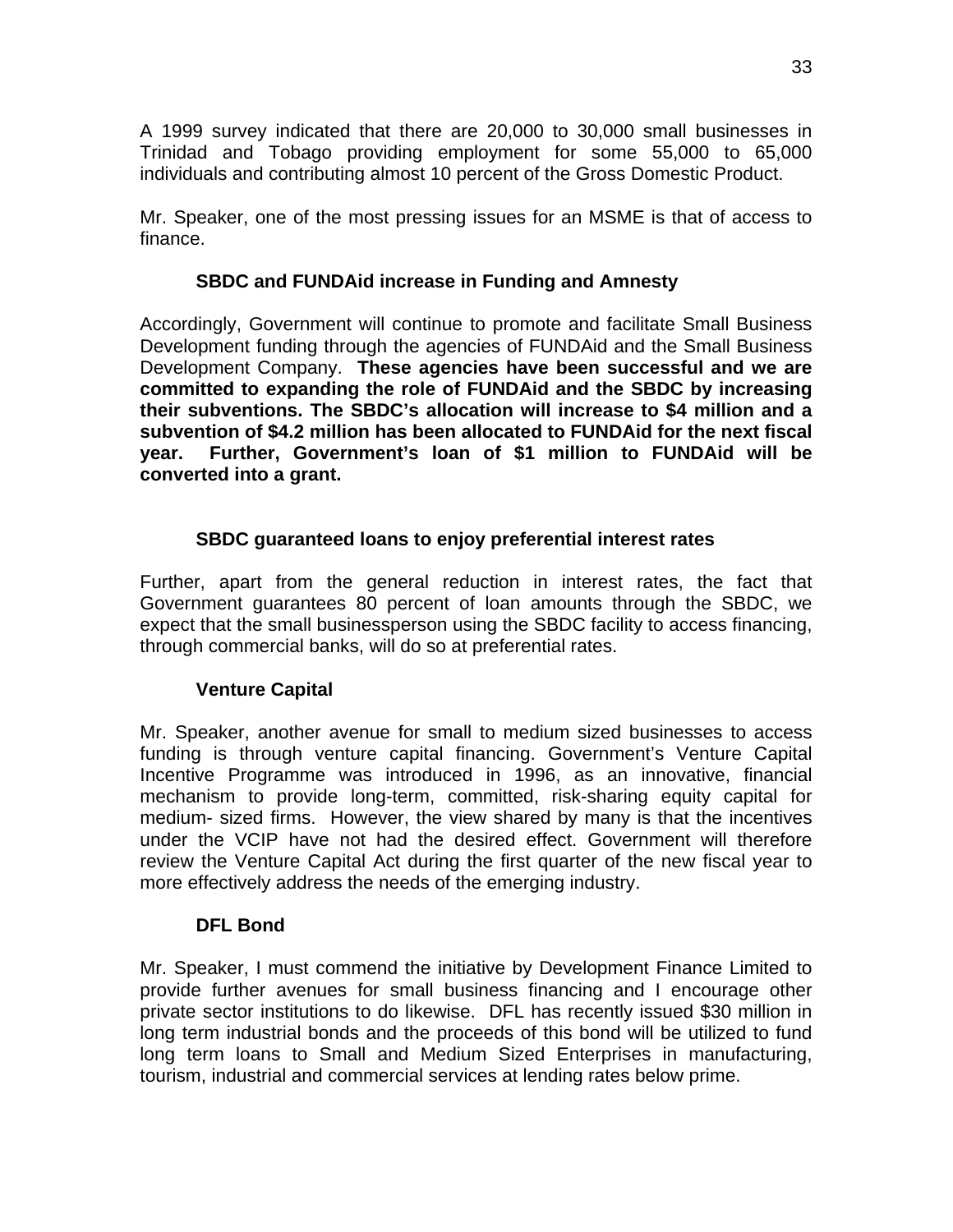<span id="page-36-0"></span>A portion of the bond proceeds will also be used to provide an on-lending programme in rural areas as well as to expand equity investments in small business.

These measures will result in more affordable financing for our entrepreneurial class and provide increased opportunities, particularly for our youth and women in financing small business projects.

#### **Services**

Mr. Speaker, in the service area, I have already touched on two of our major initiatives – the Science and Technology Park, and the International Conference Complex – I will now turn to some of the other areas of development.

#### **Tourism**

Mr. Speaker, with respect to tourism, there is a need to provide some strategic direction for the next few years with respect to the long-term development of the sector. Accordingly, work has commenced on the development of a Strategic Plan for the Tourism Industry in Trinidad and Tobago.

In the interim, however, we will amend the Tourism Development Act to provide a greater impetus for the sector. Legislation will soon be drafted to amend the minimum capital expenditure required by a local investor to undertake any tourism project.

**Government will also inject \$30 million per year over a three-year period into a promotion exercise that is expected to increase the number of visitors to Trinidad and Tobago.** The private sector - hotel and tourism associations and the tour operators association are also committed to investing \$14 million annually.

Nevertheless, there are ongoing challenges that are impacting the progress of our tourism industry. We will be exploring opportunities to attract new international airlines to Tobago while re-affirming the commitment of those airlines currently servicing the island. **In the coming months, consultations will take place between the Tobago Chapter of the Trinidad and Tobago Hotel and Tourism Association and TIDCO to facilitate the development of strategic alliances between these airlines and Overseas Tour Operators.** 

#### **Sport Tourism**

Mr. Speaker, with the recent construction of four stadia and the refurbishment of the Hasely Crawford Stadium, Trinidad and Tobago will be promoted as a preferred destination for international sporting events. Our ability to host the FIFA Under 17 World Football Championship is testament of our potential in this area.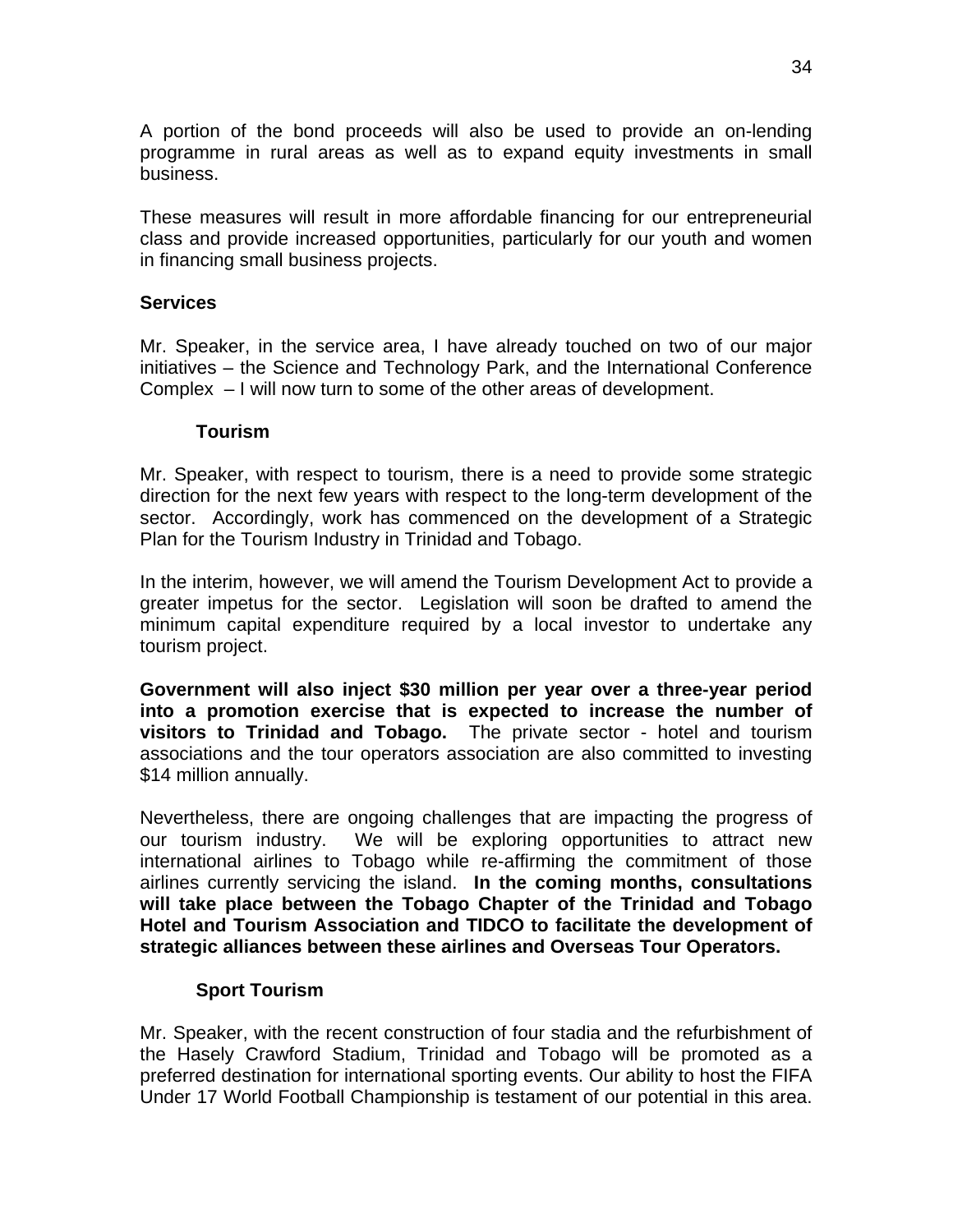<span id="page-37-0"></span>The Government will encourage the promotion of international sporting events by companies, agencies and persons that display the necessary competence to successfully host such promotions. **We will implement the tax allowance of 150 percent of actual expenditure incurred up to a maximum of \$300,000 to those companies willing to provide financial assistance to sportsmen and sporting activities.** Steps will also be taken to ensure that the agencies responsible for sport, meet the necessary standards in order to qualify for state funding.

## **Horse Racing Industry**

Mr. Speaker, an estimated 3,000 to 4,000 persons depend directly and indirectly on the horse racing industry for their livelihood. The industry also has the potential to contribute to the tourism sector. Government is committed therefore to the revitalization of the horse racing industry. **In order to realize this objective we will pursue in Parliament, legislation to establish the National Racing Commission, which would assume control of the conduct and promotion of horse and dog racing in Trinidad and Tobago and administer the operation of a National Tote System.** 

#### **Information Technology**

Mr. Speaker, Trinidad and Tobago must become an integral part of the information technology revolution. We must ensure that people fully understand the role and use of technology and utilize this knowledge for individual and societal benefit.

#### **E-commerce**

Mr. Speaker, we cannot ignore the explosion and impact of e-commerce as a key driver in propelling our country into the future. For businesses, the Internet represents an opportunity to capitalize on the US\$60 billion spending power of the "double click generation". It is clear that this is an extremely important consumer audience.

E-commerce holds great potential and opportunities for businesses and provides non-traditional employment opportunities. Developing Trinidad and Tobago into a regional e-commerce hub, will assist in creating and sustaining an e-commerce services sector comprising - business strategists, creative designers, system integrators, network operators and other e-commerce intermediates.

Consequently, Government will fast track certain elements of e-commerce development over the next year. **The priority initiatives will include the establishment of five Community Internet Access Centres in remote locations throughout the country.**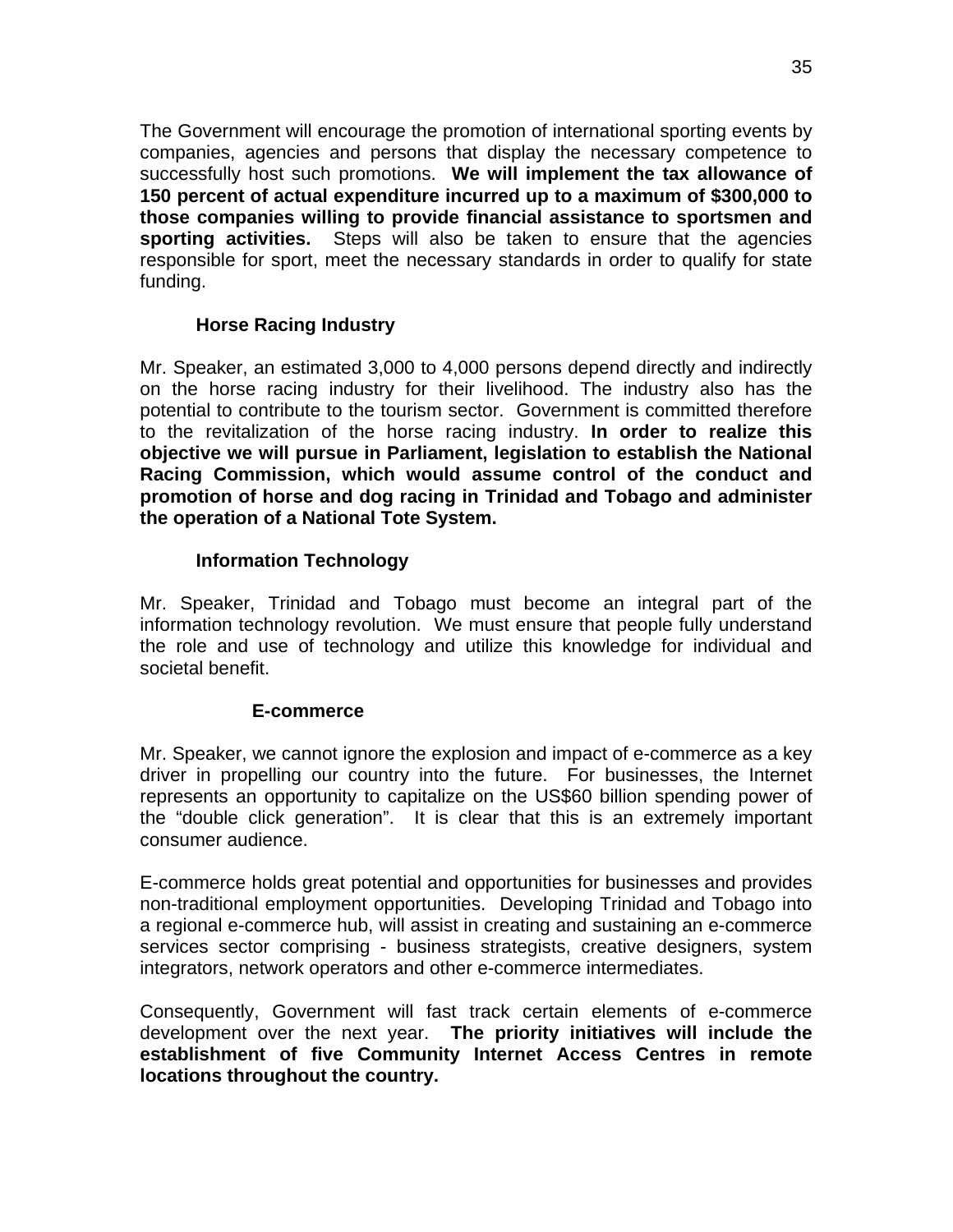<span id="page-38-0"></span>These centres will be targeted to individuals who may not have access to computers, telephones or Internet services and will allow persons to access the Internet and, in some cases, conduct their e-business. Each centre will be equipped with appropriate computer kiosk facilities with trained staff who will be responsible for managing the facility and providing training and guidance to its clientele. **Over the next three years, Government intends to establish a total of twenty such centres.** 

**Mr. Speaker, to further encourage small business development, as well as to provide internet support services in the community, home-based access centres will be established.** The idea is that householders will be given access to soft loan facilities through FUNDAid to purchase between four to ten computers. The homeowner will then set up Internet Kiosk facilities in their homes. Householders or small business entrepreneurs, will be trained to effectively manage their business operations.

**In addition, a website called "EnterpriseNeTT" will be created to host information about the products and services of small businesses operating in Trinidad and Tobago.** Online facilities such as e-mail, website design, hosting and maintenance services will be provided to local small businesses.

**Mr. Speaker, in the coming months, an on-line Training Institute, "TTeduonline" will be established.** E-commerce training will allow individuals in remote and rural communities to take advantage of opportunities to develop small and micro businesses via the e-commerce route. The training will also facilitate distance learning and other innovative approaches to education through the use of the internet.

#### **International Financial Services**

As we continue our programme of modernizing and diversifying the economy, an increasingly important role exists for the financial sector. This country is rapidly becoming an international business hub. International and domestic investments continue to grow to record rates and new types of businesses are being established. These developments require a facilitative environment, which is comparative to the most competitive in the world.

**The Ministry of Finance and the Central Bank are therefore currently exploring the feasibility of establishing Trinidad and Tobago as the Financial Centre of the Caribbean, and the Centre for International Financial Services.**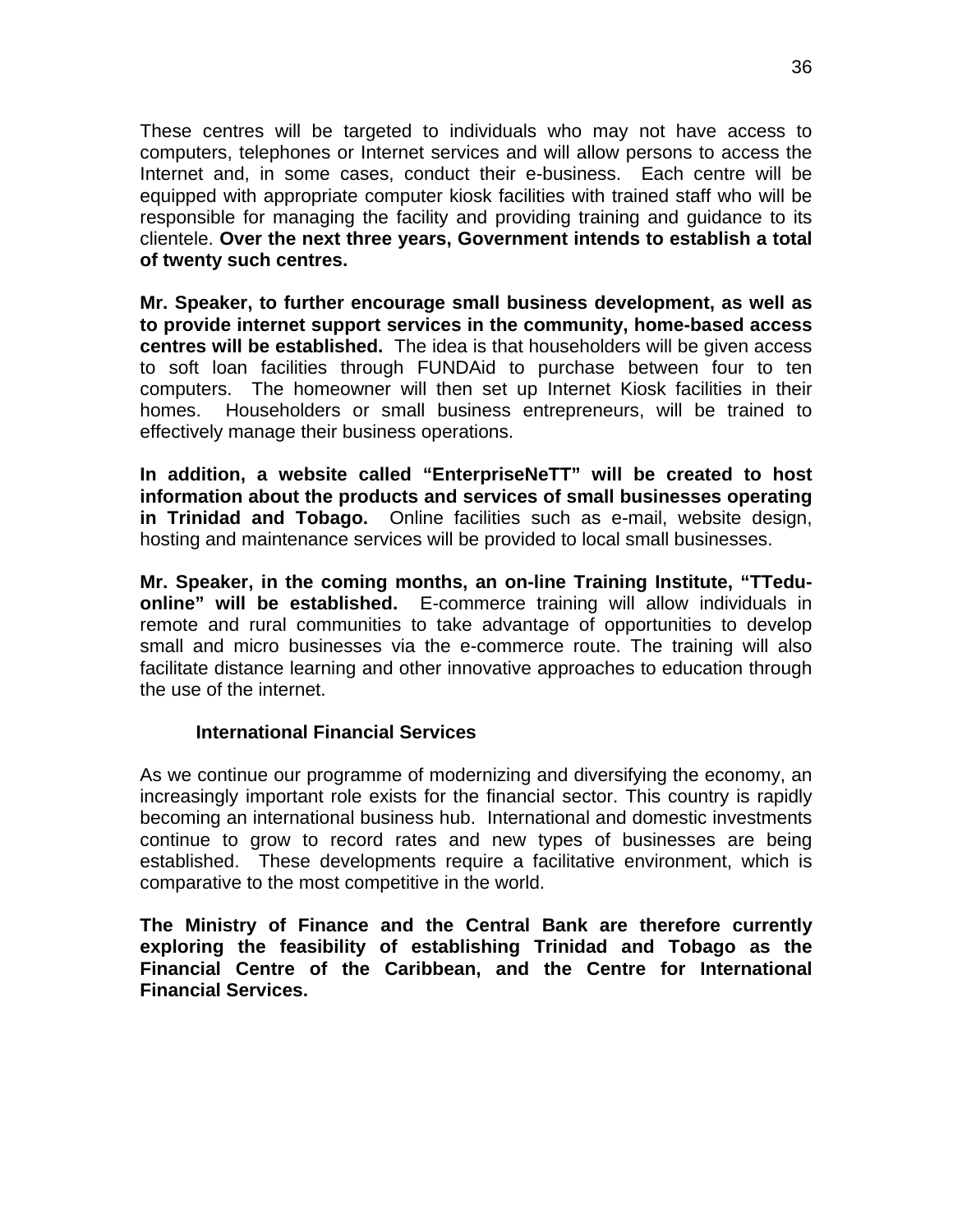#### <span id="page-39-0"></span>**Infrastructure**

Mr. Speaker, our agenda for infrastructure development will involve the expansion of the nation's road network, the modernization of all our urban areas and seaports, and the expansion of the telecommunications sector. These initiatives are in addition to providing the more basic requirements of water, sanitation, irrigation and drainage.

The issue of balance has also informed our approach, that is, we will ensure that infrastructure expansion is directed towards accommodating growth and protecting the interests of the poor. Access roads for rural enterprise, expansion of the nation's water supply and solid waste management services are as much a part of our programme as the modernization of the telecommunications sector.

**These initiatives will be complemented by the further expansion of the Port of Point Lisas.** PLIPDECO has already been given approval for a rights issue that will assist in financing the expansion of its berthing facilities and the dredging of the harbour. This will provide Point Lisas with the capacity to handle larger vessels and in so doing enhance the overall competitiveness of the port.

In the case of San Fernando, the jetty at the San Fernando Waterfront is being reconstructed with a view to establishing sea-links between Trinidad and Venezuela.

Mr. Speaker, Government has already completed the construction of a new ultra modern terminal building at Piarco International Airport. This is merely one phase of a strategic plan for the development of the aviation sector in Trinidad and Tobago. Future phases will involve expansion of the cargo handling capacity of the Airport.

With respect to the inter-island service, a new vessel will be purchased to ensure the long-term integrity of the service.

Mr. Speaker, the Desalination Plant is scheduled to come on stream next month. It is expected that the water produced by this plant will service the industrial sector at Point Lisas, thus making potable water available for distribution to households that now receive an irregular or insufficient supply. Government is also working towards the development of an Integrated Water Resources Management System, which will facilitate sustainable, efficient management of all water resources and water quality.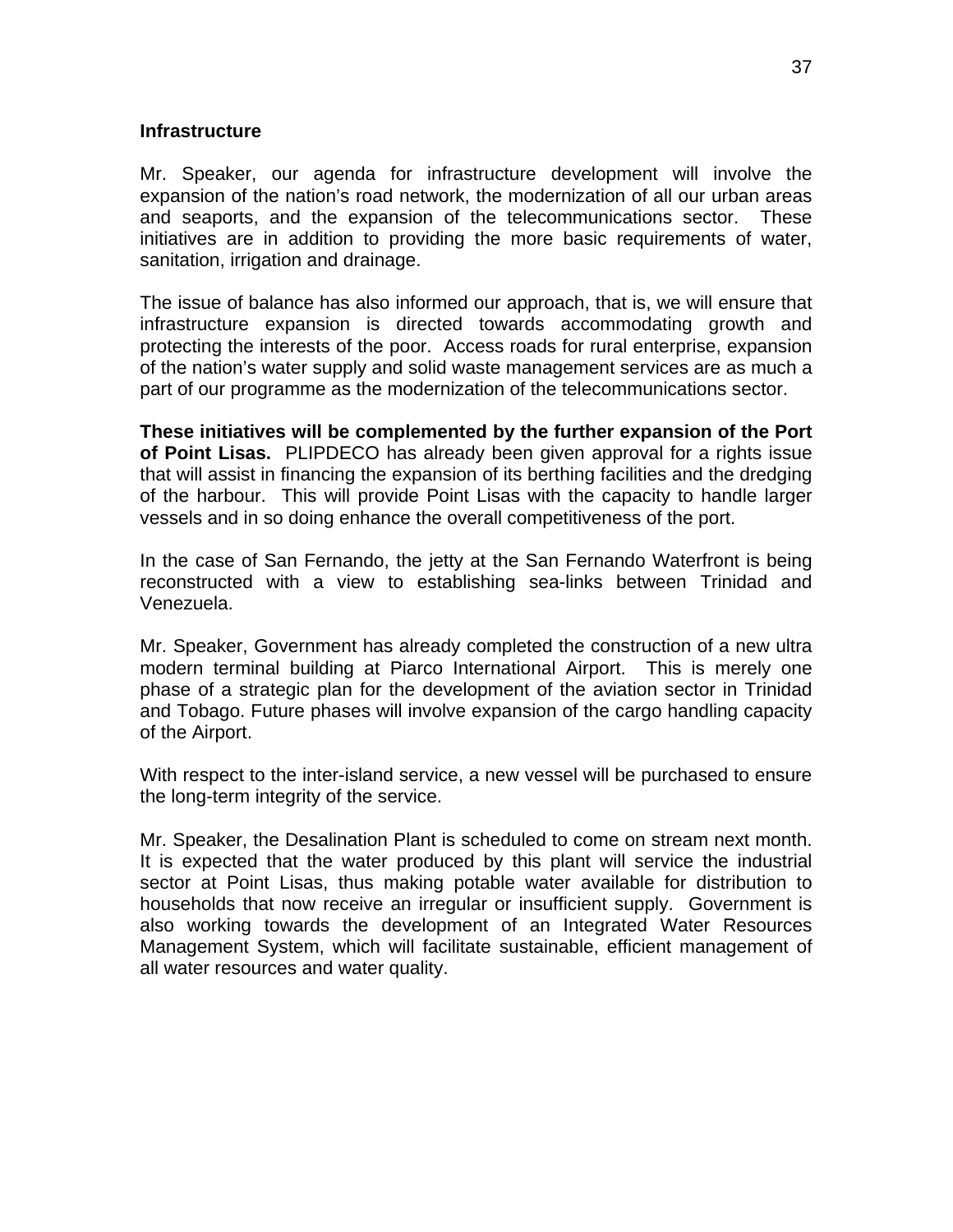## **Public Buildings**

<span id="page-40-0"></span>Mr. Speaker, a significant portion of Government's investment in infrastructure involves the construction and rehabilitation of public buildings. **During the next fiscal year, Government will spend \$241 million on the rehabilitation of existing buildings and the construction of new public buildings.** 

The Board of Inland Revenue, Government's major revenue agency has outgrown its current premises. Designs for a new Board of Inland Revenue building have been completed and construction is expected to begin shortly.

The existing accommodation for the Customs and Excise Division is also woefully inadequate. Funds have been allocated for the construction of a new Headquarters for the Customs and Excise Division. In both of these instances financing will be through the build, operate, lease and transfer mechanism.

In addition, the sum of \$45 million has also been allocated for the replacement of the roof on the Red House. This is the first phase of a comprehensive restoration of this historic landmark.

#### **In addition to upgrading our public buildings, Government will implement plans for decentralizing its offices from Port of Spain into other areas of the country.**

A new head office for the Ministry of Health will be constructed at St Joseph that will result in the centralization of the administrative functions of the Ministry at one location. Construction of a new head office for the Immigration Department will also begin in fiscal 2002.

Work will also begin in the new fiscal year on the \$21 million Siparia Administrative Complex, which will house various departments of Government.

## **TOBAGO**

Mr. Speaker, I now turn to Tobago affairs.

This Government is committed to the welfare of the people of Tobago and we intend to enhance our collaboration with the Tobago House of Assembly.

Mr. Speaker, when the new THA administration took office, they indicated to me that they had reviewed their allocations and were unable to identify any savings to meet their outstanding bills and commitments totalling \$150 million, which they inherited. As a responsible Government, we agreed to supplementary funding of \$50 million to the THA in fiscal 2001.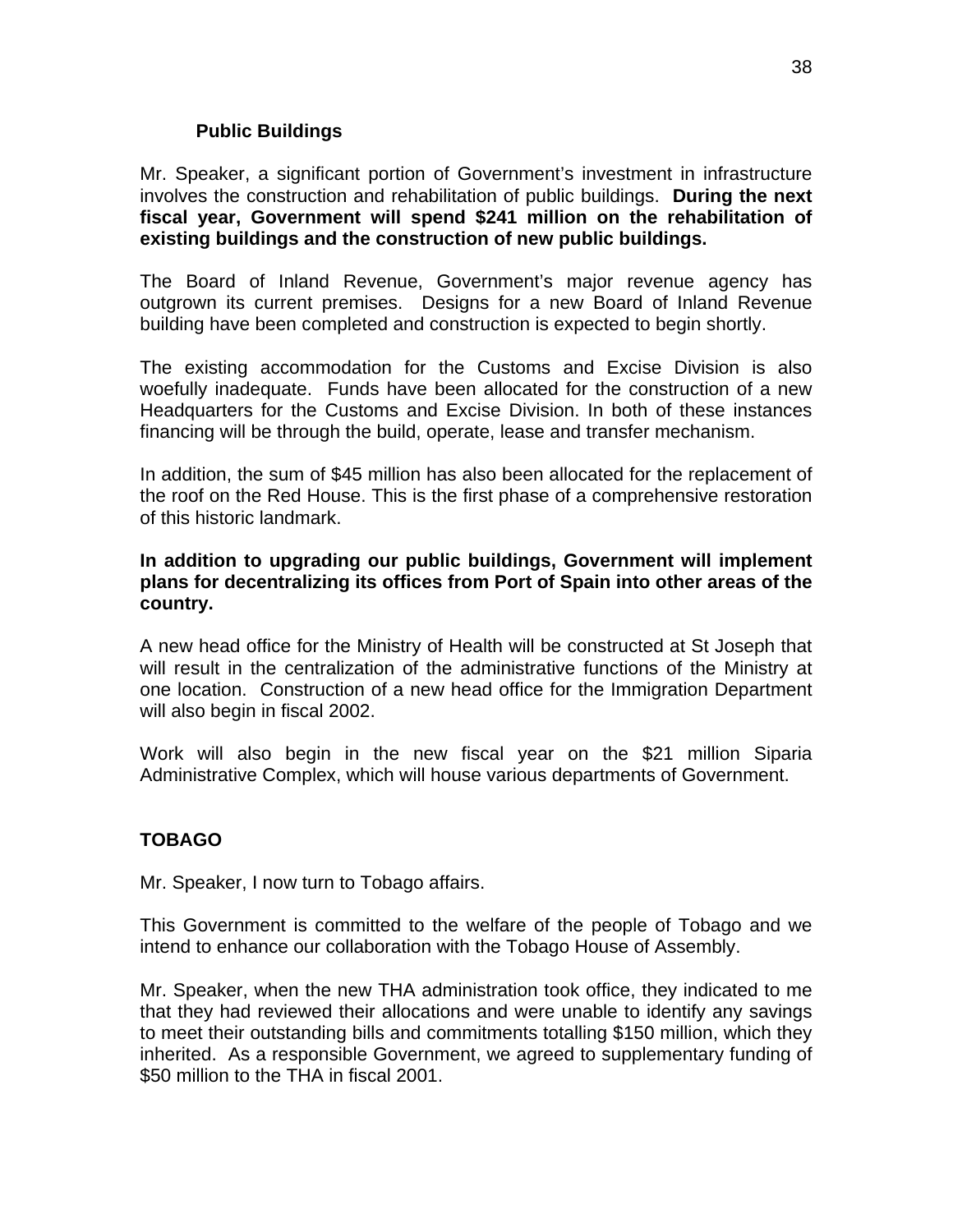We also agreed to increase the THA's overdraft facility to \$100 million and provide the appropriate support to the Assembly's bankers.

#### **In the new fiscal year, we have allocated \$598 million from recurrent expenditure and \$110 million from the Capital Programme to Tobago.**

Mr. Speaker, we have also agreed to allow the THA to access grant resources from Multi-lateral Financial Institutions, as well as, to borrow but under specified conditions still to be determined between the Government and the THA.

Mr. Speaker, we intend to upgrade the services provided to the people of Tobago in areas such as the inter-island ferry service, the air bridge, the international airlift for bringing tourists to Tobago and in improving health and educational facilities.

With respect to the agricultural sector, programmes and projects geared towards the development of agriculture, forestry and fishing will continue. New projects will commence for waste treatment, rural electrification and street lighting, with major improvement works on roads and bridges scheduled. In addition, improvements in the basic tourism infrastructure will be undertaken at the Fort King George Heritage Park, Store Bay and Mount Irvine Beach facilities.

To improve the delivery of health care in Tobago, Government will construct new health centres, a hospital and upgrade local health facilities at Signal Hill.

Mr. Speaker, our sister isle will enjoy increased employment opportunities with construction works at the Shaw Park Regional Recreation Ground and Cultural Complex; completion of five Hard Courts at Goodwood, Speyside, Whim, Mount Pleasant and Buccoo; construction of Community Centres in Bon Accord, Bethel, Lambeau, Pembroke, Mount St George and Glamorgan; upgrading of existing community centres, and the completion of the Eastside Steel Orchestra Pan Theatre.

In addition, Government will construct three primary schools in Tobago - the Scarborough Methodist, Buccoo and Castara Government. A new secondary school will be built in Mason Hall, together with improvements at existing schools, namely Scarborough and Roxborough Secondary, Signal Hill Senior Comprehensive and Bishop High Schools.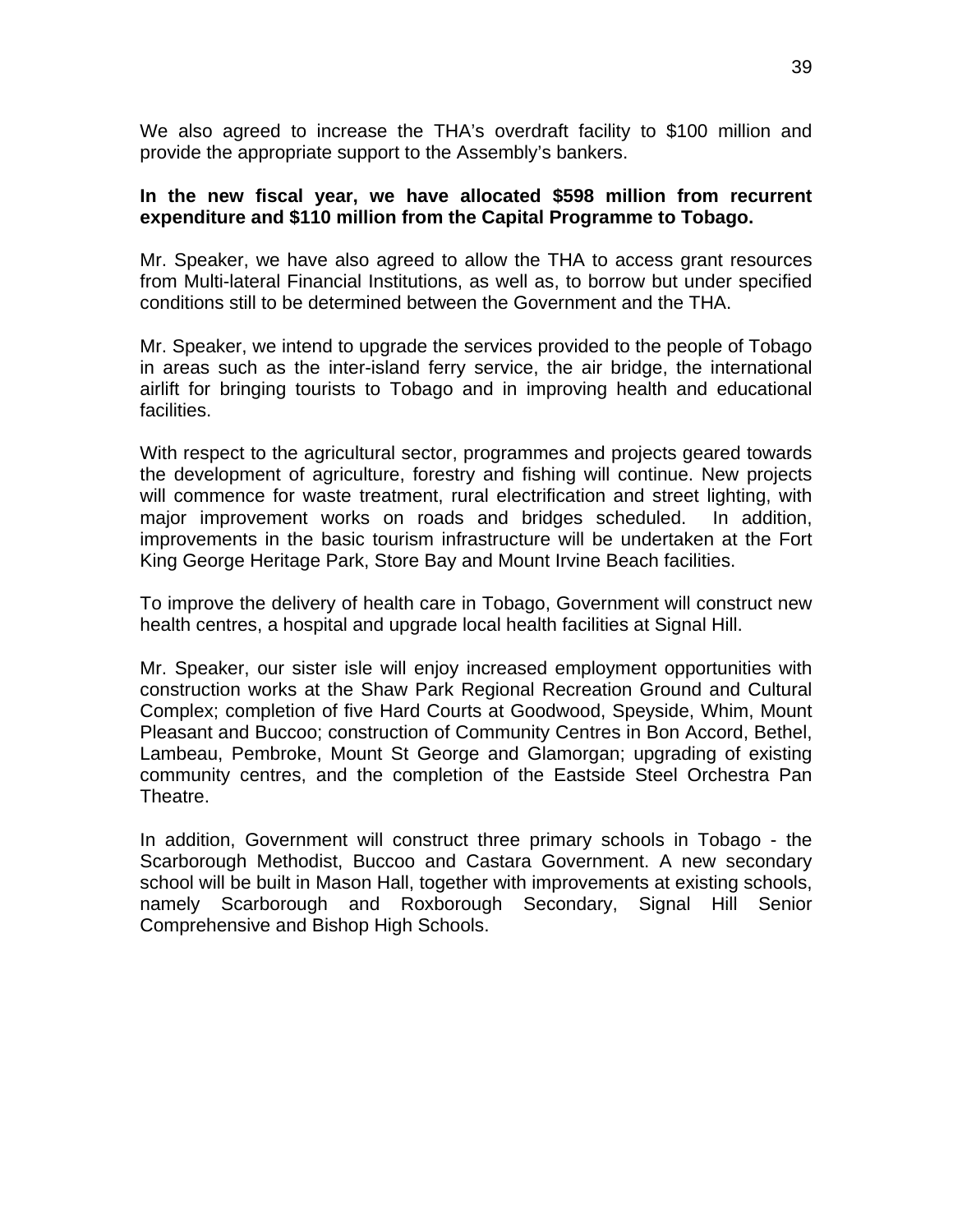#### <span id="page-42-0"></span>**IMPROVING QUALITY OF LIFE**

#### **Education**

Mr. Speaker, there is no better way to narrow the gap between the rich and the poor, no more meaningful way to ensure that "no one is left behind*"* and no better way to provide a higher quality of life for our citizens than to make education more accessible.

To get a job, to keep a job, to move on to a better job – there is only one way to ensure this and that is to acquire knowledge and develop skills.

If knowledge and skills produce a strong economy so too, they produce a secure society.

Mr. Speaker, as you will appreciate, there is no quick fix, no one-size-fits-all strategy, and no overnight solution.

Mr. Speaker, since assuming office we have been expanding the "hardware" of our education system. By this I refer to the building of new schools, refurbishing and upgrading others, providing equipment and related infrastructure. In addition, we provided support in the form of books, meals and transport to segments of the school population that needed such support. However, notwithstanding our many noteworthy achievements, our agenda remains incomplete.

Over the next five years, while still increasing plant and equipment, we will also be investing in the "software" to improve the quality of our education system. We will be seeking to overhaul the governance, management and structure of the education system in order to promote a more equitable and relevant learning environment. I**n this regard, Mr. Speaker, we will place increasing emphasis on the quality and effectiveness of our education system, refocussing teaching and learning on the development of competencies and higher order thinking skills.** 

At the same time, we will implement measures to address those issues with the potential to further aggravate existing societal problems, such as, the imbalance in the access of different socio-economic groups to technological resources such as the Internet, disparities in achievement, erosion of traditional values, and the adoption of negative behavior patterns among some of our school-age population.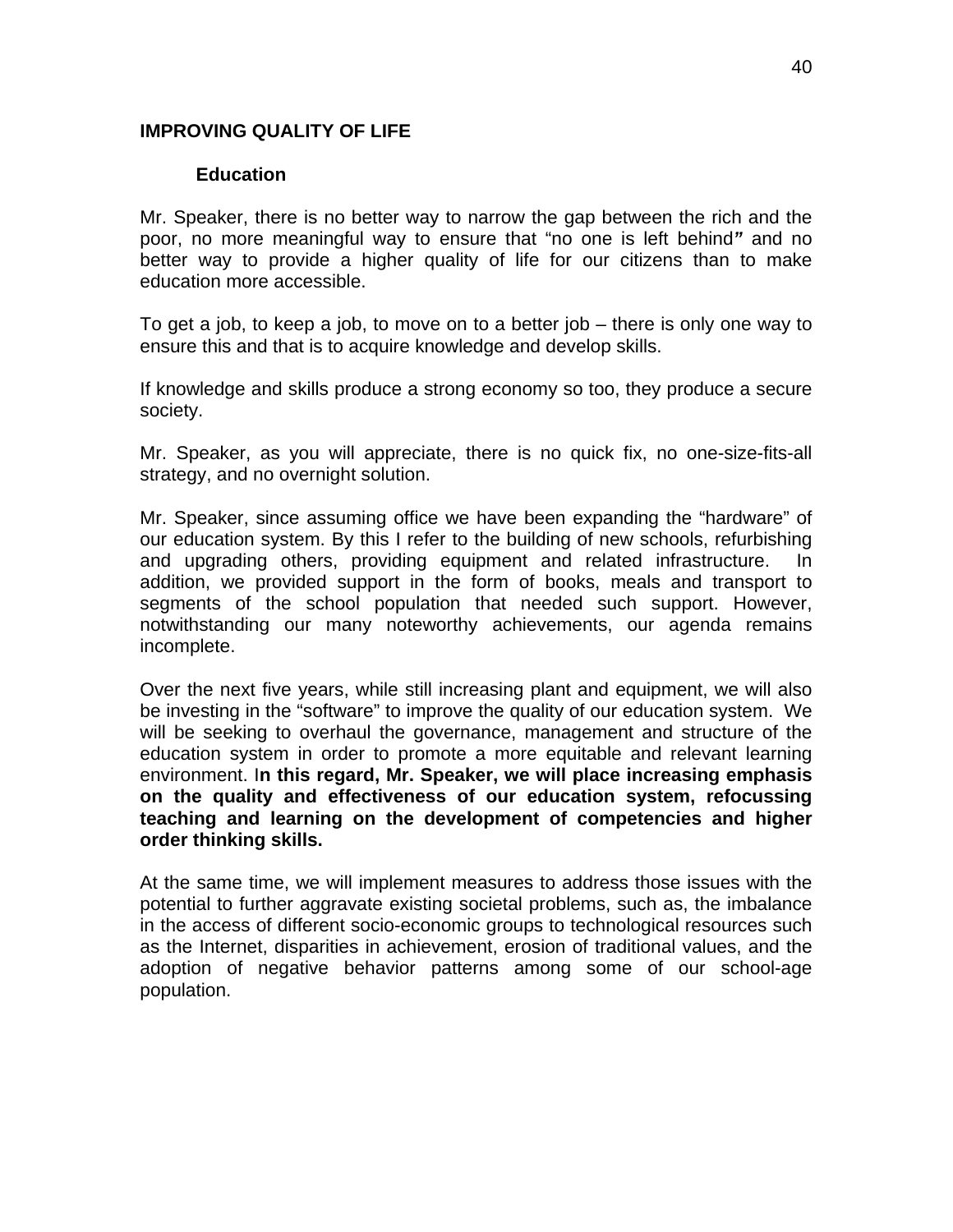In fiscal 2002, we intend to focus on all levels of the education system. **We will maintain our program of construction of pre-schools, upgrade of primary and secondary schools, supply of equipment at the pre-school, primary and secondary levels. We will continue to provide schoolbooks, school transportation services, and security at high-risk schools as well as computers in primary schools. With respect to the provision of school meals, the existing programme will be expanded to include a pilot breakfast project. In addition, we will continue our efforts to upgrade the quality of our primary and secondary school staff.** 

Mr. Speaker, if we are to achieve our goals, we must ensure more efficient and effective management of our nation's schools. **In this regard, we will be seeking to operationalize, on a phased basis, the Local School Boards, given that the legislation to do so is now in place**. These School Boards will afford key stakeholders the opportunity to participate in the management of schools, thereby enhancing the capability of schools to meet their objectives as well as facilitating the linking of the schools with the community and business sector.

**Mr. Speaker, we will also be seeking to tighten supervision at all levels in the nation's schools. Measures will be put in place to effect closer monitoring of student as well as teacher performance in order to improve overall discipline, teaching and learning in our schools. While monitoring application of the curriculum we will continue to pursue our strategy of revising the curriculum at the primary and secondary levels to ensure the provision of relevant and high-quality education throughout our school system.** 

The advent of universal secondary education has brought to the fore the need to make special provision for those children who would otherwise have "been left behind". In this regard, in order to address the deficiency in the literacy and numeracy skills of these students, the programme of remedial instruction will be expanded. **Further, we will implement programmes aimed at addressing the issues of youth deviance and violence, creating a positive teaching and learning environment and sensitizing students to the concepts and management of conflict resolution. With respect to the physically challenged students, funds have been set aside for the refurbishment of four schools for special education.** 

Mr. Speaker, approximately 8 percent of the 18 to 22 age group participates in tertiary education in Trinidad and Tobago. We need to educate more of our people to a higher standard. **To do this, we introduced a dollar-for-dollar education plan beginning September 2001.** What this means, is that beginning this month, Government will bear 50 percent of the tuition cost to new students pursuing tertiary education in Trinidad and Tobago. In this fiscal year I have set aside a sum of \$240 million to meet this commitment.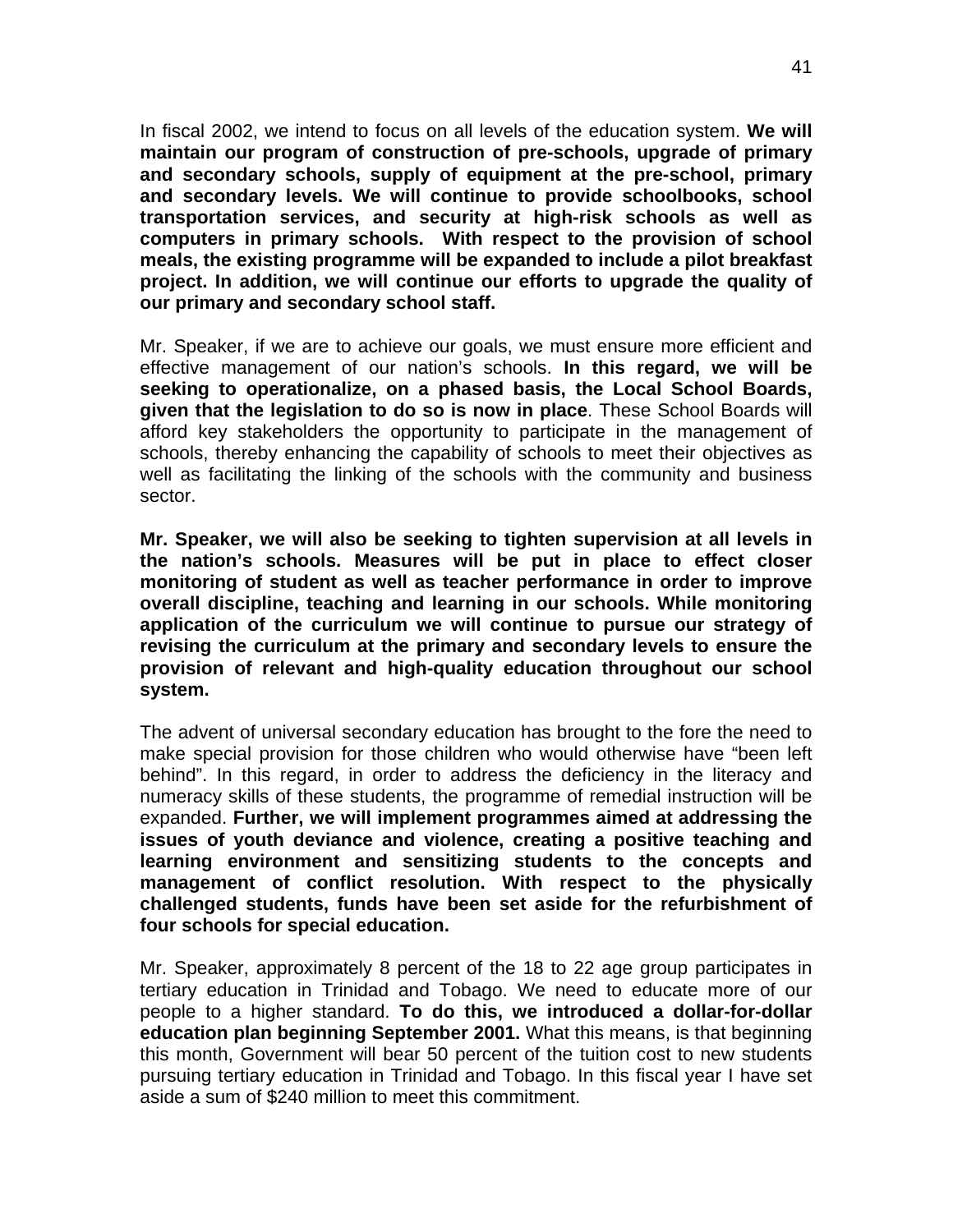In 2001 and 2002, this facility will be available to students choosing programmes in any field of study at the undergraduate level. From 2003, a list of priority areas will be identified and students will be supported on the basis of priorities identified. With respect to post-graduate studies, a list of priority areas have been identified and this list will be modified annually. The Ministry of Human Development, Youth and Culture is mandated to ensure the efficient and effective management of this programme.

Further, **to encourage more of our young people to strive for excellence, the number of national scholarships awarded will be increased annually.** With respect to study at foreign universities, such students or their parents will continue to benefit from the existing tax relief.

Mr. Speaker, I now turn to the Students' Revolving Loan Fund. This Fund stopped revolving a long time ago. Refusal by existing beneficiaries to honour their commitments simply meant denying other deserving students the opportunity to access higher education. As at May 2001, of the 1,224 loan accounts, 867 or 71 percent were in arrears. In the past, the Board of Management of the Fund explored several options for recovering outstanding loans from delinquent beneficiaries. However, each met with little success.

In order to remedy this situation, **Government will grant a moratorium and waive all interest due on principal to date, on condition that the principal amounts are repaid within the timeframe from today, September 14th 2001**  to June 30<sup>th</sup> 2002. Thereafter, the services of a debt collection agency, with international affiliation, will be engaged to recover the debt owed to government.

Mr. Speaker, at present, two Government assisted Loan Schemes exist to help students meet the cost of tertiary education – these are, the Student Revolving Loan Fund and the University Students Guarantee Loan Fund Scheme. In order to streamline the assistance provided by Government, it has become necessary to rationalize the management and operation of these loan schemes. In this regard, a Committee has been set up to review the operations of both these loan schemes in the context of the implementation of the Dollar for Dollar Plan. In the interim, the conditions applicable for loans accessed through the University Students Guarantee Loan Fund Scheme will be amended so that UWI students who make a payment of 10 percent of their tuition fees to participating commercial banks could borrow 40 percent of tuition fees from these institutions.

Mr. Speaker, the challenge facing this Administration has been two-fold. Firstly, we have had and continue to deal with the legacy that we inherited – especially problems pertaining to access, coverage, equity and effectiveness of the education system. At the same time, we have had to look ahead. The farreaching political, economic and social changes taking place globally have engendered new demands that require corresponding changes in the way we prepare our people. We have been active on both fronts.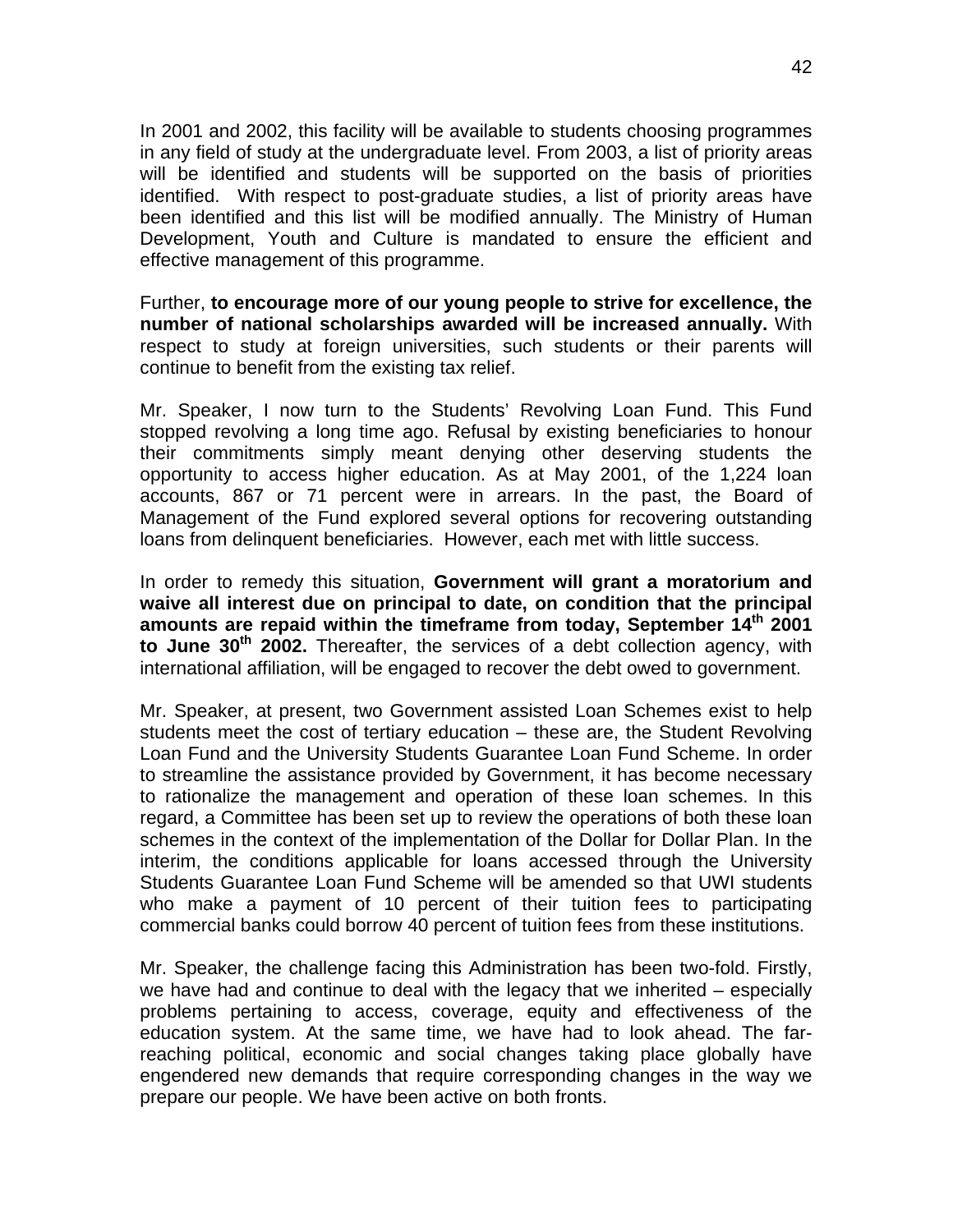#### <span id="page-45-0"></span>**Health**

Mr. Speaker, making quality health care available and accessible to all is a priority of this administration. **This year we will spend \$130 million under the continuing Health Sector Reform Programme.** The focus of this reform programme remains on the development of a viable health care system, with an emphasis on primary care. This requires quality health care institutions at the district level throughout the country. This is why we have been refurbishing hospitals and health centres throughout the country, and building new ones where they did not previously exist. **We will also continue our hospital upgrade programme, with improvements at the Point Fortin Hospital, the Scarborough Hospital, and the Mayaro and Couva District Hospitals. In addition, seventeen new facilities will be constructed to service communities such as Toco, Cedros and Success Village, Laventille**.

These new institutions will orient the population to the value of prevention and early detection and the benefits of adopting healthy lifestyles.

It is also our intention to strengthen the capacity for oral health care and mental health evaluations at the primary-level institutions, thereby relieving the burden on the secondary-level institutions through early detection, screening and treatment.

As part of the emphasis on primary health care also, the skills and expertise of General Practitioners in the area of family medicine, are also being upgraded and strengthened. Accordingly**,** graduates of the UWI diploma programme in primary care and family medicine, will be available to the sector in the coming year, and will significantly contribute to the delivery of quality services at the primary level.

Mr. Speaker, apart from the Health Sector Reform Programme, **Government has allocated a further \$10 million under the Capital Programme for addressing the backlog of maintenance needs at the major hospitals throughout Trinidad and Tobago.** 

Despite our primary care focus, the reality is that there are a number of people in Trinidad and Tobago grappling with the onslaught of chronic diseases such as cardiac disease, renal disease, cancer, diabetes and hypertension. In fact, Mr. Speaker, latest statistics indicate that these diseases account for over 60 percent of all deaths. In this budget, I propose to provide further relief to these unfortunate citizens.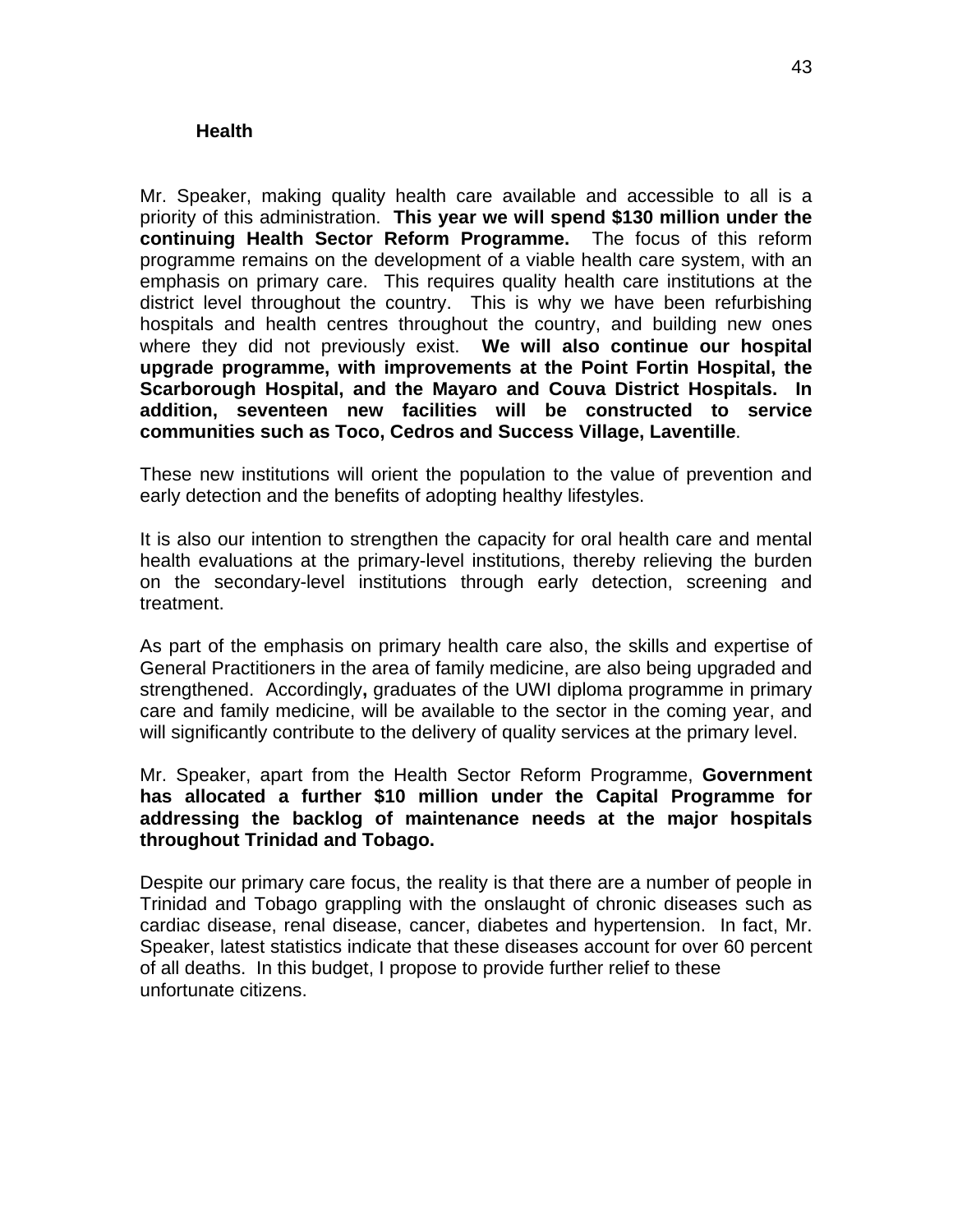<span id="page-46-0"></span>Each year, Mr. Speaker, there are approximately 100 new cases of individuals with chronic kidney disease requiring dialysis at least twice per week. Given that the country has 26 dialysis machines, including only seven at public institutions, close to fifty people die each year because of the relative unavailability and the high cost of this procedure. **Accordingly, under a special programme for chronic diseases, to be funded under the Capital Programme, \$2.5 million dollars will be provided to increase the number of dialysis machines available.** This will also ensure an uninterrupted supply of renal dialysis reagents and supplies at the Port-of-Spain and San Fernando General Hospitals.

**The Capital Programme will also provide an additional \$2.5 million for the treatment of Adult Cardiac Disease.** Mr. Speaker, cardiovascular diseases account for a quarter of all deaths each year, and affect adults as early as age thirty. The growing prevalence of this disease demands improvements in the quality and type of treatment offered.

The significant improvement in interventions and advances in surgical interventions, including angioplasty are currently not available at all public institutions and the cost of private care is beyond the reach of the majority of patients. The Ministry of Health has advised that the public hospitals have the capacity to carry out certain lifesaving procedures with respect to heart disease, but require certain drugs, which cost in the vicinity of \$2,500 per vial. It is the intention, Mr. Speaker, that this special allocation be used to purchase the drugs and supplies to carry out such lifesaving procedures at those public institutions that have the capacity to do so.

#### **HIV/AIDS**

Mr. Speaker, HIV/AIDS in Trinidad and Tobago, is more than a serious health issue - it is a potential catastrophe that threatens to reverse the social and economic gains that we have made over the last fifty years. This assessment becomes readily apparent when we take into account the increasing number of AIDS related deaths or the rate at which young people are becoming infected. HIV/AIDS reduces life expectancy, raises the demand for medical care, increases the incidence of other illnesses such as tuberculosis and exacerbates poverty and inequality.

A recent study done by the University of the West Indies estimated that at the end of 2000, more than 39,000 persons are infected with HIV/AIDS in Trinidad and Tobago. The epidemic that we now face has the potential to impoverish the society as it erodes the foundation upon which domestic production and output are built, namely, a healthy labor force and accumulated savings. Mr. Speaker, recent data have indicated that if the epidemic continues to grow at the present rate, the estimated annual loss in GDP would be in excess of 4 percent by 2005.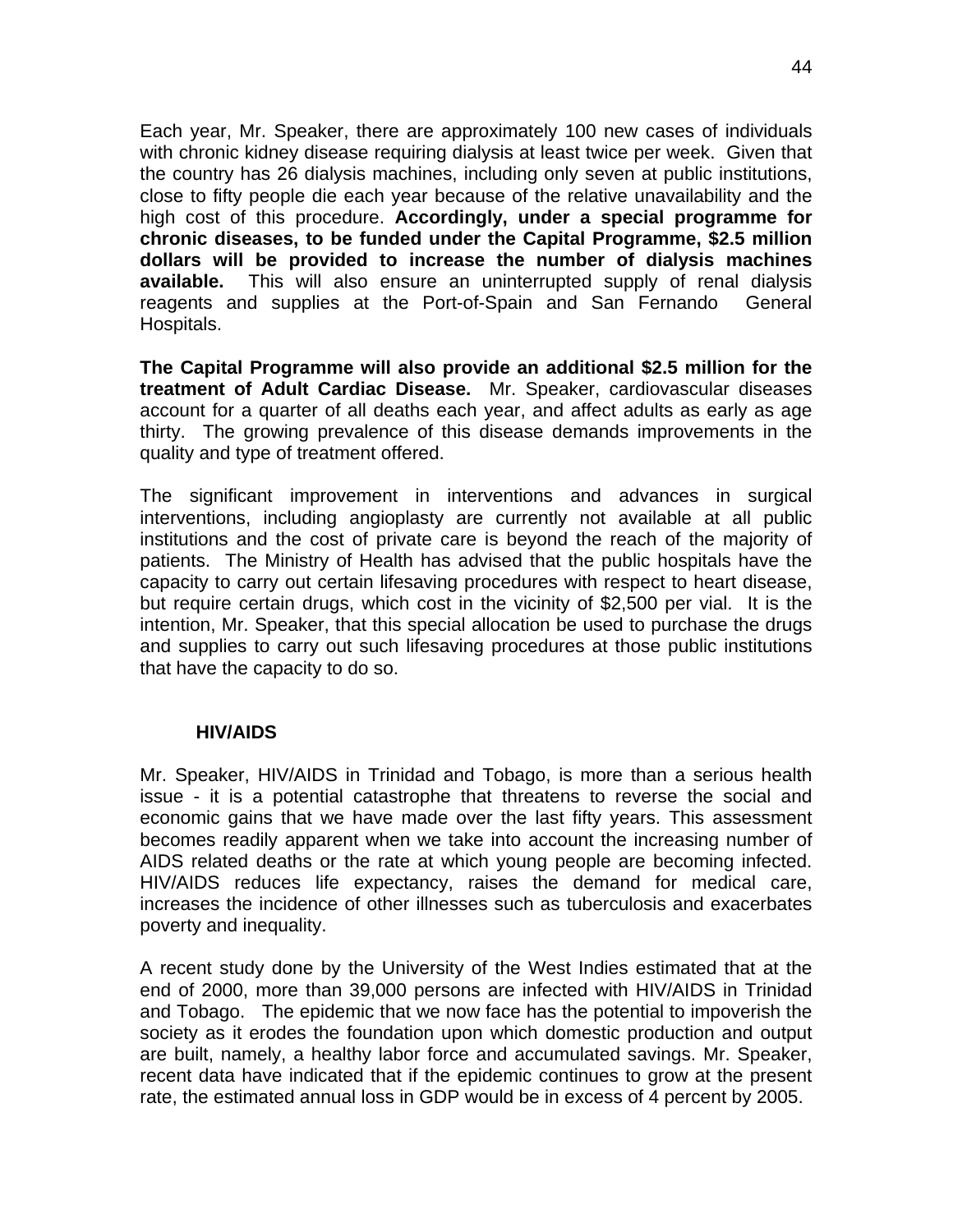<span id="page-47-0"></span>To respond effectively to infection trends and limit the costly social and economic impact of HIV/AIDS, current efforts must be accelerated, intensified and expanded while the narrow window of opportunity to slow the spread of the epidemic still exists. We must take control of the situation, Mr. Speaker, and Government is committed to establishing and strengthening partnerships across sectors, across Ministries, NGOs, the private sector, activists and people living with Aids. Further, given the magnitude of the problem and the scale of the programme required to reverse the current trends, the Ministry of Finance in collaboration with the Ministry of Health will be putting measures in place to access funding under the World Bank's Caribbean Multi-country HIV/AIDS Prevention and Control Programme.

In the meantime, Mr. Speaker, we will not sit idly**. For fiscal 2002, Government has provided \$10 million under the Capital Programme to effectively begin an all out assault on HIV/AIDS.** Priority in this area will be on the treatment and care of infected persons, as well as on strengthening and broadening education and counselling programmes.

#### **Alcohol and tobacco**

Mr. Speaker, as part of the worldwide trend towards limiting and discouraging smoking, **I propose to increase the excise duty on tobacco products, the import duty on tobacco products of Common Market origin, and the tobacco tax on extra-regional tobacco products, by 15 percent respectively.**

This measure will take effect immediately and will yield \$18 million dollars in revenue. **Of this amount, \$2 million will be given to the Cancer Society for the refurbishment of cancer screening centres throughout the country and \$8 million will be allocated to the Ministry of Health to purchase anti-cancer drugs.** 

Mr. Speaker**, I also propose to increase the excise duty on locally manufactured rum, beer and other alcoholic products by 15 percent, while the import duty on rum, beer and other alcoholic products of Common Market origin will be increased by 15 percent. Import duties on rum, beer and other alcoholic products from extra-regional sources will be increased by 30 percent**.

These measures will take effect immediately and are expected to yield \$47 million dollars in revenue.

#### **Monitoring the Age Limit for the Purchase of Alcohol and Cigarettes**

To support these measures, Mr. Speaker, **I propose to restrict the availability of alcohol and make it more difficult for persons under the age of eighteen (18) years to purchase alcohol.**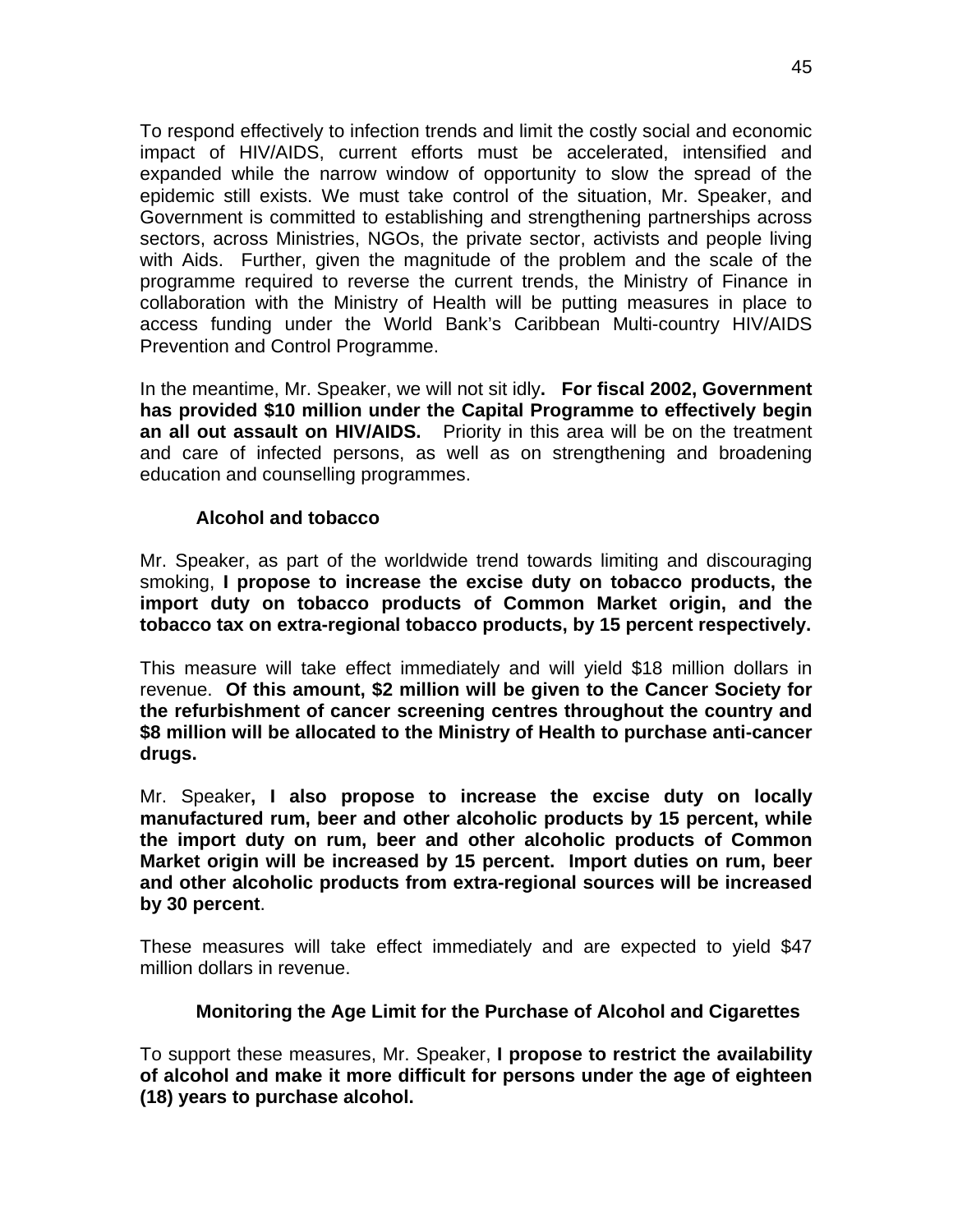<span id="page-48-0"></span>Accordingly, I propose to strictly enforce the law governing the age at which alcohol could be sold to an individual. This age was recently raised from sixteen years to eighteen years.

Mr. Speaker, **I propose to amend the legislation so that persons who are found in breach of this law become liable to a fine of \$2,000. Such persons will also have their liquor licence revoked for a period of one year.** 

This measure will take effect from January 1, 2002, and will require amendments to the Liquor Licences Act.

Mr. Speaker, **I also propose to raise the age limit at which cigarettes may be sold to a person, from sixteen years to eighteen years. We will also be putting measures in place to strictly enforce this law.** 

Accordingly, **I propose to amend the legislation so that persons who are found in breach of this law are liable to be fined \$2,000.** 

This measure will take effect from January 1, 2002, and will require amendments to the Children Act.

Mr. Speaker, it is further proposed that all establishments that sell alcohol and/or cigarettes, will be required to post visible signs on their premises stating that alcohol and/or cigarettes will not be sold to persons under the age of eighteen. We also expect that sellers of alcohol and tobacco will begin to routinely request identification when in doubt as to the age of a customer. Accordingly, it will no longer be an offence to sell alcohol and cigarettes to someone **apparently** under the relevant age limit, but, it will now be an offence to sell alcohol and cigarettes to someone who is **in fact** under the legal age limit.

#### Mr. Speaker, **I propose to amend the legislation so that persons who are found in breach of this law are liable to be fined \$400.**

This measure will take effect from January 1, 2002, and will require amendments to the Liquor Licenses Act and to the Children Act respectively.

#### **Members' Club**

Mr. Speaker, while some Members' Clubs operate quite legitimately, others have become full blown casinos. These clubs enjoy substantial profits but pay no Corporation Tax. They are taxed only on the gambling tables and other devices. **As result I propose to increase the taxes payable on gambling tables and other devices by 100 percent.** This measure will take effect from October 15, 2002 and would require amendments to the Registration of Clubs Act. This measure would result in \$6 million dollars in additional revenue.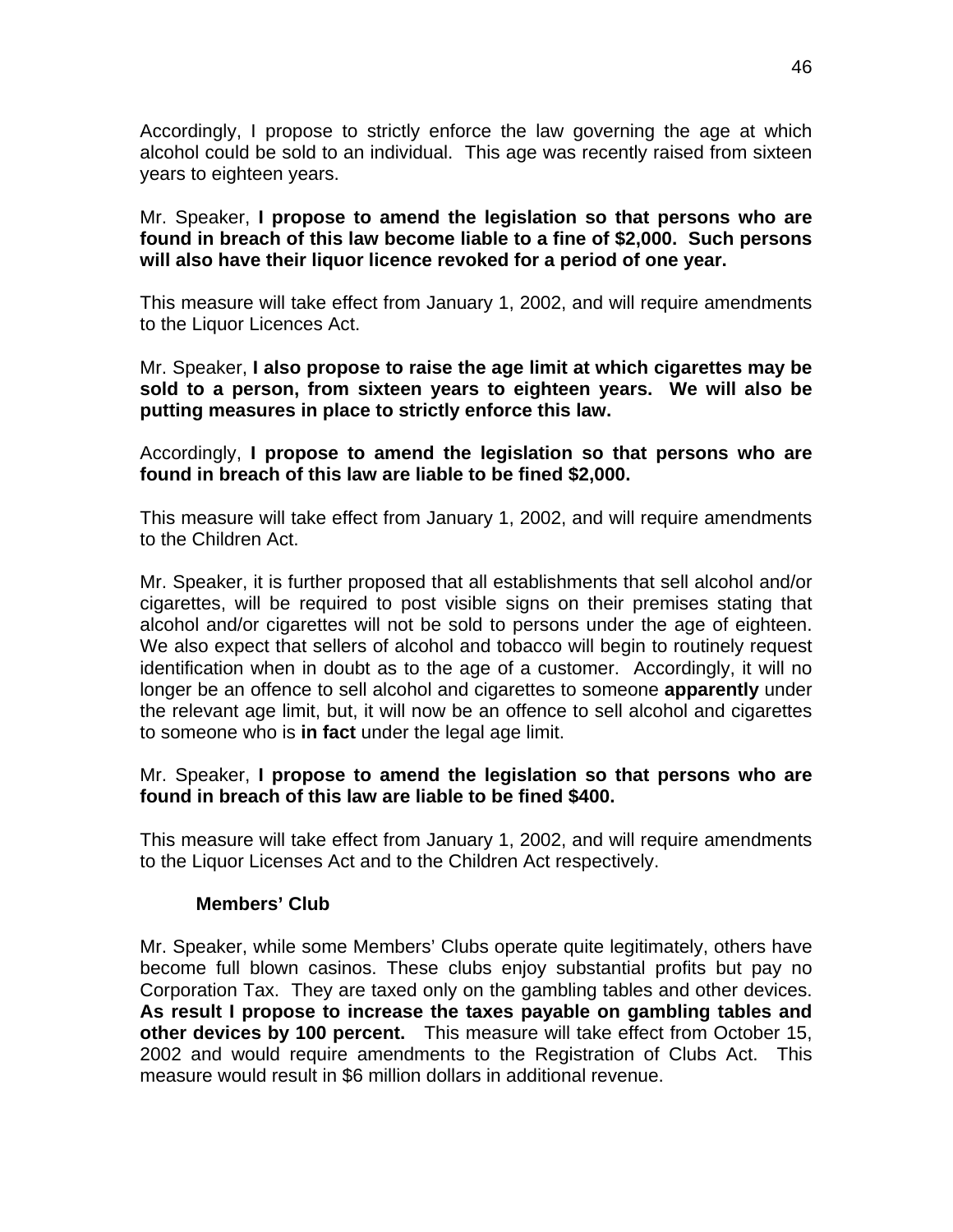#### **Housing**

<span id="page-49-0"></span>Mr. Speaker, housing is a basic human need. We understand that we cannot speak about improving the quality of life of our citizens without working towards the provision of shelter for all. Government's focus will be on assisting the less fortunate among us to own a home.

Accordingly, Mr. Speaker, later this year, **Government will begin Project H.O.M.E.** - Home Ownership Made Easy. Project H.O.M.E. is founded on the principle of Government as facilitator, bringing together the persons in need of housing with private sector providers of housing. The project will cover a six-year period in two phases, and is to be jointly financed partially by Government and the Inter-American Development Bank.

Under this programme, **30,000 houses will be provided for low income and lower middle-income families** through: new home construction, squatter regularization, home improvement, and by increased private sector involvement in home construction for this sector of the population.

To ensure proper and effective targetting, Project H.O.M.E. will utilize a pointssystem to prioritize support for various groups. Specifically, more points will be given to persons with the lowest incomes, the largest families, and to those who, given the demands on their resources, cannot own a home without an above average level of financial help. The physically challenged as well as single female-headed households will also be given priority under Project H.O.M.E.

Mr. Speaker, in seeking to provide housing opportunities for the poor, the elderly, and the dispossessed, Government will work very closely with those NGOs that are well known for their contribution in this area. **We will give 25 lots of land to Habitat for Humanity and 25 lots to two NGOs for the construction of low income housing for poor families.**

The Sugar Industry Labour Welfare Committee will also be a major facilitator of home construction under the Project H.O.M.E.

Mr. Speaker, even as we seek to improve housing opportunities for the poor, and regularize those persons who have some length of tenure, we cannot allow the indiscriminate occupation of lands to continue. **Accordingly, our anti-squatting measures will now take effect, and persons who have illegally occupied State lands after January 1, 1998, or those who are still literally "grabbing" lands that are not theirs, will have to bear the full brunt of the law.** What this means, Mr. Speaker, is that all structures illegally constructed on State lands after January 1, 1998 will be demolished.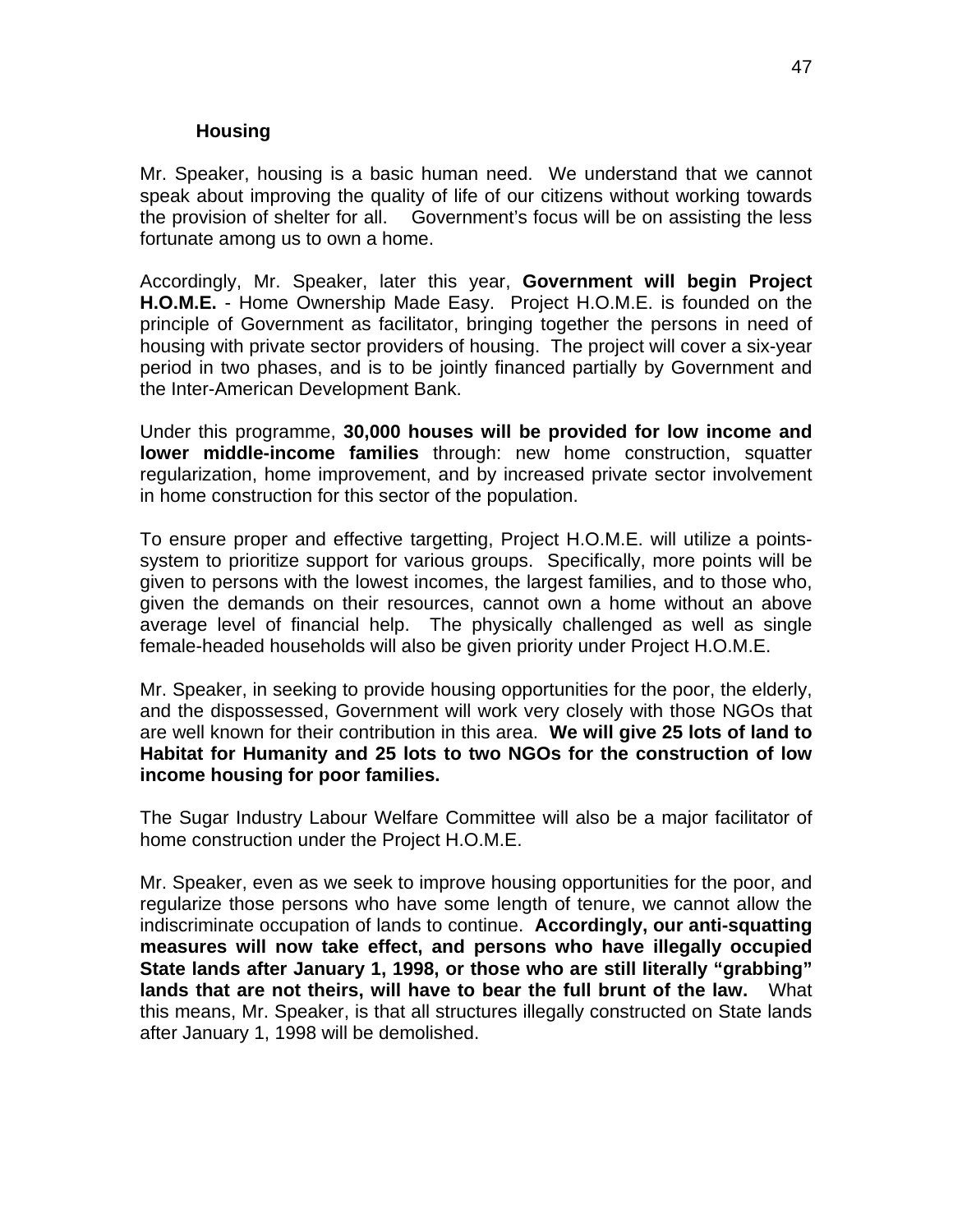<span id="page-50-0"></span>We have also been taking action against persons who have failed to meet their commitments to the National Housing Authority (NHA), in the form of rental or mortgage payments. On this point, I am pleased to note that, following the renewed efforts of the Government to collect outstanding payments, many of those persons who had not paid their rents for many years are now honouring their commitments.

However, there are those who remain reluctant. While we regard housing as a right, we all agree that it is not an absolute entitlement, and we cannot penalize those who pay, by allowing others to escape their financial obligations**. Eviction notices have been served and evictions will be carried out throughout Trinidad, starting with the higher-income housing developments.** 

Mr. Speaker, during the next five years, those who assume that the National Housing Authority owes them a house will be severely disabused of that notion. Those who believe that they can seize lands belonging to the State with impunity will also be dislodged. Those who are willing to put out a measure of effort and sacrifice in making a better life for themselves and for their children, those who can save, those who are disabled and disadvantaged, will, however, find a Government sympathetic to their needs and willing to help them to help themselves.

#### **Crime**

Mr. Speaker, we cannot boast about higher economic growth, higher education, quality health care, better houses, when our society is threatened by lawlessness and a rising culture of violence.

Mr. Speaker, you will agree that while we have done a lot to deal with crime since 1996, we realize that criminal activity is a complex issue and requires a multiplicity of strategies in attempting to reduce its incidence. Accordingly, in fiscal 2002, apart from expanding the physical tools for crime fighting, Government will direct additional resources toward identifying and addressing some of the root causes of crime and ex-prisoners returning to prison.

We all feel safer when we see policemen around or know that they can appear on the scene quickly if an unfortunate event occurs. To ensure that our citizens have confidence in the police service to protect and serve them, Government will continue to expand the fleet of vehicles and other equipment required by the police to help them carry out their duties more effectively. **Cabinet has recently approved the purchase of 100 new vehicles for the Police Service.**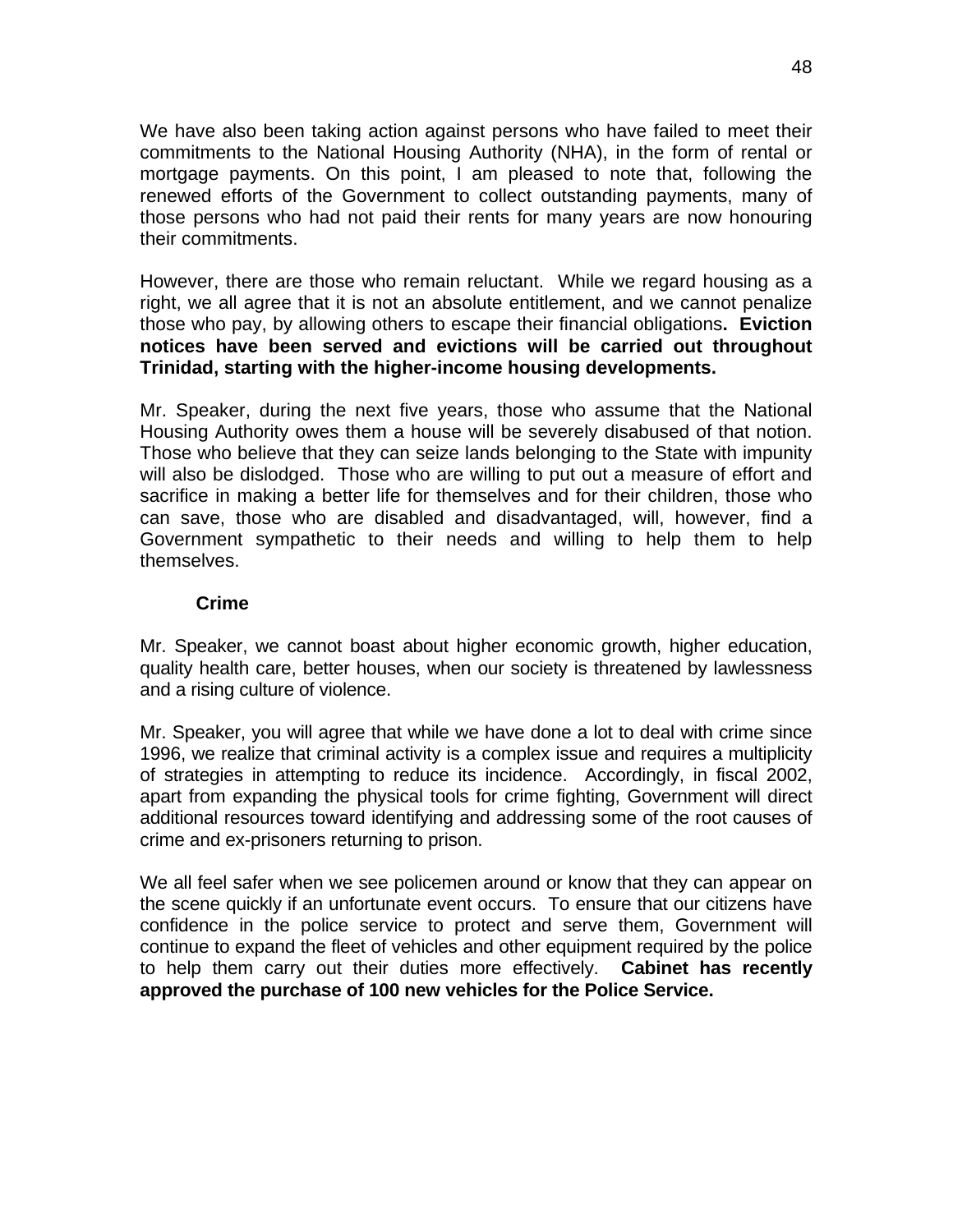<span id="page-51-0"></span>In addition, improvement of police accommodation will continue through the construction, reconstruction and upgrading of facilities**. New police stations will be constructed at Gasparillo, Brasso, Arima, Belmont, Mathura, Besson Street, Matelot, Manzanilla, Piarco, Oropouche and Roxborough and Old Grange in Tobago.** 

**Major refurbishment works will be carried out on the police stations at Couva, Chaguanas, Penal and the Old Police Headquarters on St. Vincent Street, in Port-of-Spain. The E-999 Communication System will be further expanded and strengthened.** In addition, new information technology will be phased into the operations of the Defense Force and the Fire and Prison Services.

With respect to crime prevention, Government will commission studies aimed at developing a fuller perspective on the state of crime in Trinidad and Tobago. These studies will assist in mobilizing and building effective community partnerships through community policing and present an integrated approach to crime prevention and control, and build sustainable civil communities across the country.

#### **Youth Deviance**

**With respect to youth deviance and delinquency in schools, a special project will be developed by the Centre for Criminology and Criminal Justice.** The Project will examine the extent of youth deviance in schools, its genesis and implications for the educational system. This is now a top priority for the Ministry of Education's drive towards quality education and an appropriate database will be established for longitudinal study and policy-making.

In particular, the research will seek to understand the processes through which social, psychological, economic and physical factors contribute to such deviance. Appropriate intervention programmes for deviance reduction will be subsequently developed. Implementation of the intervention programmes will involve the major partners in the educational system, that is, the teachers, parents, community and Government.

#### **Prison Overcrowding and Repeat Offenders**

Mr. Speaker, the focus of the nation's prisons will be on rehabilitation and the incidence of repeat offenders. This figure has been placed at an astounding 60 percent of the imprisoned population. **A research project to be undertaken by the Government, in collaboration with the Centre for Criminology and Criminal Justice, will seek to identify exactly how many of our prisoners are in fact repeat offenders, and will attempt to categorize them in terms of family background, offences, age, sex, and educational level.** Attempts will also be made to identify the scope for rehabilitation and the training skills required for building civility.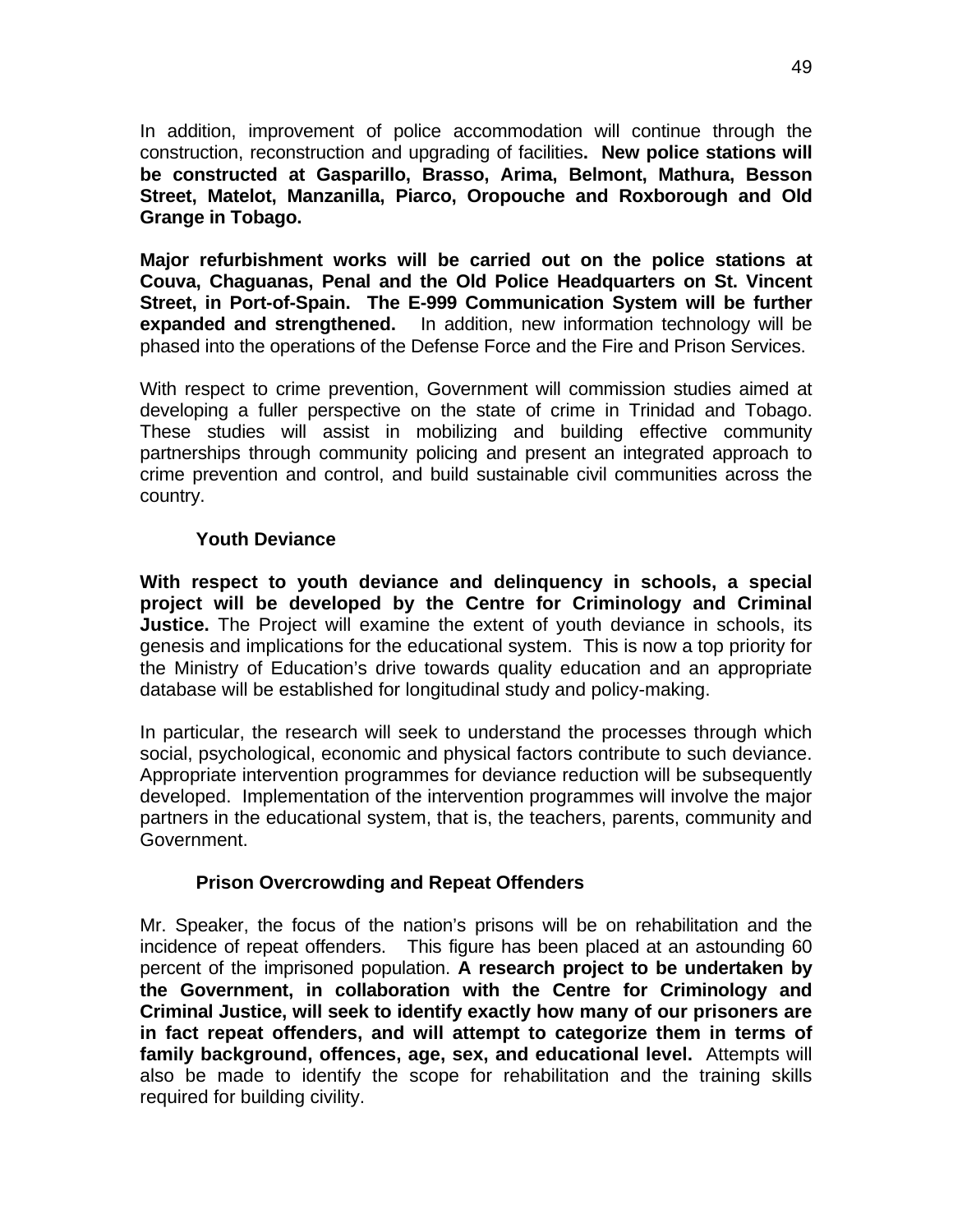<span id="page-52-0"></span>Prison overcrowding will be further alleviated in fiscal 2002, with the commissioning of a Women's Prison at Golden Grove, improvement of facilities at the Youth Training Centre, and the expansion of the Golden Grove inmates dormitory.

Mr. Speaker, the fight by the Government against illegal drugs, money laundering and transnational organized crime has intensified, and more resources are being brought to bear on strengthening the existing mechanisms in place, including the Counter Drug Crime Task Force.

#### **The Environment**

Mr. Speaker, this administration views environmental preservation as key to sustainable development. We have dedicated an entire Ministry to deal with environmental issues.

Government has enacted several pieces of legislation and instituted several programmes and measures to ensure the preservation of our environment. These measures range from the protection of our environmentally sensitive species and areas, to those that affect even our recreational activity.

**Government is currently examining a proposal to establish a National Solid Waste Management System, which would include recycling and composting elements, the latter of which could act as a catalyst to organic farming in Trinidad and Tobago. In addition, we are exploring the feasibility of establishing a Hazardous Waste and Wastewater Treatment Facility.** An element of which has already begun is the implementation of the "National Re-naturalization of our Rivers" and the "National Protect Our Beaches Programmes".

**During the coming fiscal year, we will also implement a programme for the establishment of a system of national parks and for the conservation of Trinidad and Tobago's wildlife resources. This programme will include the establishment of a National Parks and Wildlife Conservation Authority and the declaration of three national parks at Mathura, Maracas and Main Ridge, Tobago.** 

#### **Transition to unleaded gas**

Mr. Speaker, in the coming year, legislation will be drafted and the accompanying measures put in place to manage pollutants, such as vehicle emissions and other hazardous wastes. Further, in order to reduce the harmful effects of air pollution particularly, on our country's roadways, we will phase out the use of leaded gasoline and move towards the exclusive use of unleaded fuels.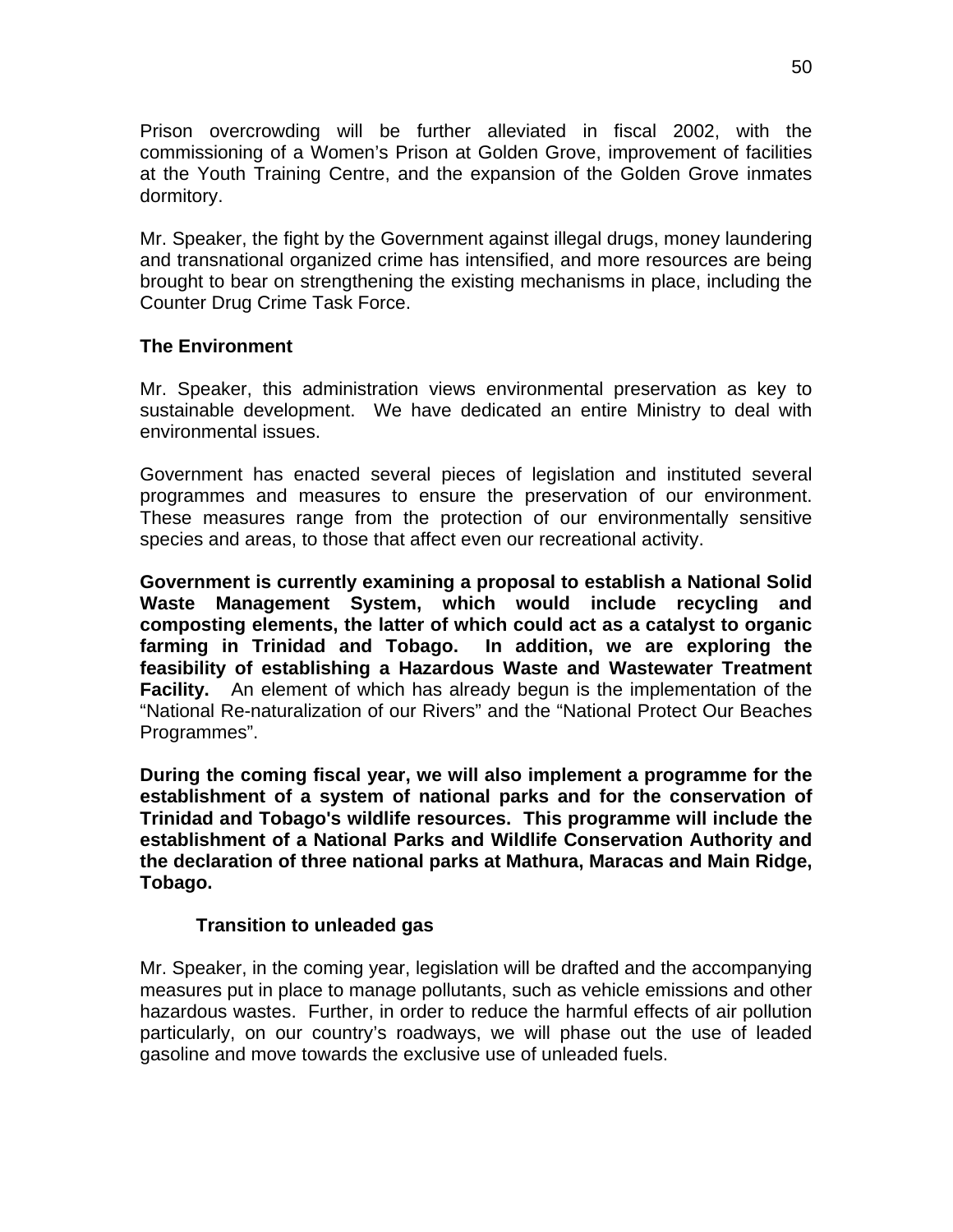<span id="page-53-0"></span>Mr. Speaker, as a first step, **during the next fiscal year, a new grade of unleaded gasoline will be introduced which will eventually replace the "super" and "regular" gasoline available at present.** 

### **Tidy T&T**

Mr. Speaker, this year I am pleased to announce one project that I feel will go a long way towards preserving and protecting the aesthetic appeal of our country. **Government will work with a designated NGO and will provide \$3 million in support of a "Tidy T & T " project to be launched later this year.** 

"Tidy T& T" is a project designed to encourage communities to develop their own solutions to their environmental problems. The programme is in the form of a competition in which groups and communities will compete for awards.

Close to twenty categories of competition are being developed, in five broad areas including, the best overall community; the best overall small town or suburb; the best overall city or borough; the best overall shop front; and the cleanest business district. This competition will encourage the broadest participation of groups and communities of various backgrounds and sizes.

## **Green Fund Levy**

Mr. Speaker, you will recall that an environmental levy was introduced in fiscal year 2000. This levy was payable from January  $1<sup>st</sup>$  2001, at the rate of zero point one percent (0.1 percent) on the gross sales and receipts of a company carrying on business in Trinidad and Tobago. A special fund - the Green Fund was created in which the levy is deposited and the Fund is administered by a body designated the Green Fund Board. The Fund is expected to collect \$55 million this fiscal year.

#### **I now propose that the environmental levy paid by a company in a year of income be reduced from 0.1 percent to 0.075 percent.**

This measure will take effect from January  $1<sup>st</sup>$  2002 and will require amendments to the Miscellaneous Taxes Act.

**Mr. Speaker, an amount not exceeding 20 percent of the annual receipts under the Green Fund Levy, will be allocated to the Environmental Management Agency to finance expenditure in carrying out the purposes of the Environmental Management Agency, other than its operational expenses.** 

This measure will take effect from January 1, 2002 and will require amendments to the Miscellaneous Taxes Act.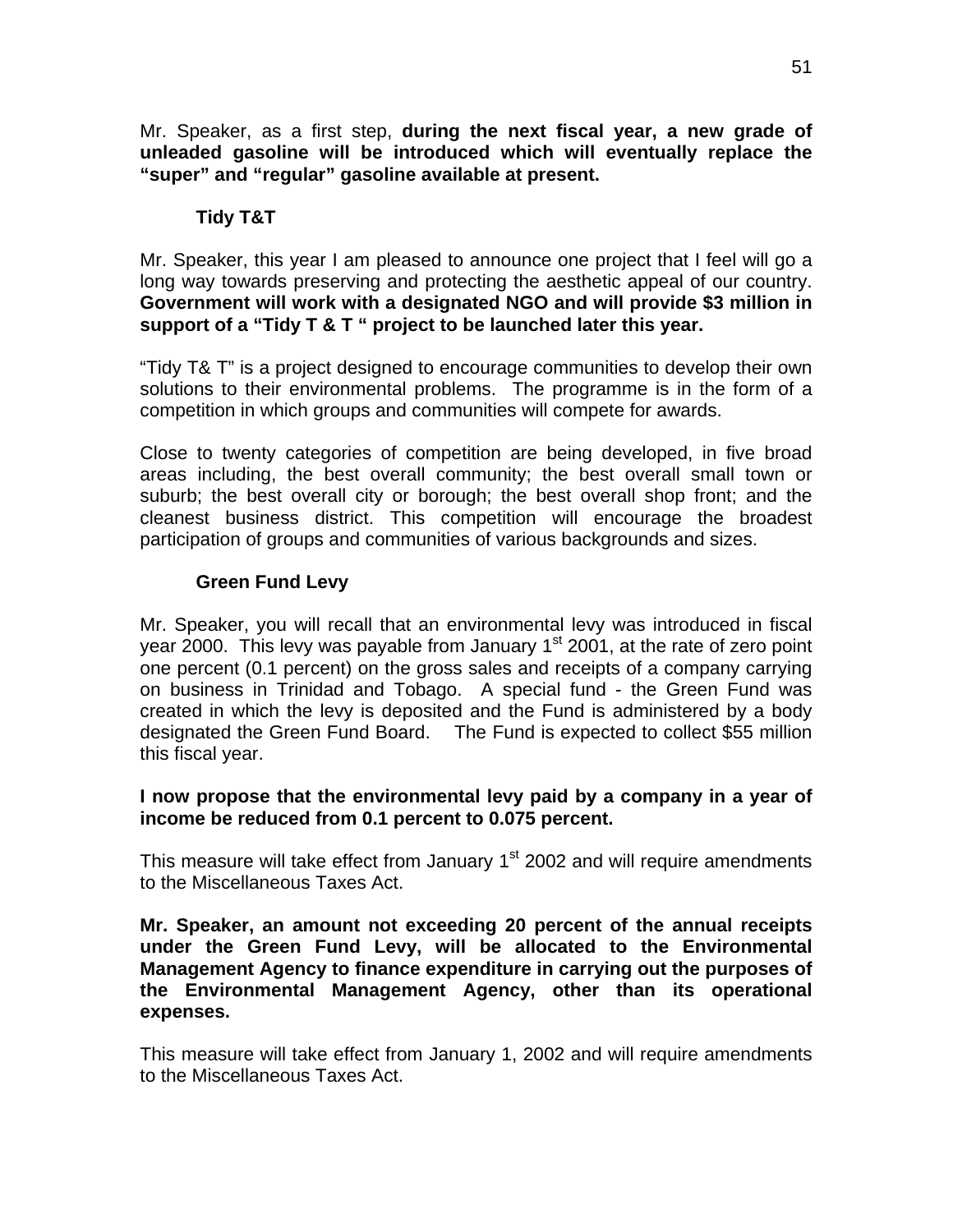<span id="page-54-0"></span>In order to encourage greater participation by non-governmental organizations in the work of the Fund, I propose to alter the composition of the Green Fund Board, by **expanding the already constituted Board to include three (3) environmental related NGOs and or Community Based Organizations.** 

#### **Mr. Speaker, I also propose to remove the management of the Fund from the Green Fund Agency to the Treasury.**

These measures will take effect from January  $1<sup>st</sup>$  2002 and will require amendments to the Miscellaneous Taxes Act.

#### **Road Safety**

Mr. Speaker, we would all agree that there is an urgent need to address the escalation in road accidents and road fatalities. Firstly, I wish to commend the private sector, especially the Insurance Companies, for their initiatives in this area. We applaud your foresight and anticipate your continued support in making our roads a safer place.

#### **Improvement of Driving Standards**

**On our end, Government will introduce a mandatory curriculum for all private driving schools.** The new curriculum will focus on defensive driving techniques and on improving the driving skills and standards of road users. In addition, driving instructors will be required to obtain professional certification from the Transport Division.

This measure will be implemented in 2002.

#### **Ban on the registration of CKD and SKD vehicles**

As part of our programme to ensure the safety of all road users as well as eliminate the use of vehicles that are neither road worthy nor environmentally friendly, **I propose to cease the registration of imported Completely Knocked Down and Semi-Knocked Down vehicles.** This industry will be given a six-month grace period in which to sell-off existing stock of reassembled motor vehicles. In addition, all vehicles, including taxis, will be allowed to be imported as completely built up vehicles or roll-on, roll-off vehicles as they are better known. This measure will take effect from April 1, 2002 and will necessitate amendments to the Motor Vehicles and Road Traffic Act.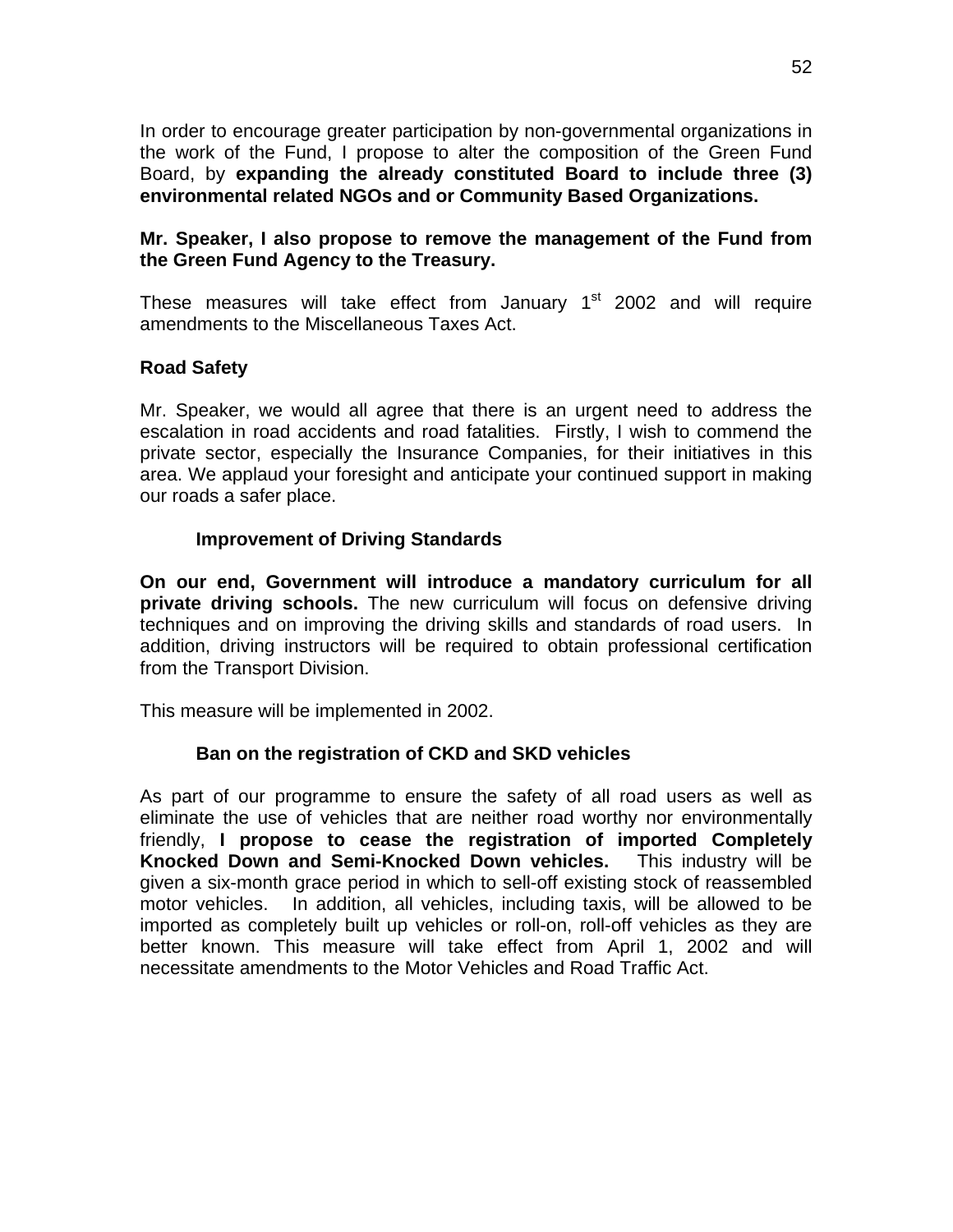## <span id="page-55-0"></span>**Culture**

Mr. Speaker, we are convinced that our country can benefit from the widespread cultural expressions that exist within our society.

In the new fiscal year, we will be finalizing the necessary plans for **the construction of a Millennium Cultural Complex.** A site has already been chosen and consultation will begin shortly with the various interest groups and stakeholders.

#### **We will also establish a Centre for the Performing Arts, in addition to the one to be situated at the International Conference Centre, and complete the renovation of Queen's Hall.**

We will also explore the potential of making the celebrations at Point Fortin, Couva and the Tobago Heritage Festival into sustainable products for tourist attractions. These celebrations will form a part of our tourism package.

Mr. Speaker, we will continue in our efforts to develop our national instrument, the steelpan. We have appointed the Board for our National Steelband Orchestra and have acquired residence for the training of music and music literacy locally. Efforts will also be made to find a permanent home for the national steelband body.

Over the years we have provided technical and financial assistance to bona fide cultural organisations. These organisations have provided us with the base for developing a Cultural Outreach Programme which will be piloted during the coming year. We intend to include our schools as well as our youth camps in this process.

Mr. Speaker, we have started the process for the creation of a foundation for the Arts. We aim to provide a source of funding to assist our artists in their time of need. **The necessary steps will be taken to enforce legislation to protect our authors and copyright holders from illegal commercialization of their works.** 

#### **Local Productions**

Mr. Speaker, our cultural assets are undoubtedly a significant source of potential wealth. The development and showcasing of cultural talents in all its manifestations represent opportunity and empowerment for a significant portion of our national community.

The broadcast of audio and video productions of our culture provides an effective medium for cultural fusion and integration at the national level.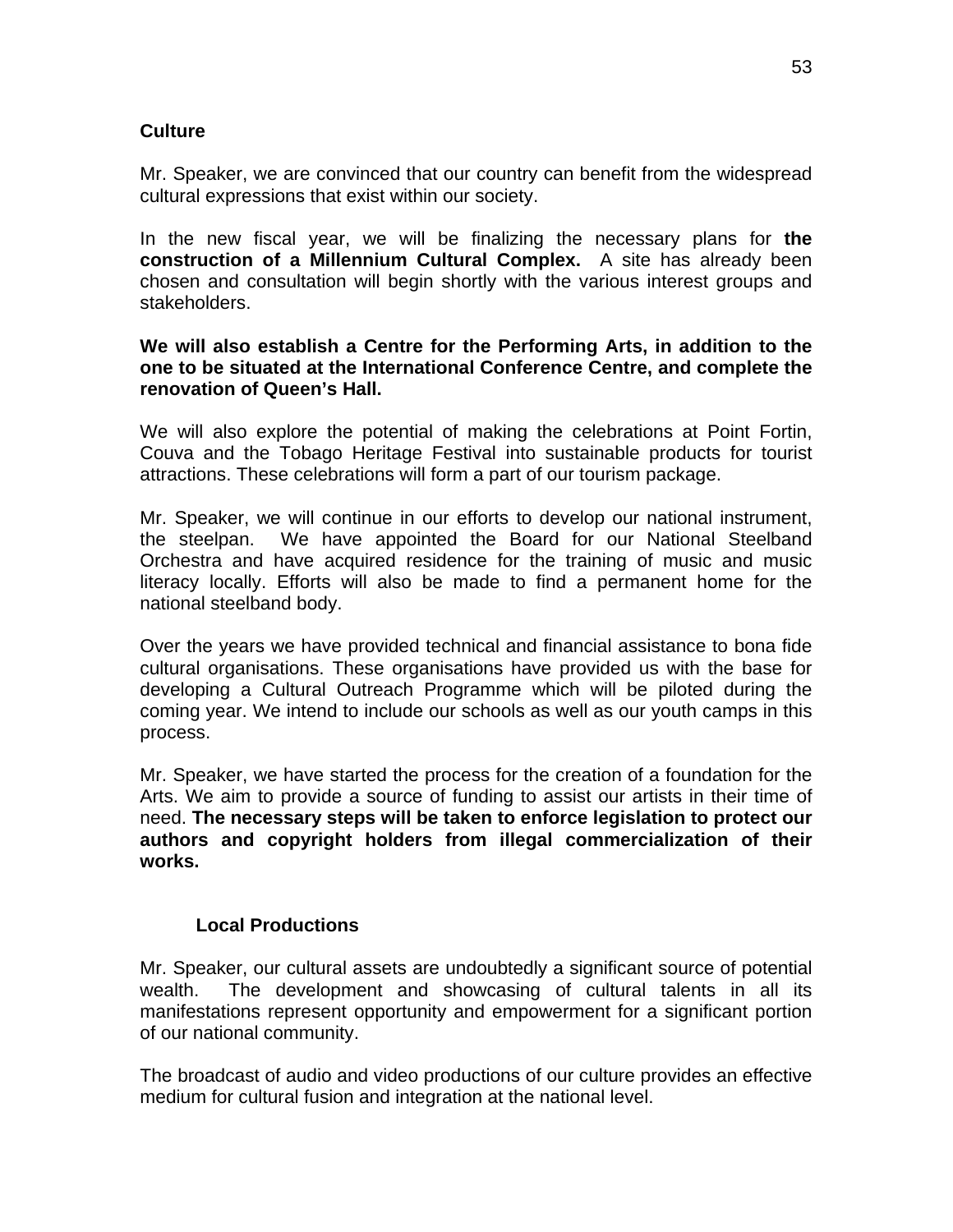<span id="page-56-0"></span>**I propose, therefore, that companies involved in sponsoring local, educational and entertainment productions that are broadcast to local, regional and international audiences be given a tax deduction of 100 percent of actual expenditure incurred in respect of those productions up to a maximum amount of three hundred thousand dollars.** 

**In addition, production companies that produce local educational and entertainment productions that are broadcast to local, regional and international audiences be given a tax deduction of 100 percent of actual expenditure incurred in making such productions up to a maximum amount of three hundred thousand dollars.** 

## **RELIEF TO INDIVIDUALS**

## **Reduce individual tax rates to 27 percent and 34 percent**

Mr. Speaker, we believe we should share the benefits of economic growth with all and we intend to do so in perhaps the most tangible way, that is, to increase the disposable income of taxpayers.

In light of this, I propose to **reduce the individual income tax rate bands from 28 percent to 27 percent and 35 percent to 34 percent.** We will effectively place an additional \$58 million in the pockets of taxpayers in the next fiscal year. Mr. Speaker, it is our intention to further reduce individual income tax rates in the future if economic circumstances allow.

This measure will take effect from January 1, 2002 and requires amendments to the Income Tax Act.

#### **Removal of VAT from basic items to target low income earners**

Mr. Speaker, over the years we have reduced tax rates as well as simplified the tax system by removing the numerous tax credits and allowances and replaced them will a personal income allowance. At the present time every individual has a personal income allowance of \$25,000. What this means, is that individuals who earn less than \$2,083 per month pay no direct taxes. The reduction in income tax therefore will not affect this group since they already pay no direct taxes. However, since Government is particularly concerned about making life easier for this group, **it is proposed that VAT be removed from a few additional items from their grocery bill.** 

**As you are aware, Mr. Speaker, the list of basic food items on which no VAT is charged, is already quite extensive. To this list, I propose to add salted fish. In the area of basic toiletries, exemptions currently only provide for toilet paper. To this I propose to add deodorant, toothpaste, feminine napkins, tampons, and bath soap.**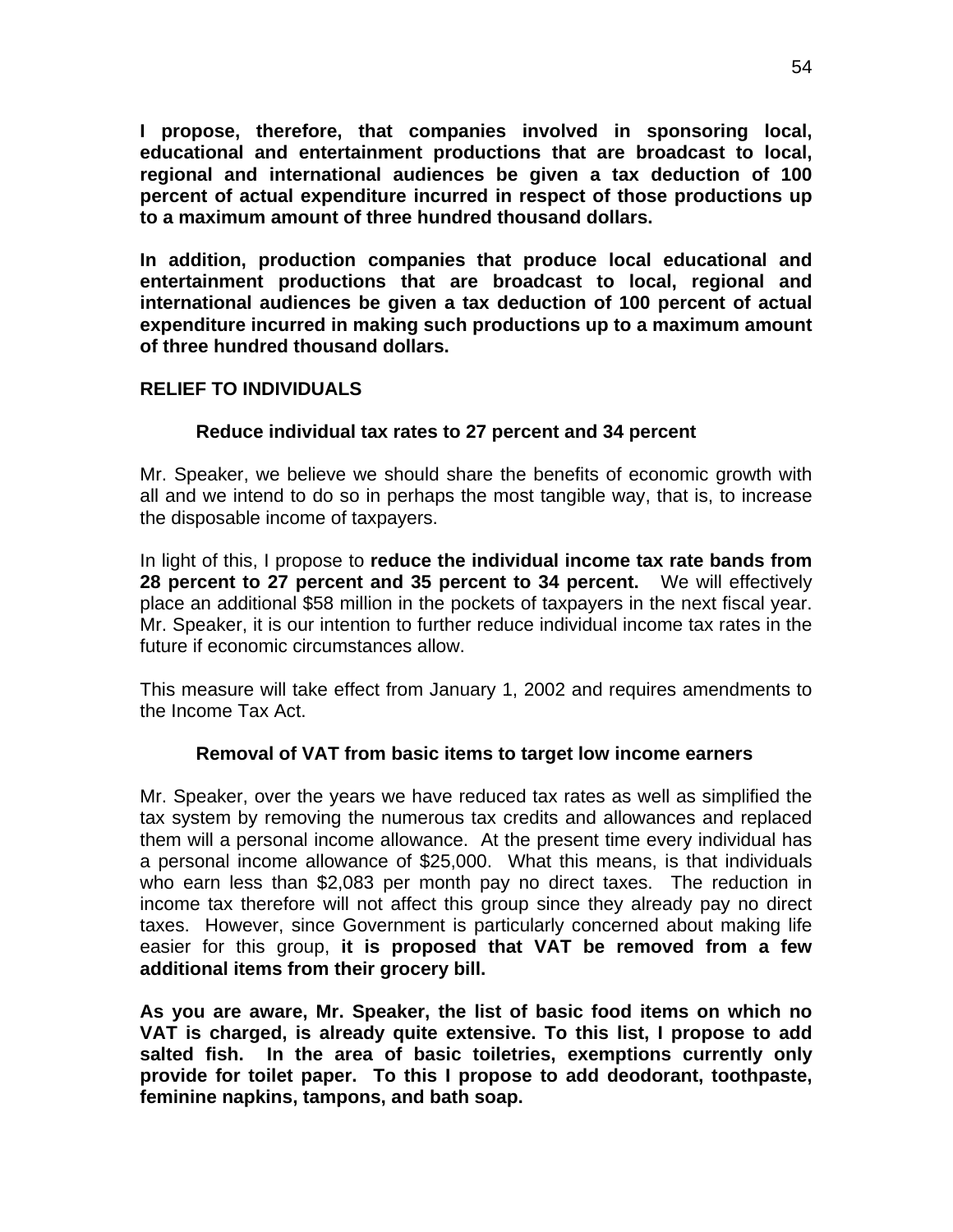<span id="page-57-0"></span>**Exemptions will also be provided for laundry soap in bars, including blue soap, as well as baby and adult disposable diapers.** 

This measure will take immediate effect and will necessitate amendments to the Vat Act.

Mr. Speaker, the VAT was introduced in 1990 as part of a tax modernization programme. We recognize that the VAT is a regressive tax, that is, it has a greater impact on poorer people. **Over the next year I intend to undertake a careful review of the VAT exemptions and zero-rated items with a view to rationalising the list. The intention is to possibly reduce the rate of the VAT to make life easier for the poor.** 

## **Poverty**

Mr. Speaker, our objective is to ensure the highest standard of living for all our citizens – including our senior citizens, the physically challenged and those with limited means. We are determined to extend some measure of help to every citizen of Trinidad and Tobago who wants a way out of poverty and economic and social destitution, and, in so doing, return hope and assurance to the poor that they can and will prevail over their circumstances.

For this Government, poverty eradication is not an idealistic dream. For us, it is a burning responsibility. We believe that the task of poverty eradication is multifaceted rather than insurmountable, and as such we are intent on addressing the issue on many levels.

#### In June of this year, **Cabinet approved the implementation of a project on Poverty Reduction to be financed by a grant from the European Development Fund. The grant is in the amount of 6 million Euros – approximately TT\$34 million - to be disbursed over a six-year period.**

The main objective of this project is to support Government's initiatives in formulating and implementing a National Poverty Reduction Strategy, including decentralization of the delivery system so that it becomes more responsive to the needs of the most vulnerable groups throughout Trinidad and Tobago.

Under this project, delivery of poverty reduction services will be vastly improved through the establishment of a Micro Project Fund and a Micro Credit Fund.

The Micro-project Fund will be accessible to grassroots communities for the financing of community-based social services to vulnerable groups, in particular, the unemployed youth, the handicapped, battered women, drug addicts and young delinquents.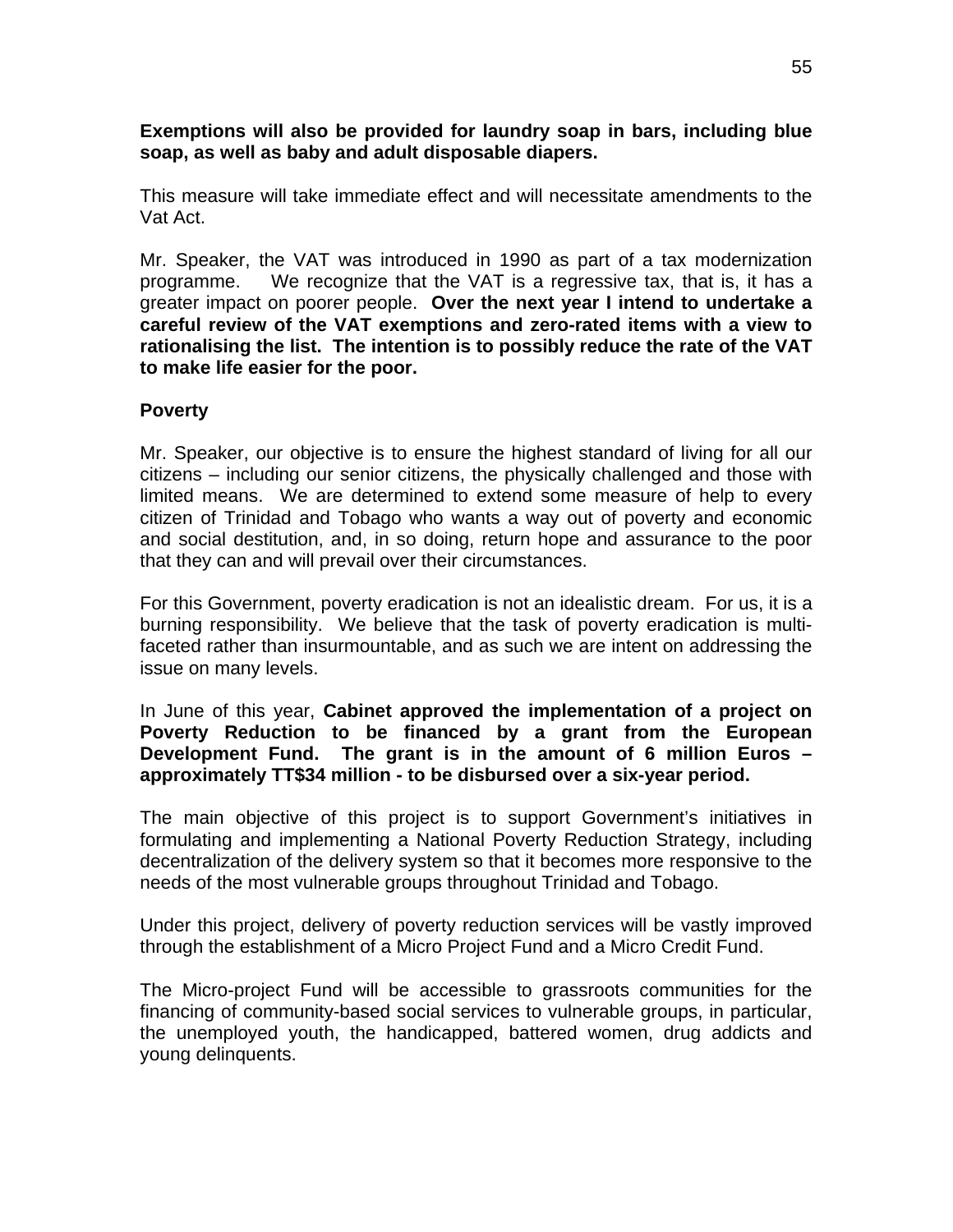<span id="page-58-0"></span>The Fund will also be accessible to low-income individuals for the financing of micro-enterprise initiatives. It will be a revolving fund and will be run on a commercial basis.

Mr. Speaker, this project will strengthen the institutional framework under which poverty alleviation programmes are administered. This includes strengthening of the Change Management Unit, an independent body which plays a key coordinating role in Government's overall strategy to reduce poverty.

**Strengthening of the information system on poverty and poverty reduction programmes is another component of the Government's Poverty Reduction Strategy.** This will involve improvement in the availability and access to information on poverty; the undertaking of regular national and regional poverty analyses; and improvement in the availability and access to information on poverty reduction programmes and partnerships.

Mr. Speaker, these sub-projects will assist in the creation of a data bank on poverty that will include both quantitative and qualitative data. This data bank will be essential to improving the targetting of poverty alleviation programmes; ensuring efficient allocation of the available resources; and promoting research on poverty and poverty related matters. In the interim, however, Government will target several vulnerable groups.

## **Vulnerable Groups**

#### **The Destitute**

Mr. Speaker, this year, Government will implement a number of projects aimed specifically at the alleviation of destitution. The Riverside Car Park was originally intended to be a temporary screening facility. However, with the passage of time it became a permanent shelter for the homeless due to the lack of follow-through services. In addition, conditions at the Centre have deteriorated significantly. **Through the Social Displacement Board, of the Ministry of Community Empowerment, Sport and Culture, we will build a new facility for the Portof-Spain area on the Eastern Main Road in Laventille.** This facility will identify the individuals' needs, and channel these individuals to the appropriate care they require – whether this means drug rehabilitation, mental health care, AIDS treatment, permanent shelter for the homeless, or home for the aged. The ultimate goal, Mr. Speaker is to eventually bring about the re-socialization of the destitute into mainstream society.

**In the coming year work will also begin on a similar facility in Chaguanas, while plans for an Arima Centre will be further developed.**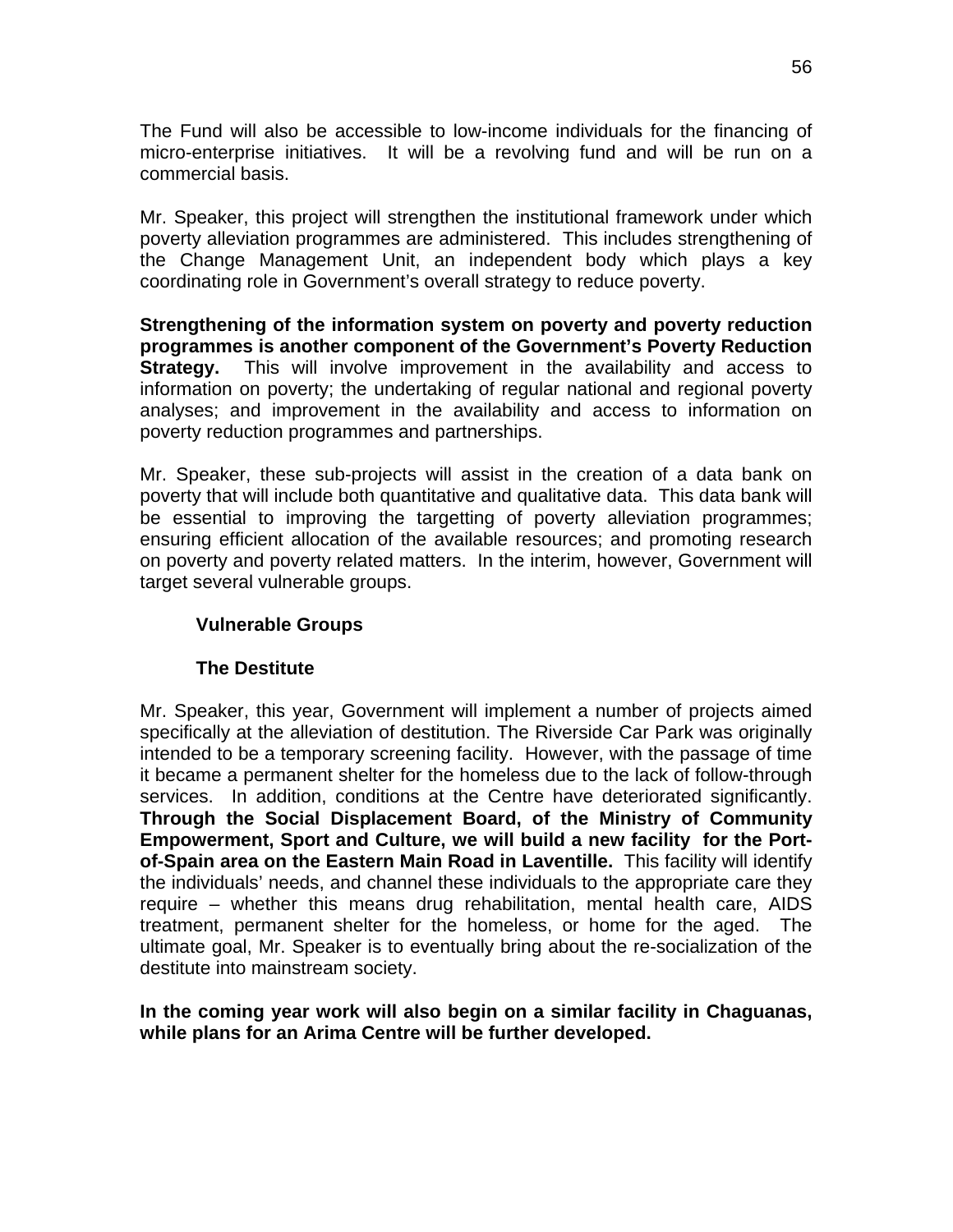#### **Street Children and Orphans**

<span id="page-59-0"></span>Mr. Speaker, while, these facilities will deal with the problem of adult destitution, the issue of destitution among children and the increased number of street children is a real cause for concern. In this regard, I wish to recognize and applaud the untiring service of the NGOs that manage various facilities for destitute children throughout Trinidad and Tobago.

Apart from our ongoing and increasing support for these facilities, **we have agreed to lend support to a designated NGO with a new programme in this area - the S.O.S Children's Village Project. This project will provide orphaned and homeless children with a more realistic substitute for the family they have lost**. The first SOS Children's Village will consist of 10 houses in close proximity – hence the term village. Each house will be run by a dedicated, live-in housemother and will be occupied by ten children. Apart from providing a home for the many street children, this project will also ease the congestion at the many orphanages and children's homes throughout the country. The project will commence next month.

Mr. Speaker, in addition to providing the land on which the village will be built, Government will also contribute a monthly subvention to the village to go towards the payment of salaries for the housemothers and to purchase various supplies.

**Government, under the Capital Programme, will also support the establishment by CREDO, of a home for young women at risk, or destitute girls. In addition, funding will be provided under the PSIP for the refurbishment of the St. Michael's Home for Boys.** 

#### **The Physically Challenged**

Mr. Speaker, for all our good intentions, we recognize that there is a section of the population, who, for one reason or another cannot support themselves; will never be able to be trained to do very much; and cannot hold down a job. Among this group is the poor who are mentally or physically challenged. For the former, we will continue to support the many care centres around the country. To further alleviate the circumstances of the latter, however, **I propose to increase the disability grant from \$520.00 per month to \$600.00 per month. This measure will benefit more than 7,000 current recipients of the grant, and will cost \$7 million.** 

This measure will take effect from October  $1<sup>st</sup>$  2001, and will require amendments to the Public Assistance Act.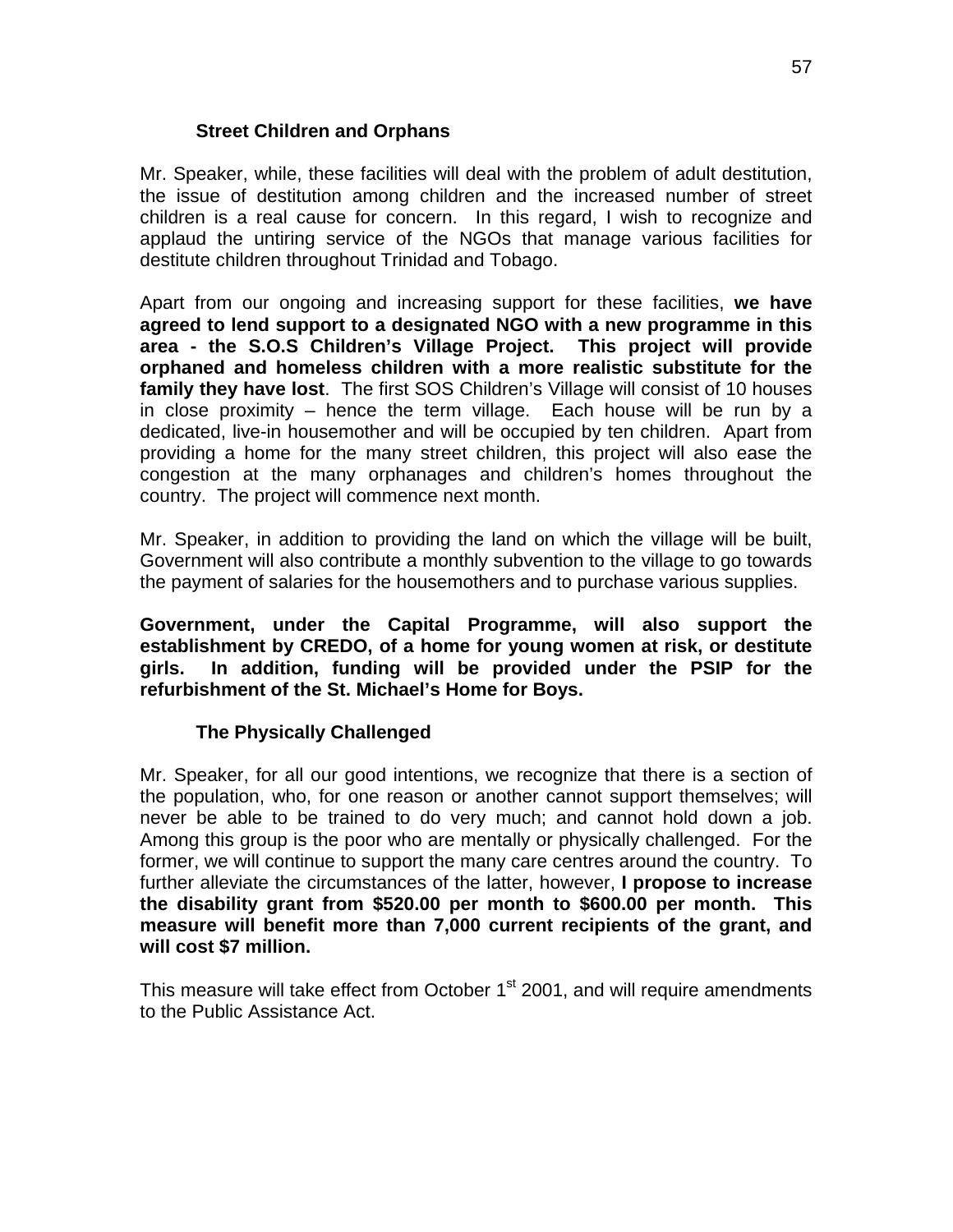<span id="page-60-0"></span>Additionally, Mr. Speaker, in the coming year, **Government will undertake a thorough re-evaluation of the governing legislation under which persons qualify for this grant. The intention is to minimize the incidence of abuse and so ensure that only those persons with a legitimate need benefit from this assistance.** 

Mr. Speaker, it is our intention to provide further support to people with disabilities, particularly children and people of poor circumstances. This year, I intend to provide assistance to the hearing impaired, and, **with immediate effect we will provide hearing aids, free of charge to all hearing impaired persons who are so assessed by DRETCHI.** 

#### **Battered Women**

Mr. Speaker, another vulnerable group that demands our urgent attention, care and support is the growing number of battered women in Trinidad and Tobago. Many battered women endure years of abuse and harassment out of fear of becoming homeless. For them, the choice is between violence and homelessness – both for themselves and for their children.

Accordingly, Mr. Speaker, **Government has agreed to provide 10 apartments for the Shelter for Battered Women.** The apartments will be used by the Shelter for Battered Women as a pilot project aimed at providing transitional housing while they look for a job, pursue job training and/or seek out permanent housing.

In addition, **Government is also determined to tackle the root causes of domestic violence, and in July of this year, Cabinet agreed to expand the Male Support Programme of the Ministry of Community Empowerment, Sport and Consumer Affairs.** This Programme, among other things will sensitize males, both in the schools and at the community level to issues related to domestic violence. It will provide a support system to encourage perpetrators of domestic violence to seek help.

#### **Fragmented Families**

Mr. Speaker, this Government is very concerned about preserving the rights and dignity of women and children. This year, one particular anomaly was brought to our attention, which I propose to rectify. With effect from January 2002, **I propose to remove the tax on maintenance allowance, separation allowance and alimony payments in the hands of the recipients.** This measure will bring considerable relief to the recipients of such payments, who are mainly women heading single parent households.

This measure will take effect from January 1, 2002 and will necessitate amendments to the Income Tax Act.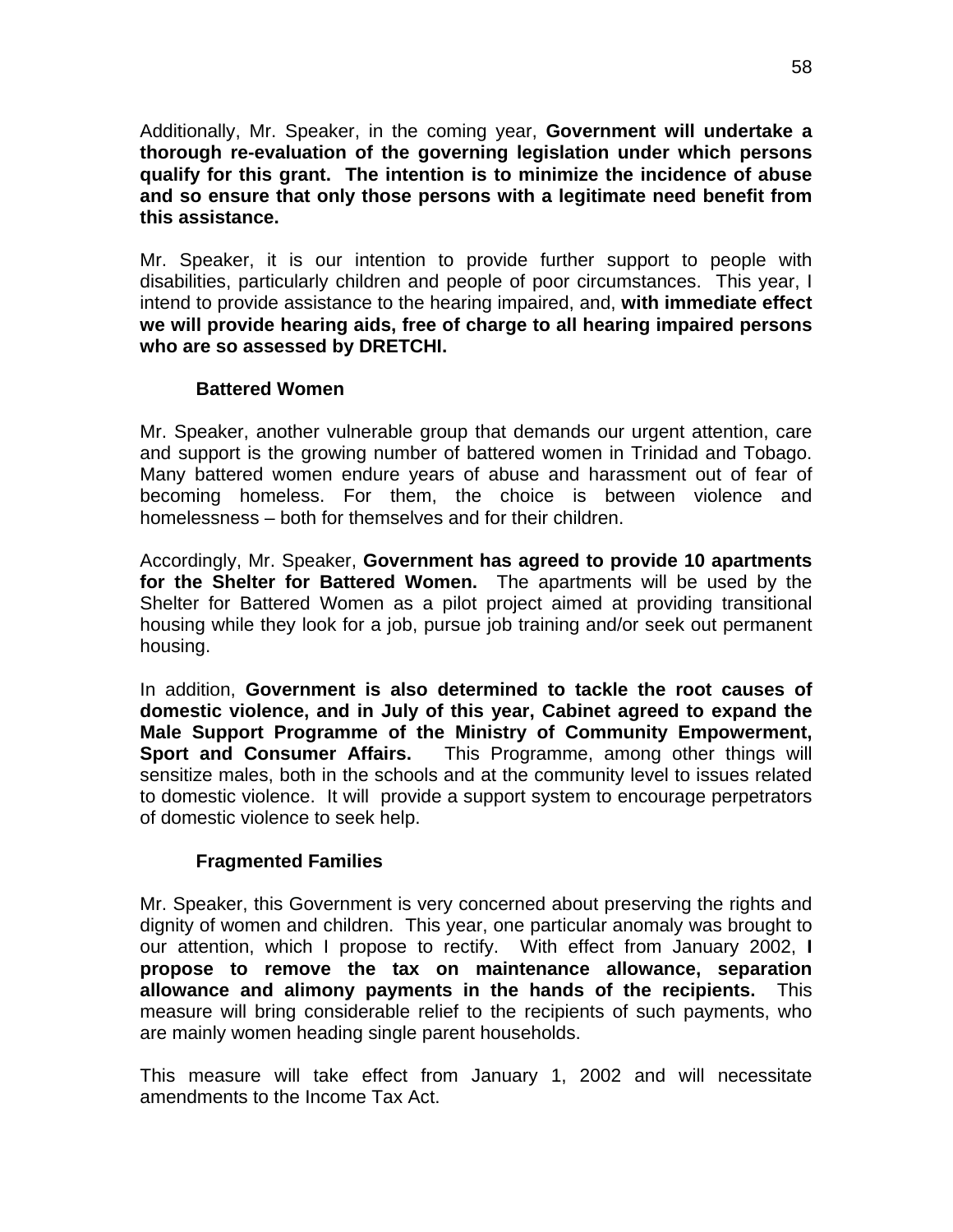<span id="page-61-0"></span>In addition, in the next fiscal year, **Government will review the entire process by which such allowances are paid through the Magistrates Court**. The aim will be to, as far as possible, relieve the bureaucracy and the length of time involved in accessing these payments as well as the indignity that people, particularly women, endure in collecting allowances.

#### **Senior Citizens**

Mr. Speaker, Government wants to make life easier for the most vulnerable in our society. Over the last few years several initiatives have been implemented to make life better for the elderly. This year, we want to continue this commitment in a very tangible way by introducing a number of measures and projects that will improve the quality of life of our senior citizens.

From our consultations with representatives of the Retirees' Association, it became painfully obvious that the disposable income of our senior citizens was being constantly eroded by a number of taxes. **To assist in this regard, I propose to remove the 6 percent insurance premium tax for any individual 60 years and over.** This measure will take immediate effect and will require amendments to the Miscellaneous Taxes Act. **The measure is expected to cost approximately \$3 million and affect approximately 30,000 senior citizens.** 

Mr. Speaker, over the years we have removed a number of allowances and credits to simplify the tax system and replaced these with a personal income tax allowance. All taxpayers benefit from this allowance, including senior citizens whose personal tax allowance is currently \$30,000**. In order to increase disposable income for our seniors we propose to increase the personal tax allowance from \$30,000 to \$36,000 for taxpayers 60 years and over. This measure will bring relief to a significant number of the taxpayers over 60 years and will benefit a number of retirees including many retired public servants.** This measure will take effect from January 1, 2002 and will necessitate amendments to the Income Tax Act.

Mr. Speaker, during our meetings with members of the public, we were made aware of some of the indignities that our senior citizens face. One glaring example was an old woman being put out of an Express PTSC bus because her bus pass only enabled her to ride on the regular buses. Mr. Speaker, Trinidad and Tobago must never treat its senior citizens with indignity. **Consequently, I propose to provide bus service to all individuals over 60 years on all PTSC buses on all routes at any time, any day. This measure will go a long way in providing safe and reliable transport to all our seniors citizens.**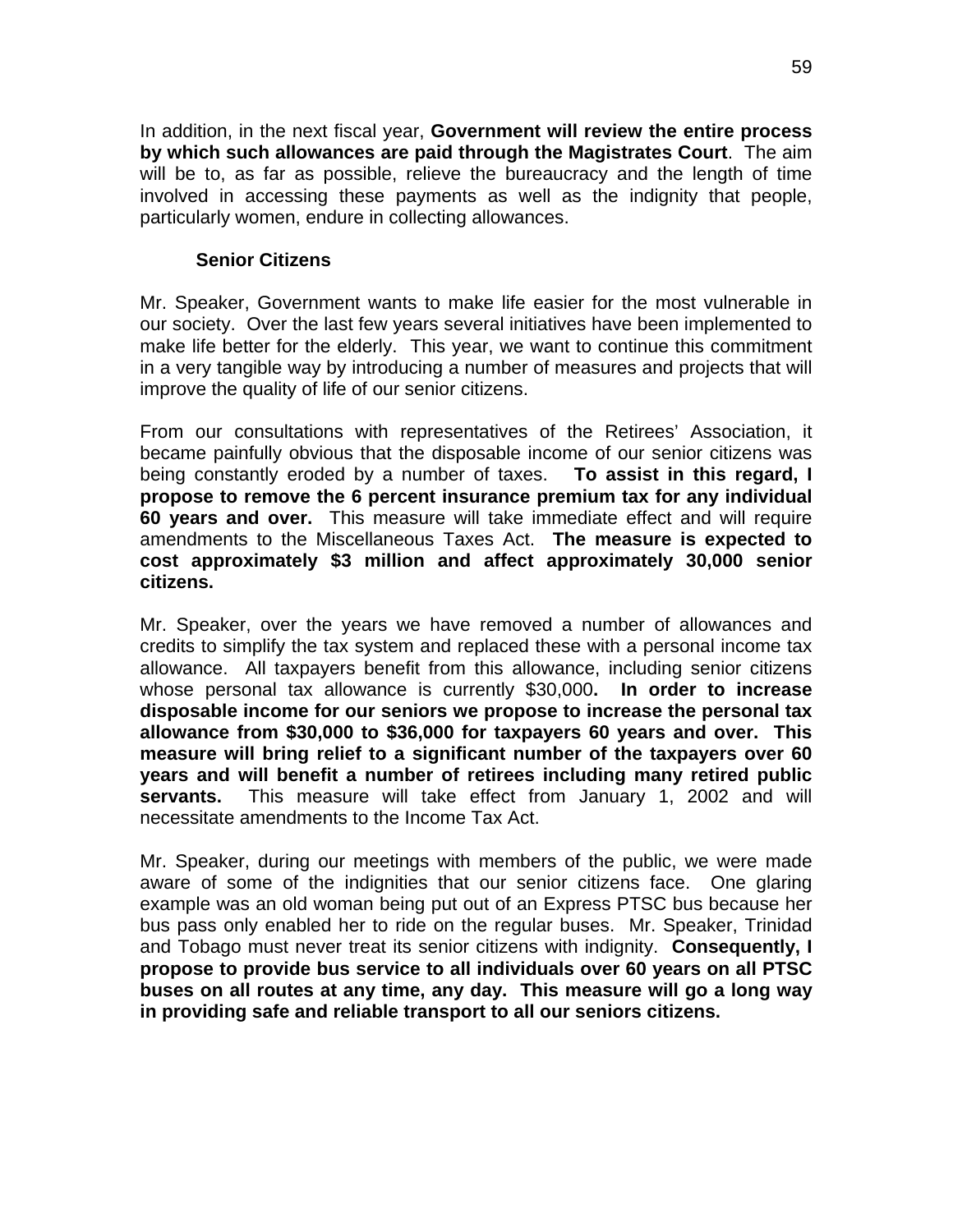<span id="page-62-0"></span>Mr. Speaker, the majority of our senior citizens depend on the old age pension as their only source of retirement income. Although the old age pension was intended to supplement retirement income, the levels of retirement income from other sources including the National Insurance System have been inadequate to meet the needs of our senior citizens. In arriving at the decision as to whether to increase the old age pension, consideration was given to the anomalies between the Old Age Pension and the National Insurance Retirement Pension.

Mr. Speaker, we came to the conclusion that we cannot have our senior citizens pay the price for the neglect of the National Insurance System by past administrations, and not increase the Old Age Pension until the issues of the NIS pension are resolved. Therefore, as promised, we will increase the Old Age Pension again this year.

The Old Age Pension is currently paid at two levels; individuals with income between \$100 and \$720 are eligible for a pension of \$620, whereas individuals with no income or income less than \$100 qualify for the entire pension of \$720.

**I propose to increase the old age pension by eighty dollars for all pensioners. Therefore, pensioners who currently receive \$720 per month will receive \$800 per month and pensioners who receive \$620 per month will now receive \$700 per month.** 

This measure will take effect from October 1, 2001 and will require amendments to the Old Age Pensions Act. **This measure is expected to bring relief to 68,000 senior citizens.** 

#### **AWARENESS PROGRAMME**

Mr. Speaker, you will agree that Government has provided and facilitated assistance to vulnerable groups through several mechanisms. In many instances, these targetted groups do not take full advantage of the range of assistance available, simply because they are not aware that these services exist. **I propose therefore, to begin an awareness campaign, through the media, to educate our population on the facilities and services available to alleviate the hardships of these vulnerable groups**.

#### **PUBLIC SERVANTS**

Let me turn now to the public service.

Mr. Speaker, I have received representations from Associations and Unions on behalf of public servants whose increments were not paid during the period  $23<sup>rd</sup>$ January 1987 to 31<sup>st</sup> December 1995, and who did not agree to the settlement of the debt by means of a buy-out.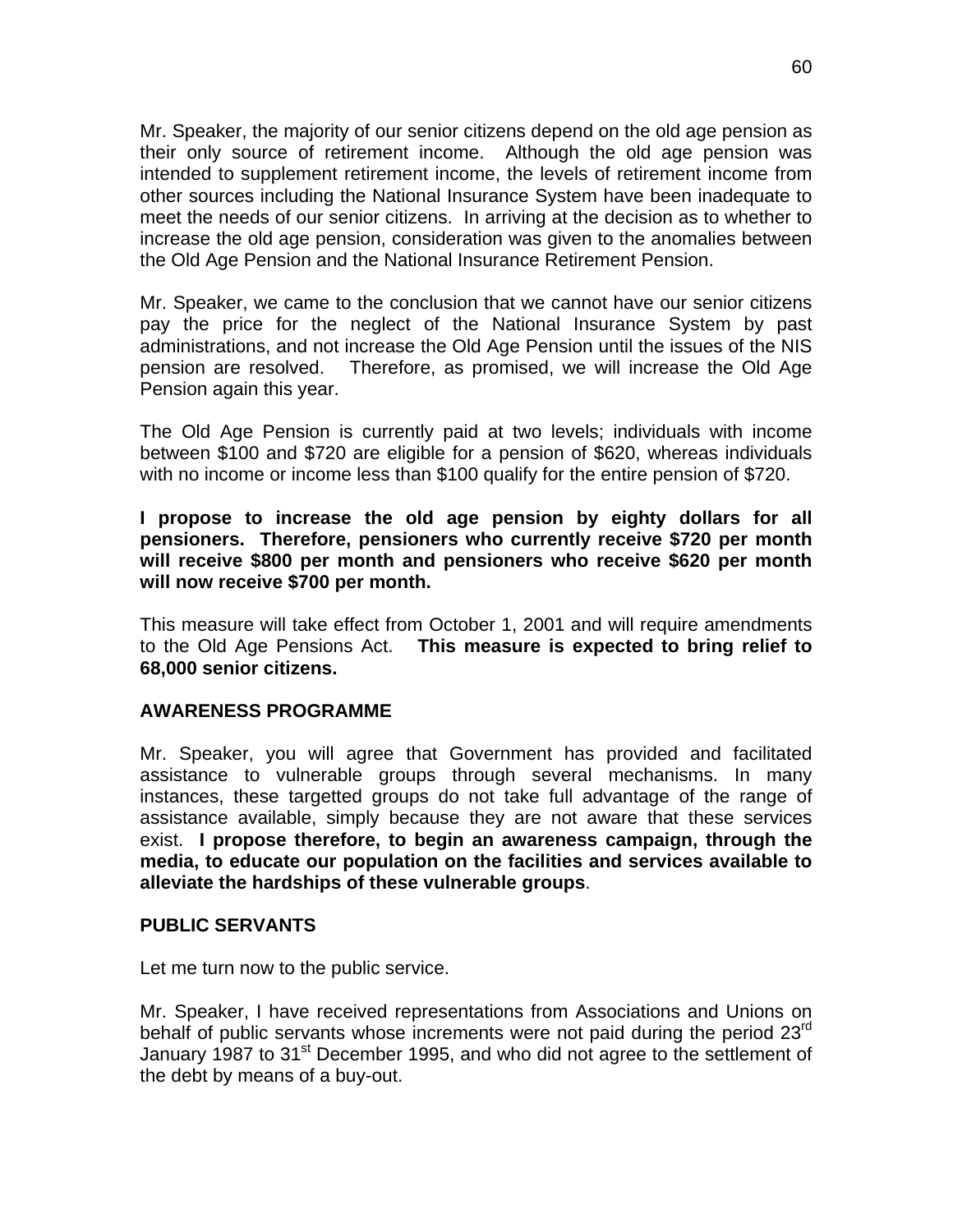<span id="page-63-0"></span>These Associations and Unions have insisted that the amount owed to each affected public servant should be calculated so that the exact amount of the debt could be quantified.

In this connection, the Public Services Association (PSA) entered into an Agreement with the Chief Personnel Officer in 1997 that provided for the quantification of increments and for negotiations to take effect thereafter on the settlement of the debt. While the total amount of the debt has not yet been fully quantified, it has become evident that the indebtedness to these officers will be substantial.

The PSA has recently proposed that settlement could be effected by the use of different mechanisms, including a cash payment, the issue of bonds and the offsetting of various kinds of payments due to Government through the Comptroller of Accounts, and to such bodies as the National Housing Authority and the Water and Sewerage Authority.

I am confident from the dialogue that I have had with the representative bodies on this matter that the issue of **the arrears of increment to the affected Public Servants will be settled in fiscal 2002 and I have made adequate provisioning for settlement.** 

### **CONCLUSION**

Mr. Speaker, today, I have not only outlined a vision for Trinidad and Tobago but I have also set in motion a range of activities to achieve the goal of making Trinidad and Tobago a better place for all. The plans and measures that I have described will drive the process of diversifying the economy, making our exports more competitive and our people more technologically knowledgeable. These initiatives will also result in significant employment creation:

- Phase 1 of the Science and Technology Park would generate 5,000 to 9,700 direct jobs over the first ten years and another 10,000 to 20,000 indirect jobs over the same period.
- The International Conference Centre will employ an average of 1,000 workers during the three-year construction period. On completion, 1,200 permanent new jobs will be created.
- New investments in the gas-based industry will collectively create hundreds of permanent jobs within the coming years.
- LNG trains 2 and 3 and the establishment of two additional methanol and ammonia plants, will together generate approximately 450 jobs.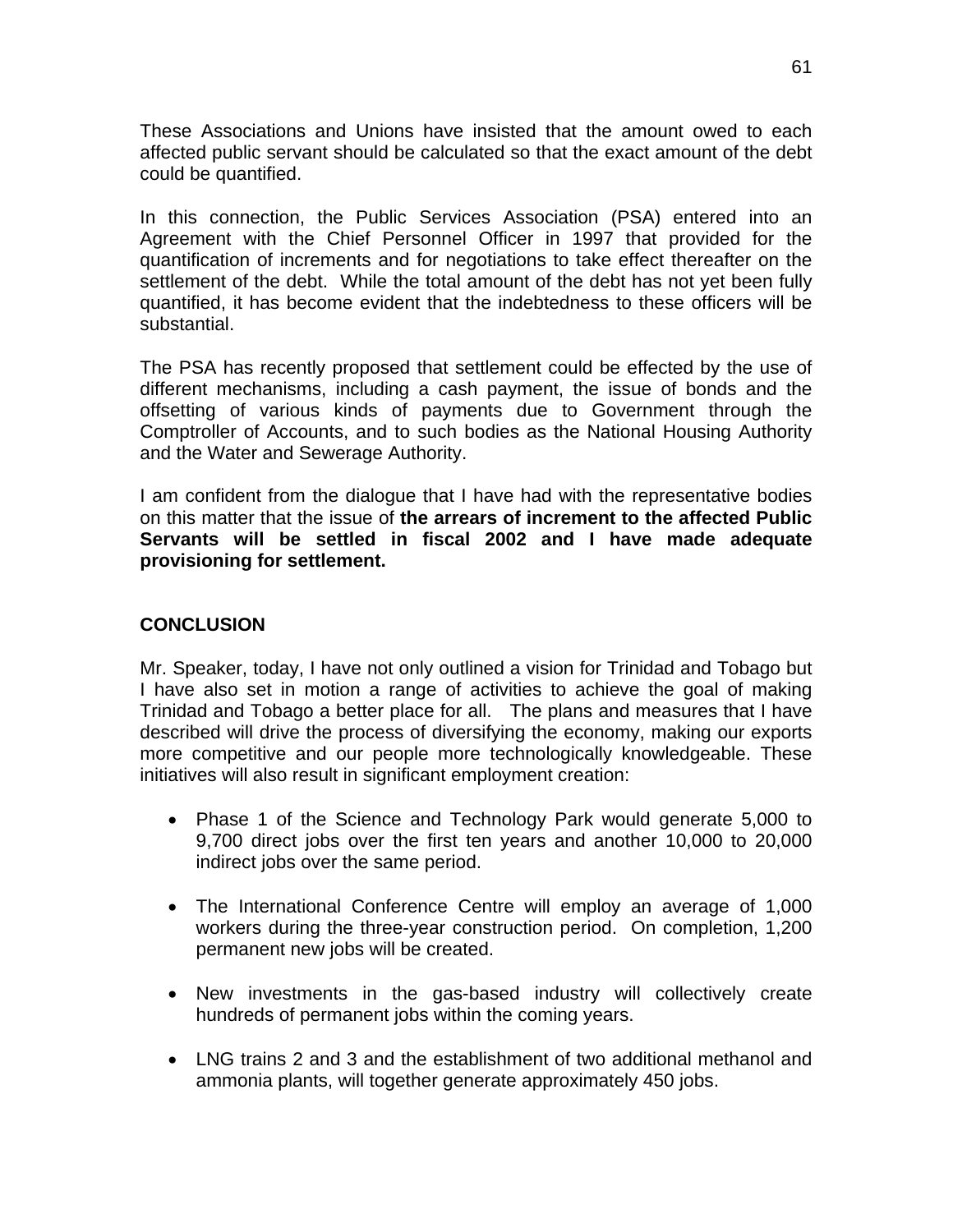- The Aluminum Smelter project will create approximately 600 jobs.
- The Gas to Liquids Plant will generate as much as 500 jobs.
- The Ethylene based Complex will employ 500 persons and this excludes employment generation from the downstream industries based at the complex.
- The construction phase of the confirmed gas-based downstream investments in the energy sector alone will generate thousands of jobs. A case in point, Atlantic LNG's Trains 2 and 3 will employ 3,000 persons at the peak of construction in Point Fortin and its environs. The two methanol plants, Atlas and Methanol 5 will generate 1,500 and 1,200 construction jobs respectively at their peak, while the two new ammonia plants will generate 2,500 construction jobs. The Gas to Liquids Plant is expected to utilize 6,000 persons at the height of construction, the Aluminum Smelter will create 4,000 jobs, and the Ethylene Complex 2,500 jobs during the construction period.

Mr. Speaker, and this list does not include the thousand of jobs to be created in the manufacturing, agricultural, services sectors and from infrastructural projects.

In summary, Mr. Speaker, I propose to, among other things:

- Reduce Corporation Tax;
- Reduce the Personal Tax Rates:
- Zero rate more items from the VAT schedule;
- Increase Old Age Pension;
- Remove the tax on interest income:
- Provide more support to manufacturers;
- Give more support to the agriculture sectors;
- Establish a Technology and Science Park;
- Promote Conference Tourism;
- Develop Invaders Bay;
- Give more support to vulnerable groups including senior citizens;
- Increase personal allowance to senior citizens;
- Remove insurance premium tax for senior citizens;
- Provide free bus passes for senior citizens;
- Increase the disability grant;
- Provide free hearing aids;
- Provide shelter for battered women;
- Improve facilities for addressing destitution;
- Strengthen the capacity for dealing with street children;